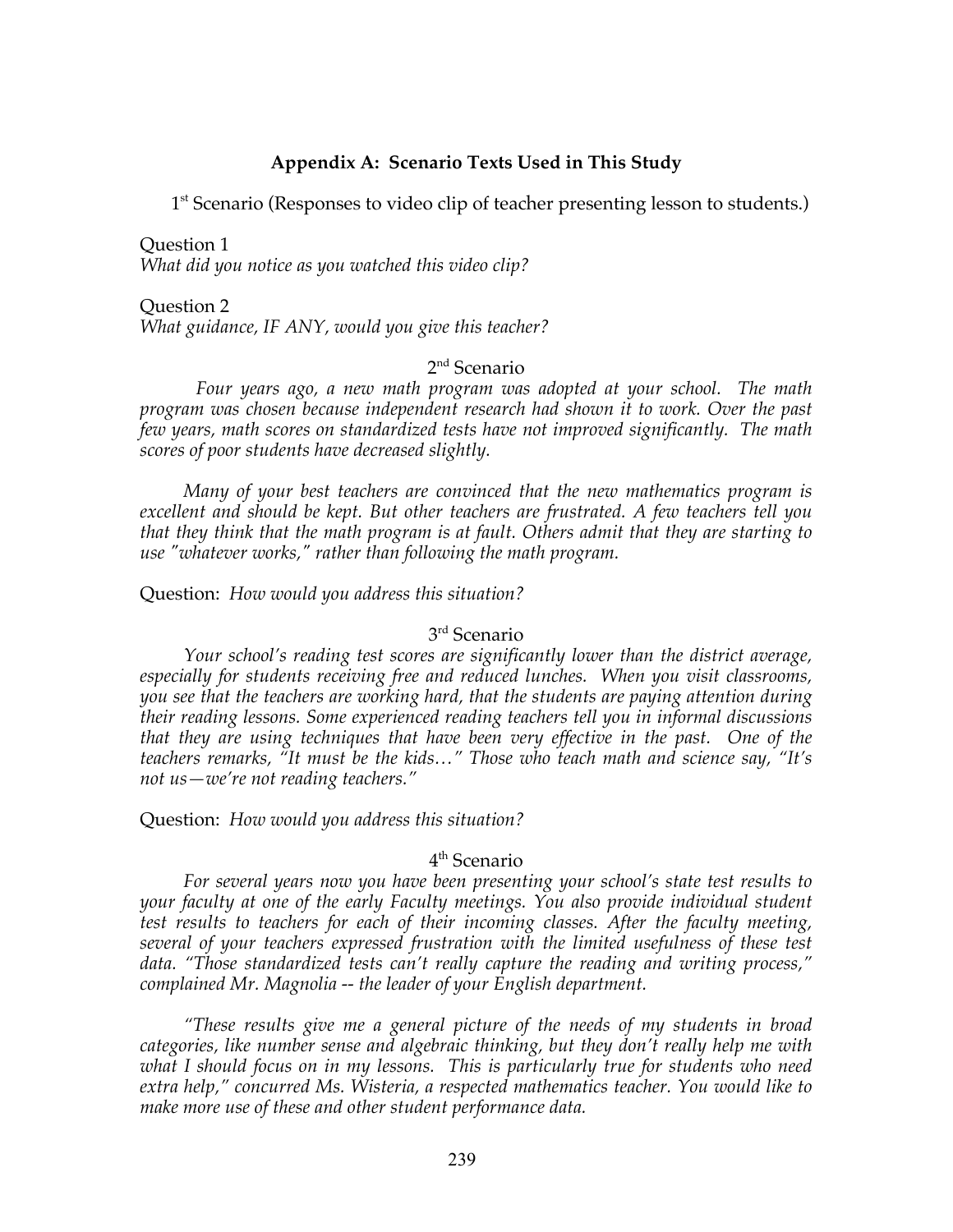Question: *How would you address this situation?*

### 5<sup>th</sup> Scenario

*For over a year now, you and your assistant principals have monitored instruction regularly, reviewed teachers grading of students works, and provided them*  with regular feedback on their classroom performance. Many teachers have openly *opposed your efforts – in faculty meetings and other public venues - believing that classroom teaching is a private matter best left to teachers. Comments such as this one are common: "When I close that classroom door, how I teach is an individual decision. I will come to you if I need something."* 

Question: *How would you address this situation?*

### 6th Scenario

*One year ago, everyone at your school agreed that a primary goal was to foster better communication between teachers and administrators with regard to classroom teaching and student learning. However, when teaching and learning is introduced for discussion in most meetings, the conversation typically stops. When there is a conversation about teaching or learning, it typically centers on the textbook, a curricular unit, or new materials being used.*

Question: *How would you address this situation?*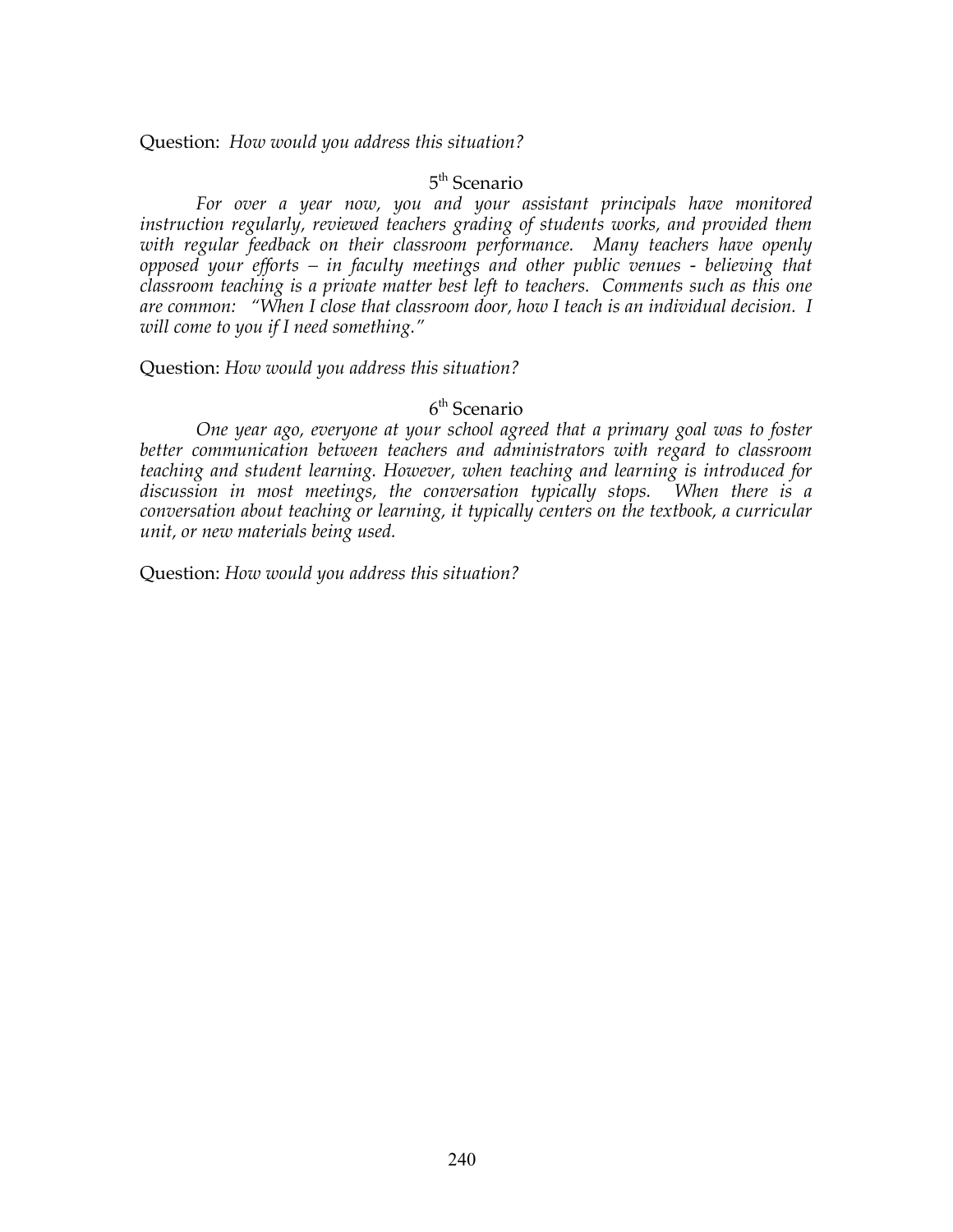# **Appendix B: Letter to Expert Principals**

I am a doctoral candidate at Vanderbilt University pursuing my Ph. D. in education
policy
with
a
special
emphasis
in
principal
training
and
professional development. I am conducting a research study that evaluates a series of measures for educational leadership expertise. Recently there have been three primary lines of
research
that
have
defined
the
practical
knowledge
and
skills
that
school
leaders use
in
their
work:

1.
"Problem‐solving
expertise"
focuses
on
strategies
that
principals demonstrate as they analyze and address complex situations or problems in
their
schools.
This
area
of
research
has
been
defined
and
measured
by Leithwood and colleagues (e.g. Leithwood & Stager 1986 & 1989, Leithwood & Steinbach 1993 & 1995) and others (see Bullock, James, & Jamieson,
1995,
or
Brenninkmeyer, Sherin, &
Spillane,
2004). 2.
"Leadership
content
knowledge"
includes
leaders'
knowledge
and understanding
of
subject
matter,
pedagogical
strategies,
and
professional development
strategies
that
they
use
to
help
teachers
improve instruction
and
student
achievement.
Stein
&
Nelson
(2003)
first proposed
this
area
of
expertise,
and
Nelson
and
colleagues
(see
Nelson, Benson, & Reed, 2004; and Nelson, Goldsmith, Johnson, & Reed, 2005) have
pursued
this
further.

3.
"Learning‐centered
leadership"
includes
the
broader
organizational understanding that a leader needs to focus the school as a whole around improved
instruction
and
achievement.
This
line
of
research
has
been developed by Murphy, Elliott, Goldring, & Porter (2006); Goldring, Porter, Murphy, Elliott, and Cravens (2007); and Goldring, Huff, Stitziel Pareja, & Spillane
(2008).

All three of these argue that school leaders possess unique expertise that informs their
decisions
and
actions.
These
lines
of
research
also
employ
similar
strategies
to examine this expertise by analyzing how school leaders use knowledge and ideas to respond
to
school
conditions
or
through
measures
that
simulate
school
situations. This
study
proposes
and
evaluates
a
set
of
measures
for
the
expertise summarized in the three primary domains above. These measures include a) a set of
scenarios
with
practical
in‐school
conditions
to
which
principals
respond,
and
b) a set of scoring rubrics to analyze the responses.

One key component of the evaluation process is to have a group of expert principals
respond
to
these
scenarios.
Participants
would
need
about
50
minutes
to complete
the
scenarios,
and
I
would
compensate
them
for
their
time.
They
will
not be required to answer any questions they are not comfortable answering. I am asking for help in identifying principals whom you believe to have a high level of expertise
in
one
or
more
of
the
following
areas.
Based
on
the
literature
summarized above,
I
have
described
key
skills
or
traits
that
experts
in
each
area
possess.

1.
Problem‐solving
Expertise:
Principals
in
this
category
approach conditions
or
problems
in
their
schools
by
carefully
collecting information about a situation before they address it. They take time to plan
how
to
respond
to
a
situation
or
discuss
the
importance
of
following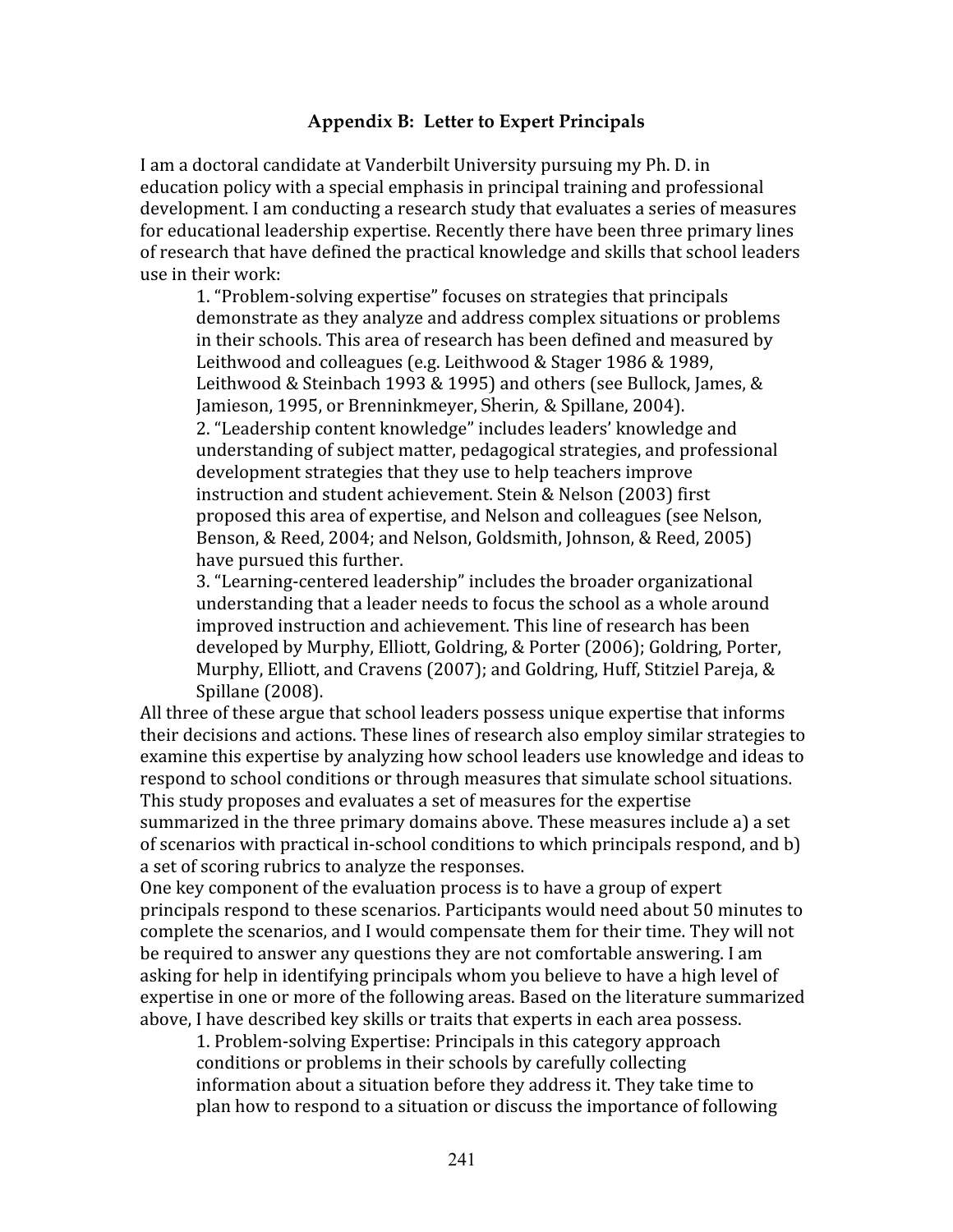plans
that
have
already
been
established
within
the
school.
Experts
in this
area
also
understand
the
value
of
engaging
others
in
a
solution
and often
delegate
responsibilities
to
others.
Finally,
these
individuals
show
a willingness and ability to address conflict between others if such tensions are
a
part
of
the
problem.

2.
Leadership
Content
Knowledge:
Expert
individuals
in
this
domain possess
high
levels
of
expertise
in
one
or
more
of
the
areas
of
subject matter,
pedagogical
content
knowledge,
or
how
teachers
learn.
First, these
school
leaders
understand
the
unique
natures
of
different
subject areas
and
how
these
differences
influence
other
aspects
of
a
subject
such as
what
assessments
are
best
to
use.
Second,
they
understand
how students
learn
differently
across
subjects
and
the
effective
teaching strategies
for
different
subjects.
They
also
understand
how
teacher knowledge
may
differ
across
subject
areas
because
of
their
respective content.
Third,
experts
in
this
area
understand
how
differences
in
subject matter
influence
teachers'
professional
development
needs.
They
also understand
subject‐specific
professional
development
strategies
for teachers.

3.
Learning‐centered
Leadership:
These
experts
possess
skills
in
organizing their
school
around
a
larger
vision
of
improved
teaching
and
learning. They understand how to use a wide variety of data in evaluating conditions
in
their
schools
and
making
different
decisions.
They emphasize
the
importance
of
aligning
curriculum,
instruction,
and assessments with standards and understand how to hold staff and students
accountable
for
their
performance.
Finally,
they
understand effective
teaching
strategies
and
monitor
their
teachers
to
insure
their curriculum
and
instructional
practices
are
aligned
with
the
school's
larger mission and to help their teachers improve instruction.

If you know of expert principals who would be willing to respond to a brief set of scenarios and be compensated for their time, I would greatly appreciate your recommendations on who could assist me with this study. For the purposes of the study
I
will
need
each
individual's
name,
contact
information
(phone
and
email),
and the area of expertise that you think each person demonstrates at a high level. I will contact
each
person
to
explain
the
purpose
of
the
study,
what
is
required
of
him
or her, and the compensation involved. If you have any questions please contact me at the
email
address
below.
Alternatively,
you
may
contact
my
faculty
advisor
Ellen Goldring at 615-322-8037 or ellen.goldring@vanderbilt.edu. Finally, for additional information about giving consent or your rights as a participant in this study, please feel free to contact the Vanderbilt University Institutional Review Board Office at (615)
322‐2918
or
toll
free
at
(866)
224‐8273. Thank
you
for
your
time
and
assistance. Sincerely, Jason
Huff Doctoral
Candidate Peabody
College
at
Vanderbilt
University *jason.huff@vanderbilt.edu*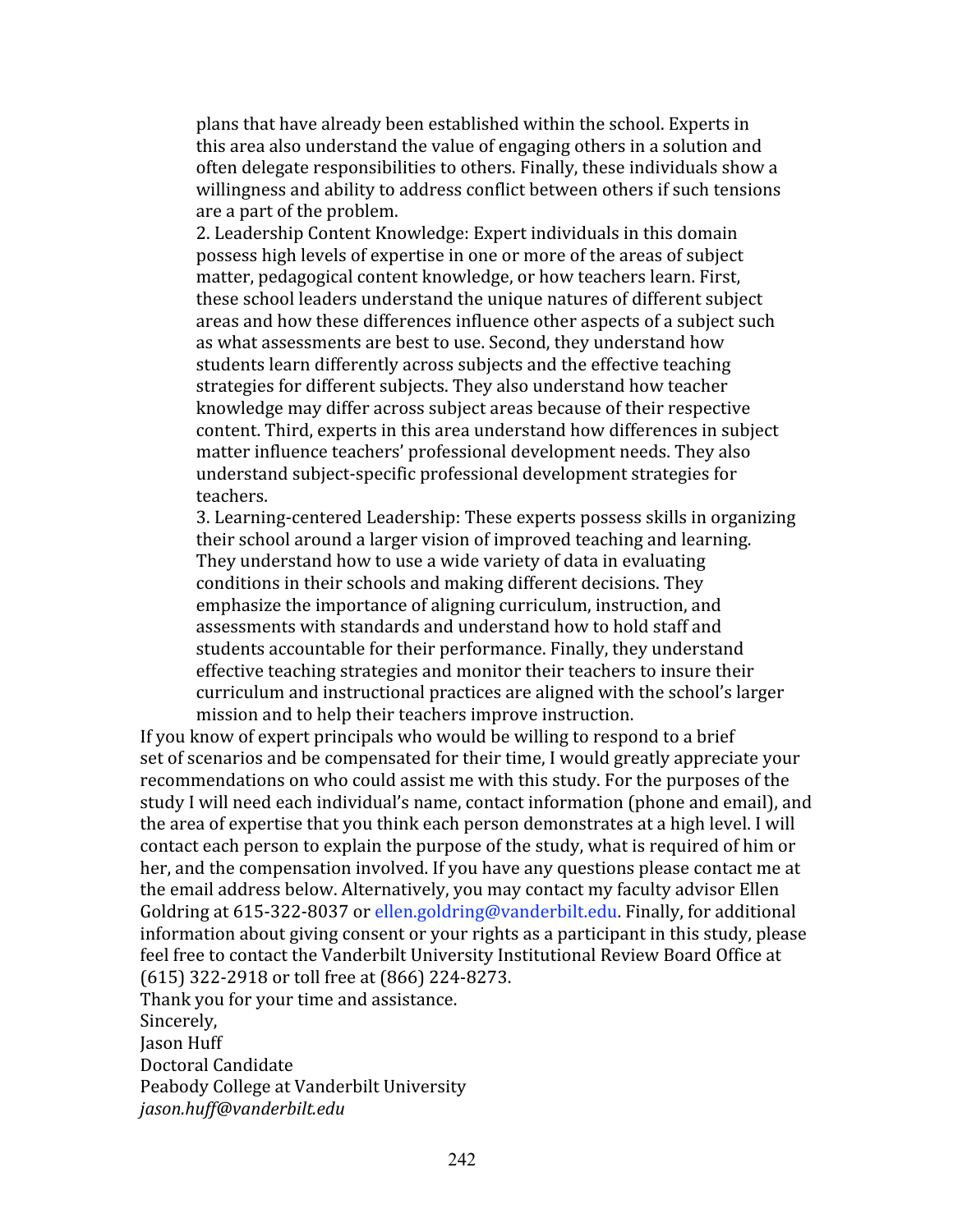|                                                          | <b>Principal Expert Locations and School Levels</b> |                                        |                                 |  |  |  |  |  |  |  |  |  |  |
|----------------------------------------------------------|-----------------------------------------------------|----------------------------------------|---------------------------------|--|--|--|--|--|--|--|--|--|--|
|                                                          | <b>Area of Expertise</b>                            |                                        |                                 |  |  |  |  |  |  |  |  |  |  |
|                                                          | <b>Problem-solving</b>                              | <b>Leadership Content</b><br>Knowledge | Learning-centered<br>Leadership |  |  |  |  |  |  |  |  |  |  |
| <b>School</b><br><i>Location:</i><br><b>School Level</b> | Ravenna, MI:<br>Elementary                          | Seattle, WA:<br>Elementary             | Detroit, MI:<br>Elementary      |  |  |  |  |  |  |  |  |  |  |
|                                                          | Selbyville, DE: Middle<br>School                    | Madison, WI: Junior<br>High            | Manitowoc, WI:<br>Middle School |  |  |  |  |  |  |  |  |  |  |
|                                                          | Madison, WI: High<br>School                         | Milford, Delaware:<br>High School      | Newark, DE: High<br>School      |  |  |  |  |  |  |  |  |  |  |

*Appendix C: Summary of Participating Expert Principals*

# **Appendix D: List of Content Experts for Review of Coding Rubrics**

Below are the individuals who provided feedback on the coding rubrics for this dissertation. Their summaries list relevant publications and accomplishments that qualified them to be a part of this panel.

Name

Area of Expertise: Relevant Experience and Research

**---------------------------------------------------------------------------------------------** Allison, Derek

Problem-solving Expertise: Dr. Allison is Associate Professor of Educational Administration at the University of Western Ontario. Dr. Allison has authored and coauthored multiple articles school leadership issues, and a number focus on the cognitive aspects of school leadership. Notable examples include "Problem Finding, Classification and Interpretation: In Search of a Theory of Administrative Problem Processing" (1996) in the International Handbook of Educational Leadership and Administration" (Leithwood, K. A., Ed.) and "Toward a Conceptual Framework for Leadership Inquiry" (2003) in Educational Management and Administration. His current research project is entitled the "Cognitive Approaches to School Leadership."

# Allison, Patricia

Problem-solving Expertise: Dr. Allison has taught at the University of Western Ontario in the Faculty of Education. She has coauthored multiple articles that examine the cognitive dimensions of school leadership including "Trees and forests: Details, abstraction and experience in problem solving" (1993) in Leithwood and Murphy's (Eds.) Cognitive Perspectives on Educational Leadership and "Both ends of a telescope: Experience and expertise in principal problem solving" (1993) in Educational Adminstration Quarterly.

Heuer, Loretta

Leadership Content Knowledge: Ms. Heuer is a Senior Research and Development Associate at the Education Development Center. Much of her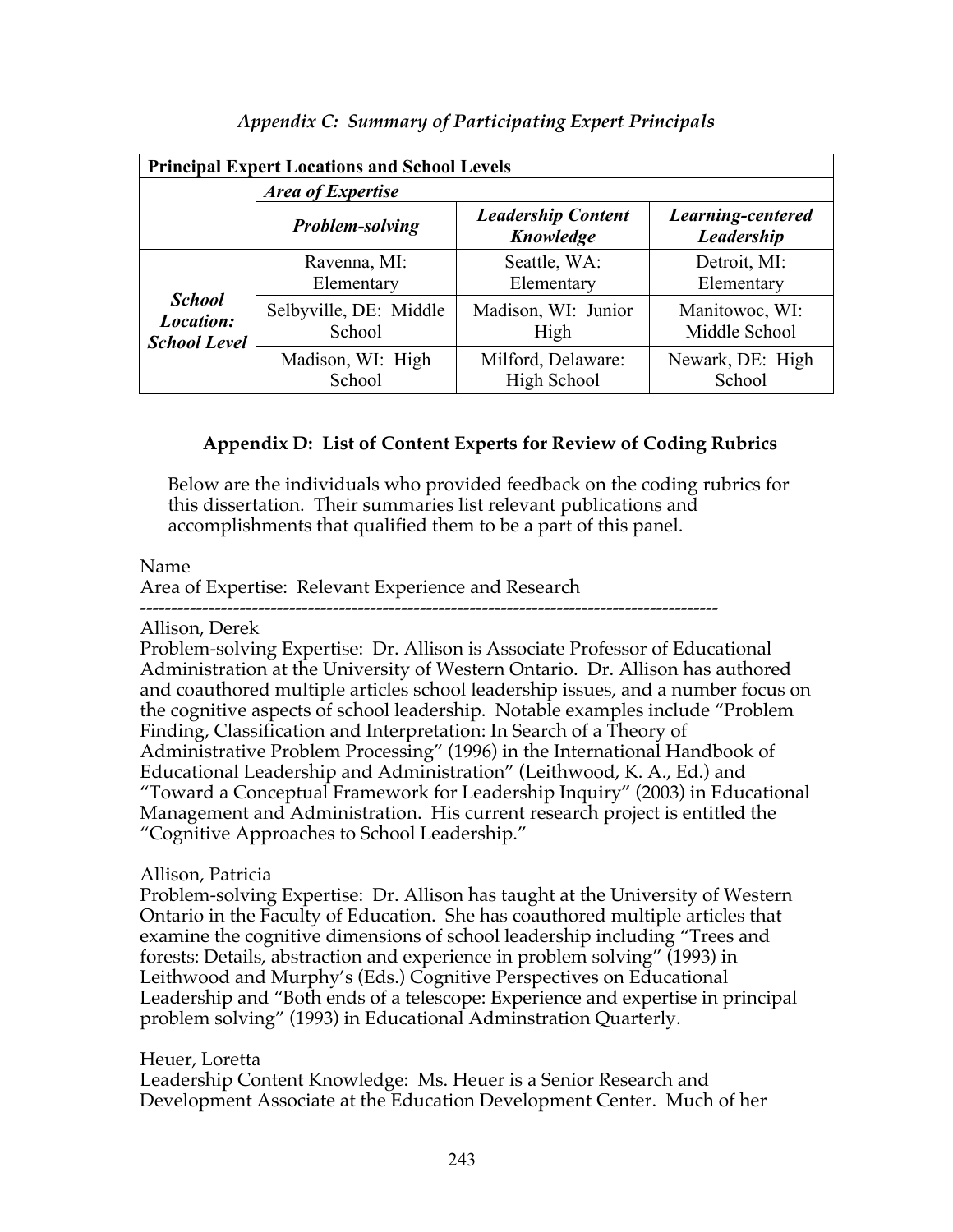work has focused on mathematics content knowledge for teachers; she is the principal investigator on two NSF-funded projects, "*Instructional Coaching in Mathematics: Researchers and Practitioners Learning from Each Other" and "The Coaching Cycle: An Interactive Online Course for K-8 Mathematics Coaches." She is also a researcher on the project NSF-funded "*Thinking About Mathematics Instruction (TMI)" in which she provided training to participating principals and then analyzed principal data to examine their learning of mathematics content knowledge as a results of the training.

## Lorton, Juli

Learning-centered Leadership: Dr. Lorton completed her Ph.D. in 2007 at the University of Washington with a dissertation entitled "*Learning to Lead What You Don't (Yet) Know: District Leaders Engaged in Instructional Reform."* She currently works as a Postdoctoral Fellow at the University of Washington in the Education and Leadership Policy Department. Her dissertation examined district leaders' ongoing learning processes as they engage in new strategies to improve instruction within their schools. Dr. Lorton has coauthored a number of pieces with Michael Knapp, Michael Copland, Bradley Portin, and Margaret Plecki that focus support school leaders and their ongoing development to improve student achievement and instruction in their schools.

### Hallinger, Philip

Problem-solving Expertise: Dr. Hallinger has written extensively on issues of leadership, leadership development, problem-based learning, and a number of other issues. He worked at Peabody for many years and directed the Institute for School Leaders here; he has recently been a professor and executive director at the College of Management at Mahidol University, Bangkok, Thailand. Hallinger has published numerous articles and books on school leadership and educational leadership development with Ed Bridges, Joseph Murphy, Kenneth Leithwood, among others. He has also edited multiple handbooks on educational leadership.

## Portin, Bradley

Learning-centered Leadership: Dr. Portin is Associate Professor of Educational Leadership and Policy Studies at the University of Washington. He has coauthored a number of books with Joseph Murphy, Michael Knapp among others that focus on the principalship. He has also published multiple articles that examine the role of principals in their schools, how to strengthen school leaders in their roles, and the changing nature of the principalship.

### Reed, Kristin

Leadership Content Knowledge: Ms. Reed is Senior Research Associate at the Educational Development Center. She is currently co-director of the project *Content Knowledge and Mathematics Instructional Quality in the MSPs: A Study of Elementary and Middle School Principals* (a.k.a. Thinking About Mathematics Instruction). This project investigates the "leadership content knowledge" (LCK) of 500 elementary school principles in the area of mathematics. Ms. Reed has presented numerous papers on the subject of leadership content knowledge at the American Educational Research Association, the National Council of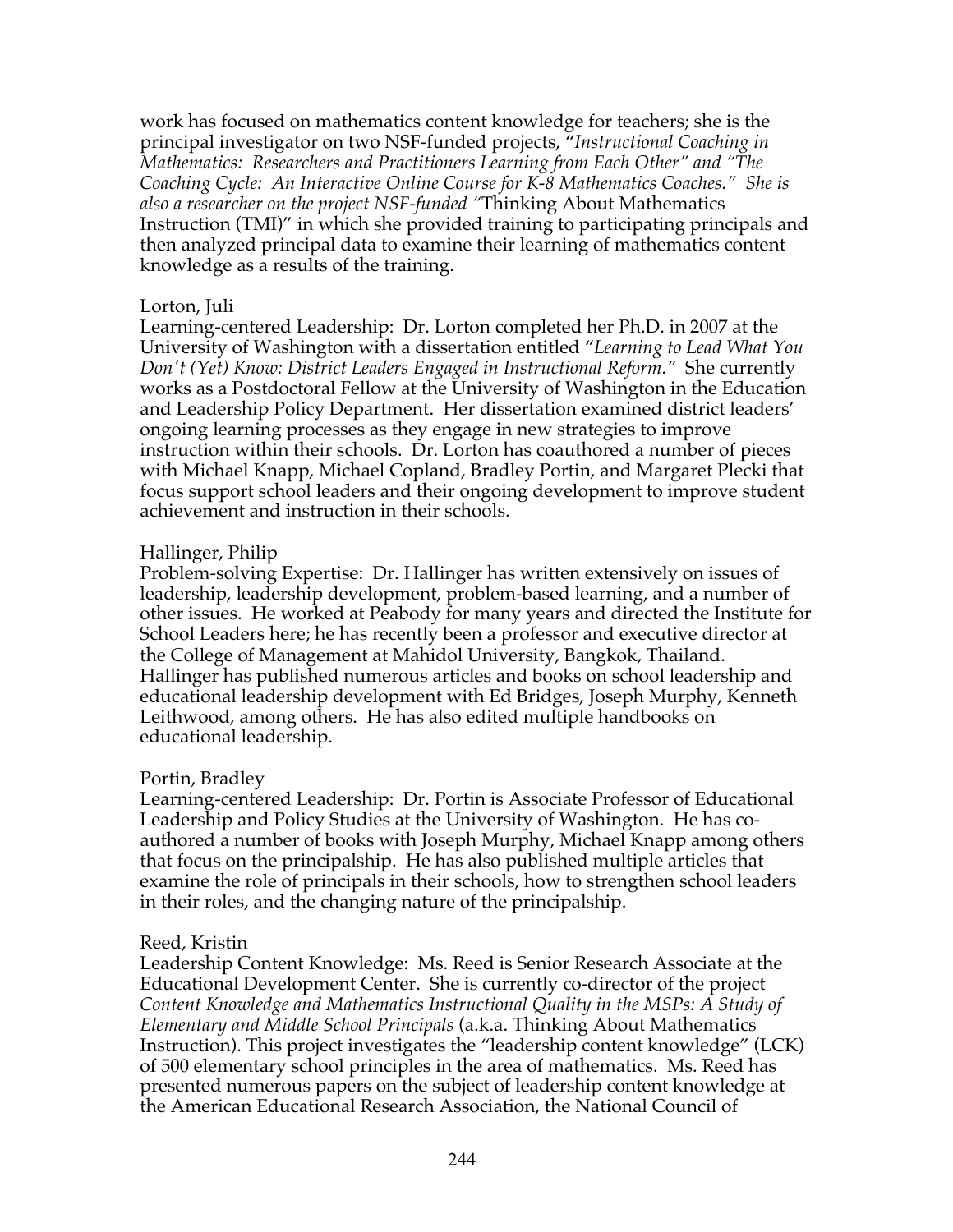Teachers of Mathematics, and the National Council of Supervisors of Mathematics, including "Studying Leadership Content Knowledge Using Mixed Methods," "Investigating Mathematics Leadership Content Knowledge," and "Thinking about Mathematics Instruction: A Preliminary Investigation of Elementary and Middle School Principals' Leadership Content Knowledge for Mathematics."

### Stein, Mary Kay (University of Pittsburgh)

Learning-centered Leadership: Dr. Stein is a Professor of Learning at the University of Pittsburgh's School of Education. She currently works as Director of the Learning Policy Center and is a Senior Scientist at the Learning Research and Development Center. While much of her work focuses on mathematics content knowledge for teachers, Dr. Stein has published in the area of leadership expertise called "leadership content knowledge" that is used in this dissertation. She coauthored an article in 2003 with Barbara Scott Nelson entitled "Leadership Content Knowledge" that examines what knowledge subject matter and content different school leaders should know to be effective instructional leaders in their schools.

### Weinberg, Amy (Educational Development Center)

Leadership Content Knowledge: Ms. Weinberg is a Senior Research Associate at the Education Development Center. Much of her work has focused on mathematics content knowledge and the improvement of teaching, and she has coauthored multiple EDC publications on the connection between this content knowledge and school leadership. Notable articles include "*Lenses on learning: A new focus on mathematics and school leadership"* (2003) by Grant, C. M., Nelson, B. S., Davidson, E., Sassi, A., Weinberg, A.S., & Bleiman, J. and *"Lenses on Learning: Classroom observation and teacher supervision in elementary mathematics."* (2003) by Grant, C. M., Nelson, B. S., Davidson, E., Sassi, A., Weinberg, A. S., & Bleiman, J.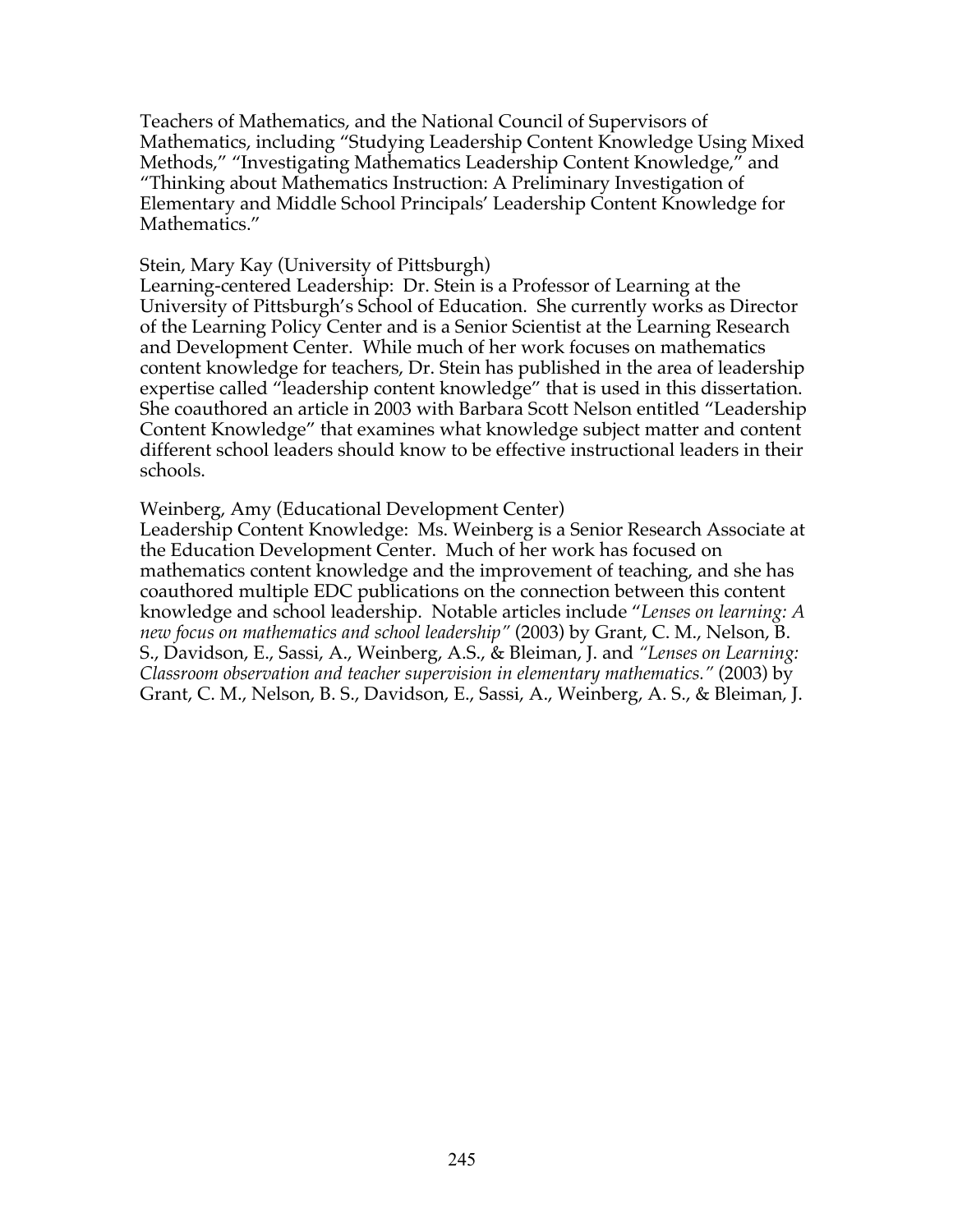### **Appendix E: Example of Feedback Documents and Instructions For "Leadership Content Knowledge"**

## Example Response Form for Content Experts to Rate Quality of Response for Subdomains Under Leadership Content Knowledge

# 5<sup>th</sup> Scenario

*One year ago, everyone at your school agreed that a primary goal was to foster better communication between teachers and administrators with regard to classroom teaching and student learning. However, when teaching and learning is introduced for discussion in most meetings, the conversation typically stops. When there is a conversation about teaching or learning, it typically centers on the textbook, a curricular unit, or new materials being used.*

### Question: *How would you address this situation?*

This scenario leads me to think staff members either do not feel safe discussing their practice with one another and/or do not know where to begin the conversation. I would alternate professional development sessions on strong instruction using the assigned textbooks and materials with collaborative discussions on the same. I would make sure that the professional development and discussions modeled best practices as we would want to observe them in use in classrooms. This means I would use a variety of strategies to engage staff, including small group work, partner work, and individual work. I would probably not initially require all staff to participate aloud, acknowledging that there are multiple learning styles, but I would observe for authentic participation and engagement, individually and privately addressing staff who refuse to engage at another time, outside of the meeting. Just like teachers require their students to work in class, I would require staff to work in meetings. The important thing here is to build trust and a safe environment for sharing, as well as to provide multiple ways of participating and showing what you've learned.

*Mark your scores for this response using the rubrics:*

# *--Subject Matter: \_\_\_\_\_\_\_\_*

*--Pedagogical Content Knowledge: \_\_\_\_\_\_\_\_*

*--Teachers as Learners: \_\_\_\_\_\_\_\_*

Response and Evaluation Form for Content Experts to Comment on Rubric for "Subject Matter"

After you have read the scoring rubrics and used them to score the example scenario responses answer the following questions about the scoring rubric for the subcategory "subject matter."

1. Please indicate the extent to which you agree or disagree with the following statements about the definitions in the scoring rubric.

|                                                                          | ਵ<br>lqmo<br>Disa | Mostl<br>isagr | 2g<br>ه | ទី ឆ្ន | ng<br>Agr |
|--------------------------------------------------------------------------|-------------------|----------------|---------|--------|-----------|
| a. The scoring rubric offers a clear definition for this<br>subcategory. |                   |                |         |        |           |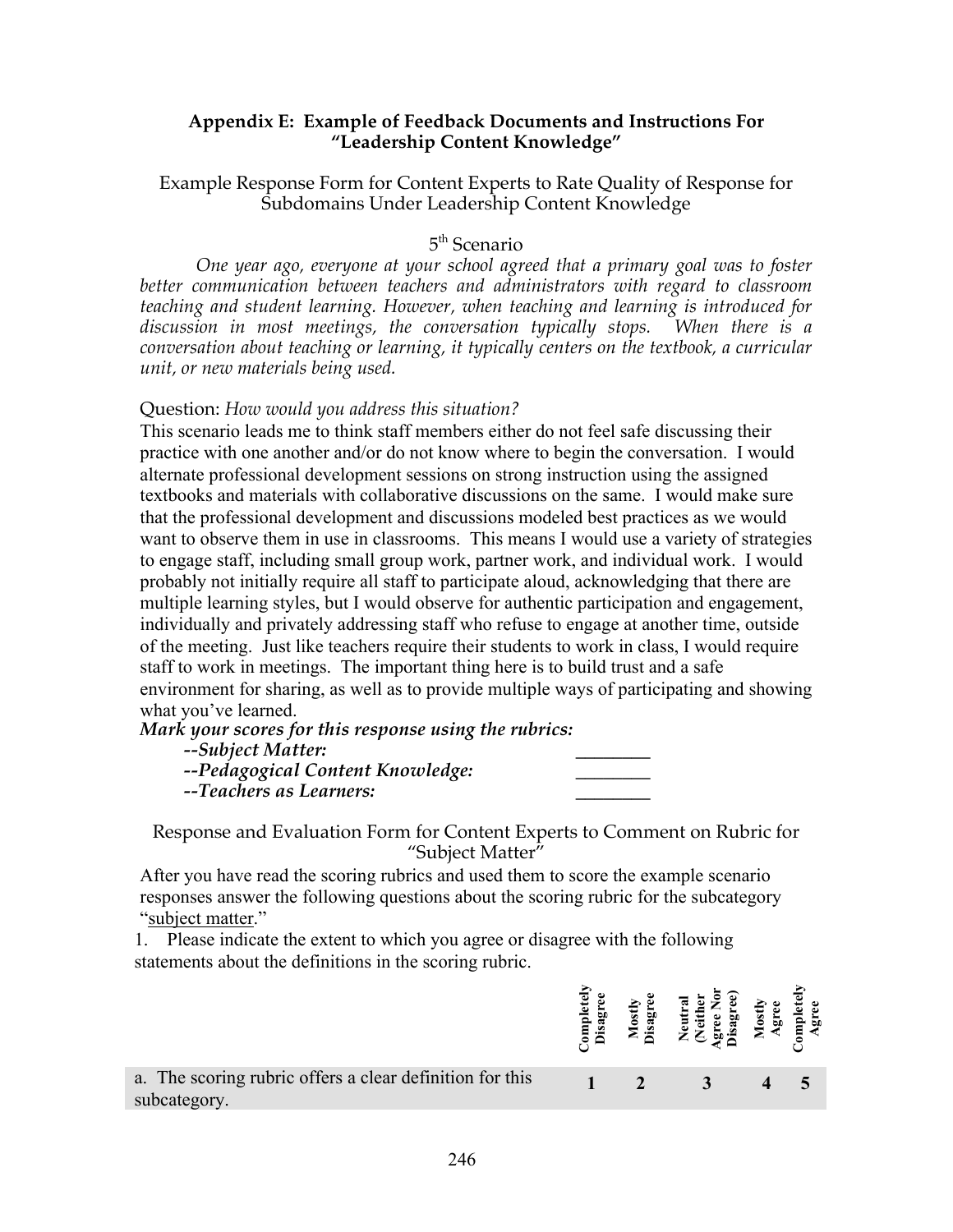If you answered "mostly disagree" or "completely disagree," what changes do you recommend making to the definitions?

| b. The definition for this subcategory needs to include<br>additional dimensions for it to be more complete.                                 | $\mathbf{1}$ | $\mathfrak{D}$ | 3 |  |
|----------------------------------------------------------------------------------------------------------------------------------------------|--------------|----------------|---|--|
| If you answered "mostly agree" or "completely agree," what additional dimensions or<br>changes do you recommend that the definition include? |              |                |   |  |
|                                                                                                                                              |              |                |   |  |
|                                                                                                                                              |              |                |   |  |
| c. The definition for this subcategory needs to include<br>fewer dimensions for it to be more accurate.                                      | $\mathbf{1}$ | $\overline{2}$ | 3 |  |
| If you answered "mostly agree" or "completely agree," what dimensions do you<br>recommend be changed or deleted from the definition?         |              |                |   |  |
|                                                                                                                                              |              |                |   |  |
|                                                                                                                                              |              |                |   |  |
|                                                                                                                                              |              |                |   |  |

2. Please indicate the extent to which you agree or disagree with the following statements about the scoring guides in the scoring rubric.

|                                                                                                                                                                                                                   | $\log$<br>Disag | Mostl;<br>isagı | Mostly | Compl |
|-------------------------------------------------------------------------------------------------------------------------------------------------------------------------------------------------------------------|-----------------|-----------------|--------|-------|
| a. The directions provide clear guidance about how to<br>use the rubric to score the text.<br>If you answered "mostly disagree" or "completely agree," what changes do you<br>recommend making to the directions? |                 | $\mathcal{D}$   |        |       |
|                                                                                                                                                                                                                   |                 |                 |        |       |

 $\mathcal{L}_\text{max} = \mathcal{L}_\text{max} = \mathcal{L}_\text{max} = \mathcal{L}_\text{max} = \mathcal{L}_\text{max} = \mathcal{L}_\text{max} = \mathcal{L}_\text{max} = \mathcal{L}_\text{max} = \mathcal{L}_\text{max} = \mathcal{L}_\text{max} = \mathcal{L}_\text{max} = \mathcal{L}_\text{max} = \mathcal{L}_\text{max} = \mathcal{L}_\text{max} = \mathcal{L}_\text{max} = \mathcal{L}_\text{max} = \mathcal{L}_\text{max} = \mathcal{L}_\text{max} = \mathcal{$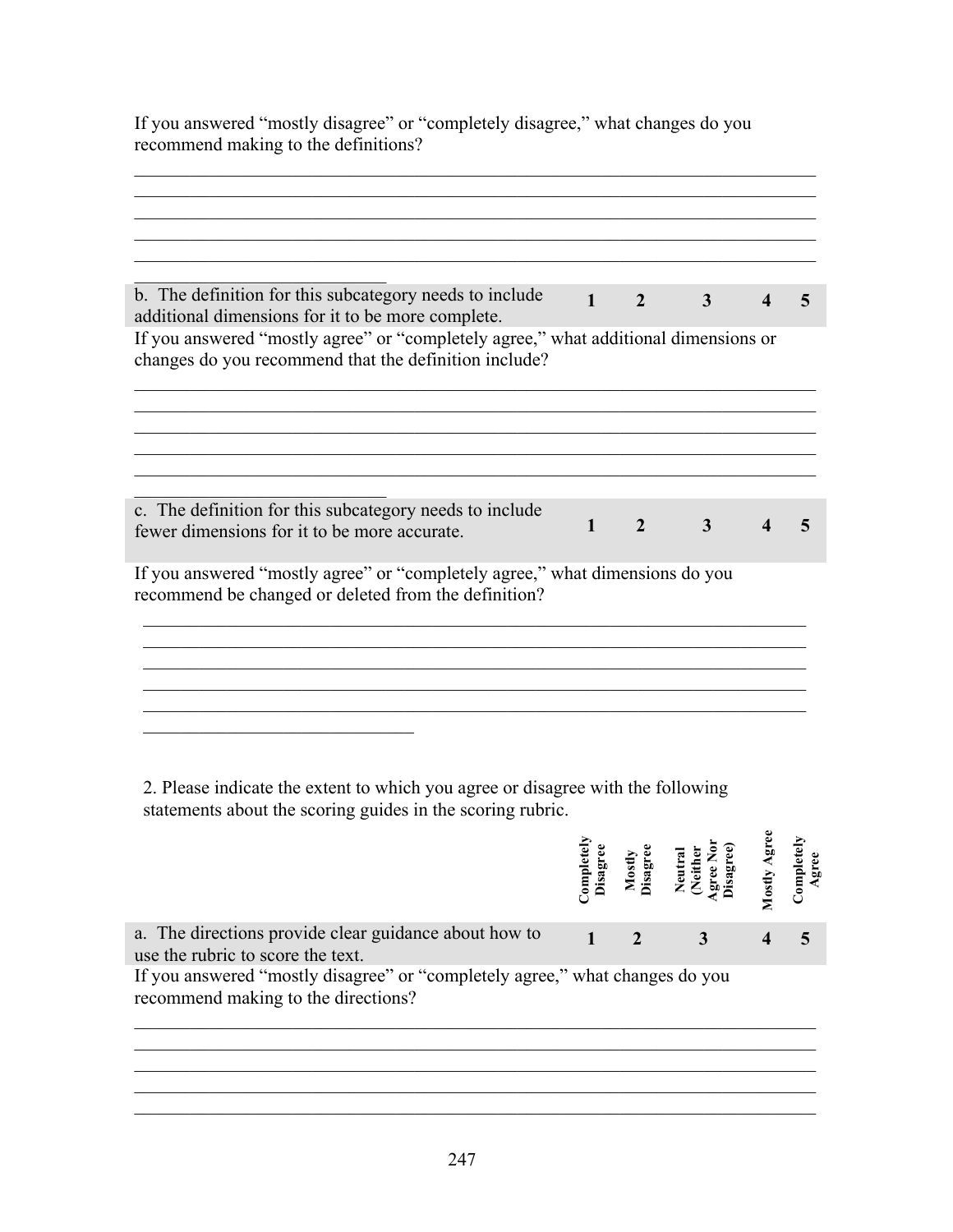| response qualifies for each level of expertise.                                                        | b. The scoring guide provides clear explanation of what<br>If you answered "mostly disagree" or "completely disagree," what changes do you | $\mathbf{1}$ | $\mathbf{2}$   | 3 |  |
|--------------------------------------------------------------------------------------------------------|--------------------------------------------------------------------------------------------------------------------------------------------|--------------|----------------|---|--|
| recommend making to the explanations?                                                                  |                                                                                                                                            |              |                |   |  |
|                                                                                                        |                                                                                                                                            |              |                |   |  |
|                                                                                                        |                                                                                                                                            |              |                |   |  |
|                                                                                                        |                                                                                                                                            |              |                |   |  |
|                                                                                                        |                                                                                                                                            |              |                |   |  |
| c. The scoring guide provides clear examples of<br>responses that qualify for each level of expertise. |                                                                                                                                            | 1            | $\overline{2}$ | 3 |  |
|                                                                                                        |                                                                                                                                            |              |                |   |  |
|                                                                                                        | If you answered "mostly disagree" or "completely disagree," what changes do you                                                            |              |                |   |  |
| recommend making to the examples?                                                                      |                                                                                                                                            |              |                |   |  |
|                                                                                                        |                                                                                                                                            |              |                |   |  |
|                                                                                                        |                                                                                                                                            |              |                |   |  |
|                                                                                                        |                                                                                                                                            |              |                |   |  |
|                                                                                                        |                                                                                                                                            |              |                |   |  |
|                                                                                                        |                                                                                                                                            |              |                |   |  |
|                                                                                                        |                                                                                                                                            |              |                |   |  |
|                                                                                                        | Do you have any other comments or concerns about this scoring rubric?                                                                      |              |                |   |  |
|                                                                                                        |                                                                                                                                            |              |                |   |  |
|                                                                                                        |                                                                                                                                            |              |                |   |  |
|                                                                                                        |                                                                                                                                            |              |                |   |  |
|                                                                                                        |                                                                                                                                            |              |                |   |  |

|                                                                          |            | After reviewing the scoring rubrics and example responses, to what extent do you think<br>each scenario prompts principals to demonstrate expertise for each subdomain? Mark the<br>box that best fits your response. |                          |                             |  |            |                          |                 |                                              |  |            |                 |            |                          |                 |  |                                          |  |                                      |  |                 |                 |              |                                              |
|--------------------------------------------------------------------------|------------|-----------------------------------------------------------------------------------------------------------------------------------------------------------------------------------------------------------------------|--------------------------|-----------------------------|--|------------|--------------------------|-----------------|----------------------------------------------|--|------------|-----------------|------------|--------------------------|-----------------|--|------------------------------------------|--|--------------------------------------|--|-----------------|-----------------|--------------|----------------------------------------------|
|                                                                          |            | Scenario 1                                                                                                                                                                                                            |                          |                             |  |            | Scenario 2               |                 |                                              |  |            | Scenario 3      |            |                          |                 |  | Scenario 4                               |  |                                      |  |                 | Scenario 5      |              |                                              |
| <b>Subcategories</b><br>for<br>Leadership<br><b>Content</b><br>Knowledge | great deal |                                                                                                                                                                                                                       | Somewhat<br>A little bit | $\overline{a}$<br>None at a |  | great deal | Somewhat<br>A little bit |                 | $\Xi$<br>$\overline{\overline{a}}$<br>None a |  | great deal | Somewhat        | little bit | 급<br>$\ddot{a}$<br>None: |                 |  | A great deal<br>Somewhat<br>A little bit |  | $\overline{a}$<br>$\ddot{a}$<br>None |  | great deal      | <b>iomewhat</b> | A little bit | $\equiv$<br>$\overline{\mathrm{a}}$<br>None: |
|                                                                          |            |                                                                                                                                                                                                                       | Check only one.          |                             |  |            |                          | Check only one. |                                              |  |            | Check only one. |            |                          | Check only one. |  |                                          |  |                                      |  | Check only one. |                 |              |                                              |
| Subject Matter                                                           |            |                                                                                                                                                                                                                       |                          |                             |  |            |                          |                 |                                              |  |            |                 |            |                          |                 |  |                                          |  |                                      |  |                 |                 |              |                                              |
| Pedagogical<br>Content<br>Knowledge                                      |            |                                                                                                                                                                                                                       |                          |                             |  |            |                          |                 |                                              |  |            |                 |            |                          |                 |  |                                          |  |                                      |  |                 |                 |              |                                              |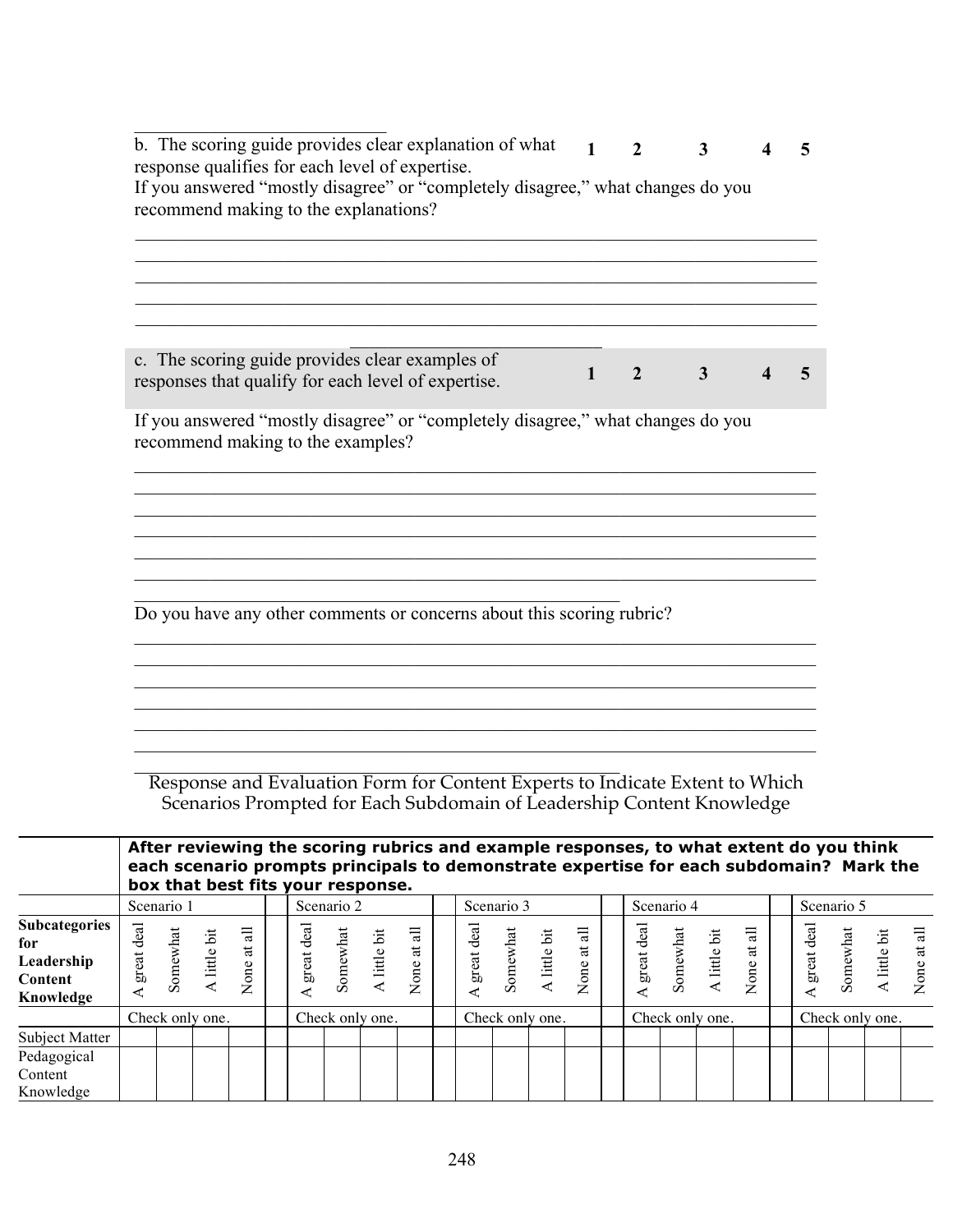| $\sim$ |  |  |  |  |  |  |  |  |  |  |  |  |
|--------|--|--|--|--|--|--|--|--|--|--|--|--|
| earner |  |  |  |  |  |  |  |  |  |  |  |  |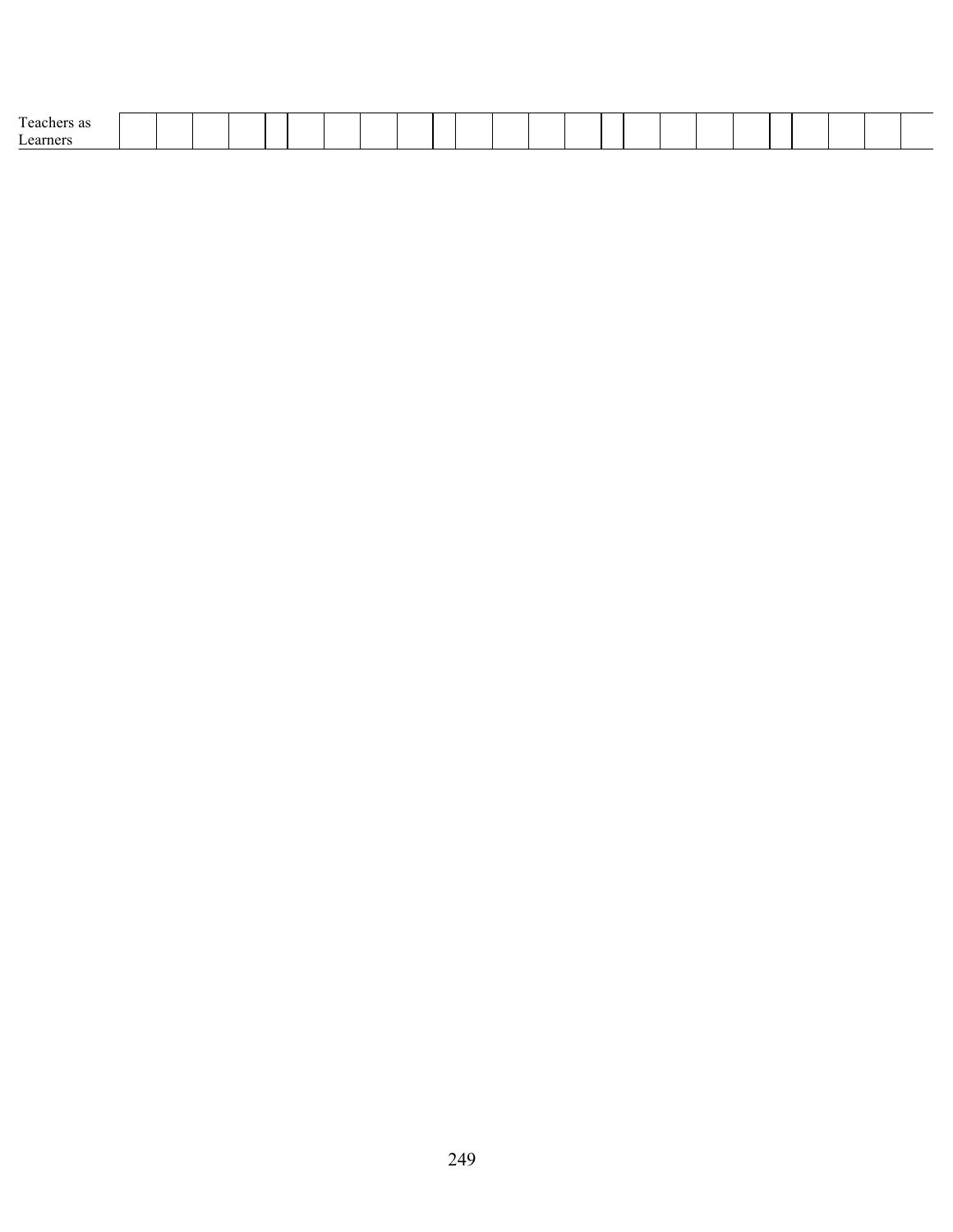## **Appendix F: Final Definitions and Scoring Guides for Leadership Content Knowledge Subdomains**

## **1. Subject Matter**

Definition: includes any responses in which the principal mentions, expresses or demonstrates some knowledge of ANY of the following aspects of subject matter covered in the classroom. For a response to qualify under this category the principal must discuss key components or concepts of the subject matter or the nature of the subject matter.

- different constructs, concepts, or ideas that are central to a particular subject matter. (For example, a principal might discuss how specific arithmetic skills are central to students' mathematical learning or particular reading skills are integral to a students' ability to read.)
- the nature of the content or material that is taught in different subject areas (the scenarios and analysis here focus primarily on mathematics and literacy and reading/language arts). (For example, a principal might discuss how mathematics possesses a definable body of concepts, symbols, vocabulary, and tools, or she might describe how literacy content may stretch across multiple areas such as language, literature, and composition.)
- differences in the nature of the content across subject areas (for example, a principal may point out the differences between math and reading that are summarized above).
- ways in which subject matter content differences influence other aspects of teaching (for example, because of its more diverse materials a literacy program may be focused around training and assessments of certain skills as opposed to pre-set content that is to be covered, while a mathematics program may be more "topic driven" in which agreed-upon content drives the structure of the teaching and instructional time)
- comments or opinions that indicate the principal's stance toward the subject matter. (For example, does the principal see math as a set of procedures to solve problems or a set of ideas about numbers to explore and evaluate?)

Scoring Guidelines: Assign these scores based on how well a principal's answer includes the following components.

0. No Mention of the subcategory at all in the response (Examples that would score a "0" include responses that discuss curriculum but do not elaborate on a specific subject area.)

1. A Little Discussion of the subcategory in the response Mere mention of one or two aspects of subject with no development of the aspect(s). NOTE: mentioning the same thing 10 times with no development is still a mere mention.

Specific example of a mere mention of the nature of a subject area: "Reading is a tool to enter into the larger world of information and life skills."

2. Some Discussion of the subcategory in the response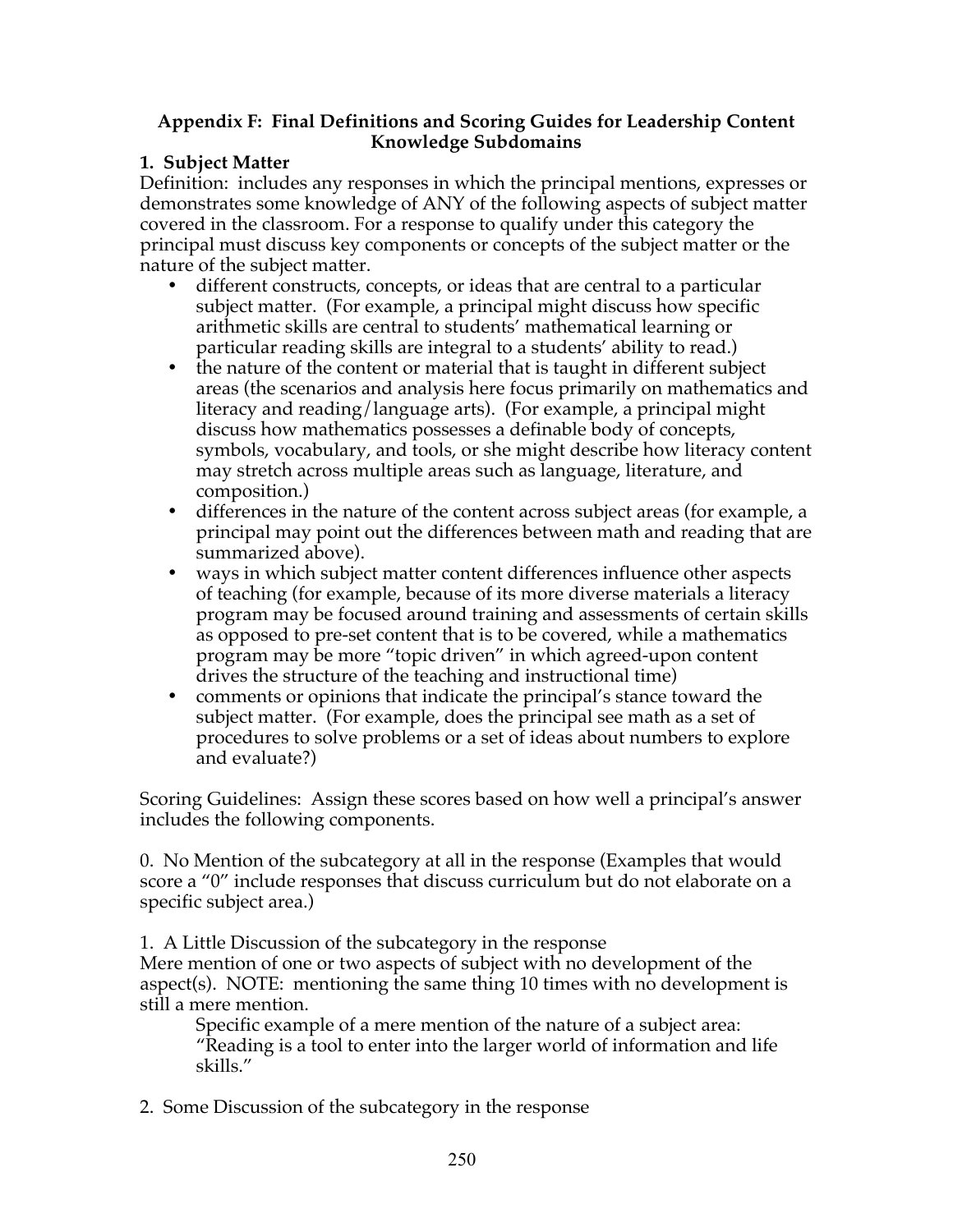Mentions at least three or more different aspects of subject matter but does not develop any of the aspects.

3. Sufficient Discussion of the subcategory in the response Mentions at least one aspect of subject matter and develops at least one aspect. This means the response goes beyond mention of an aspect to develop it suggesting a deeper understanding. (For example, a more developed discussion of subject matter should include multiple details about a subject matter in the discussion as well as an explanation of why the approach is valuable or important.)

Specific example of a single aspect of subject matter that is developed: "It is important that students in this (math) program understand the basic rules of addition and subtraction; these are the important skills you build on and use in other solving problems before learning other things like multiplication and subtraction."

4. Quite a Bit of Discussion of the subcategory in the response Mentions at least two aspects of subject matter (such as the more developed example above) and develops two or more ; that is, the response goes beyond mentioning the aspects to developing them with more discussion that suggests a deeper understanding of the aspects.

5. A Great Deal of Discussion of the subcategory in the response Mentions at least two aspects of leadership content knowledge and develops two or more AND makes connections between at least two of the aspects mentioned; that is, the response goes beyond mentioning and developing two or more aspects of effective leadership content knowledge to making a link or connection between at least two aspects.

For example, a principal may discuss 1) how subject matters differ in their content and learning requirements for teachers and therefore 2) how professional development strategies need to differ according to subject areas so that 3) such programs can ultimately help to improve the pedagogical skills that teachers employ in their classrooms (this last phrase ties together the first two).

# **2. Pedagogical Content Knowledge**

Definition: This area of expertise focuses on the teaching and evaluation skills that teachers use to successfully help children learn subject matter. In contrast to "subject matter," responses that qualify for this category emphasize the skills or strategies needed to teach content or evaluate how well students are learning the content. This area includes any responses in which the principal mentions, expresses or demonstrates some knowledge of ANY of the following aspects of pedagogical content knowledge covered in the classroom as they relate to specific subject matter.

- effective teaching strategies for different subject areas
- effective assessment strategies for different subject areas
- how students learn differently in various subjects (for example, mathematics involves applying in some form the agreed-upon concepts,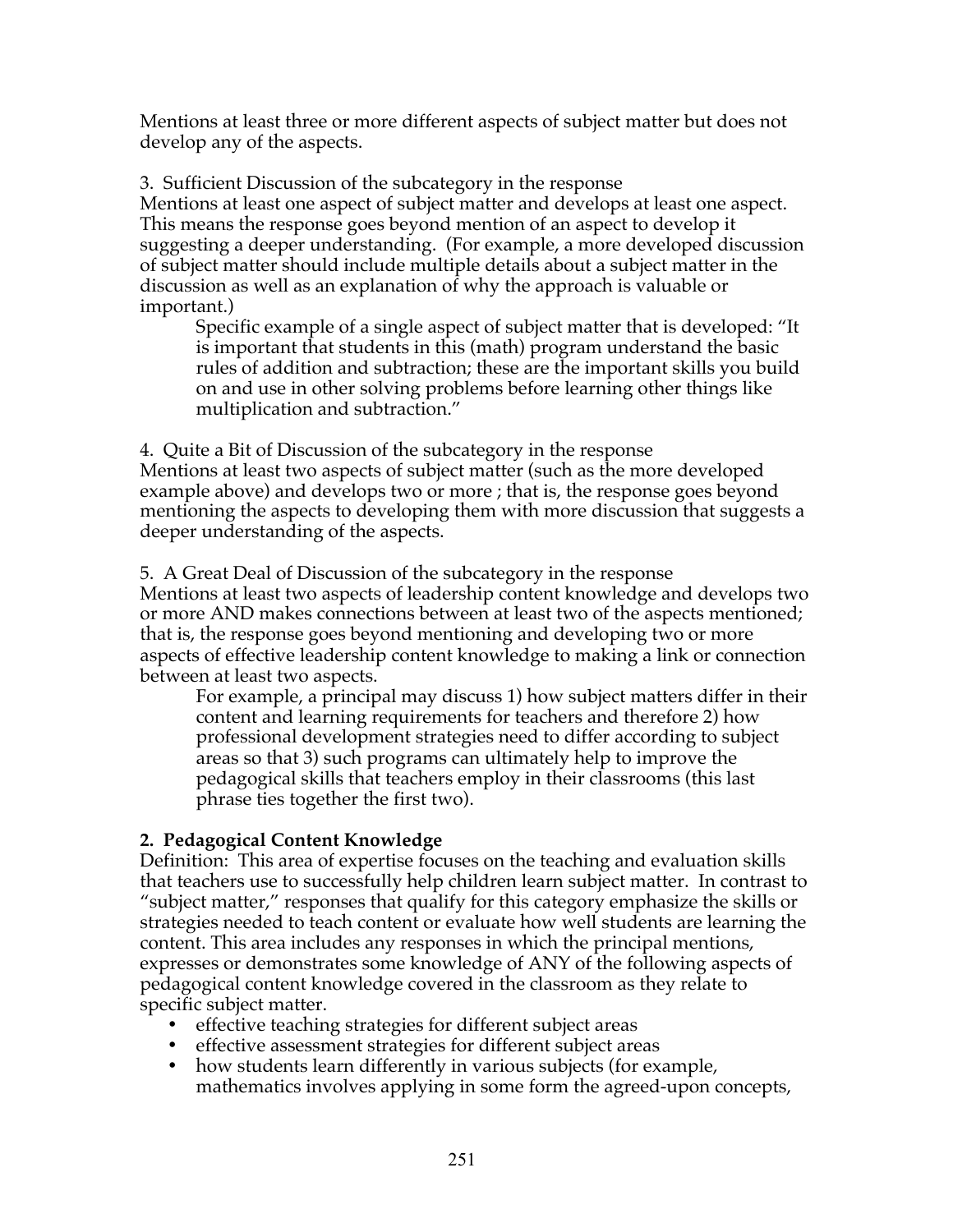symbols, and problem-solving strategies, while literacy can range in content from learning to write to evaluating others' compositions)

- how teacher knowledge can differ across subject areas because of their difference in content
- how teaching strategies for different subject areas may differ because of their differing content

Scoring Guidelines: Assign these scores based on how well a principal's answer includes the following components.

0. No Mention of the subcategory at all in the response (Comments that discuss generic teaching skills or evaluation strategies without connecting them to specific subject matter would count as a "no mention.")

1. A Little Discussion of the subcategory in the response Mere mention of one or two aspects of pedagogical content knowledge with no development of the aspect(s). NOTE: mentioning the same thing 10 times with no development is still a mere mention.

Specific example of a mere mention of pedagogical content knowledge: "It's not like in math, with set rules and problems. You've got to cover so much more in the reading program."

2. Some Discussion of the subcategory in the response

Mentions at least three or more different aspects of pedagogical content knowledge but does not develop any of the aspects. (For example, a principal might briefly list different evaluation strategies for reading, math, and science classes but provide little or no discussion of how these were appropriate to their subjects.)

3. Sufficient Discussion of the subcategory in the response

Mentions at least one aspect of pedagogical content knowledge and develops at least one aspect. This means the response goes beyond mention of an aspect to develop it suggesting a deeper understanding. (For example, a more developed discussion of pedagogical content knowledge may include multiple details about a strategy or evaluation in the discussion as well as an explanation of why the approach is appropriate for a certain subject area.)

In this example of a principal offers a more developed discussion of how small groups can be used effectively in reading: "Students have to be given time to read to each other and in small groups. Students should be placed in heterogeneous reading groups so they can listen to each other and share and discuss the book with each other. Parent volunteers or coteachers can help with the reading groups and the teacher needs to work with each group weekly to listen to them and provide commentary. The teacher must read a book to the class (usually a book above their grade level). The teacher will lead discussions and ask students to visualize, predict and share their feelings about these stories."

4. Quite a Bit of Discussion of the subcategory in the response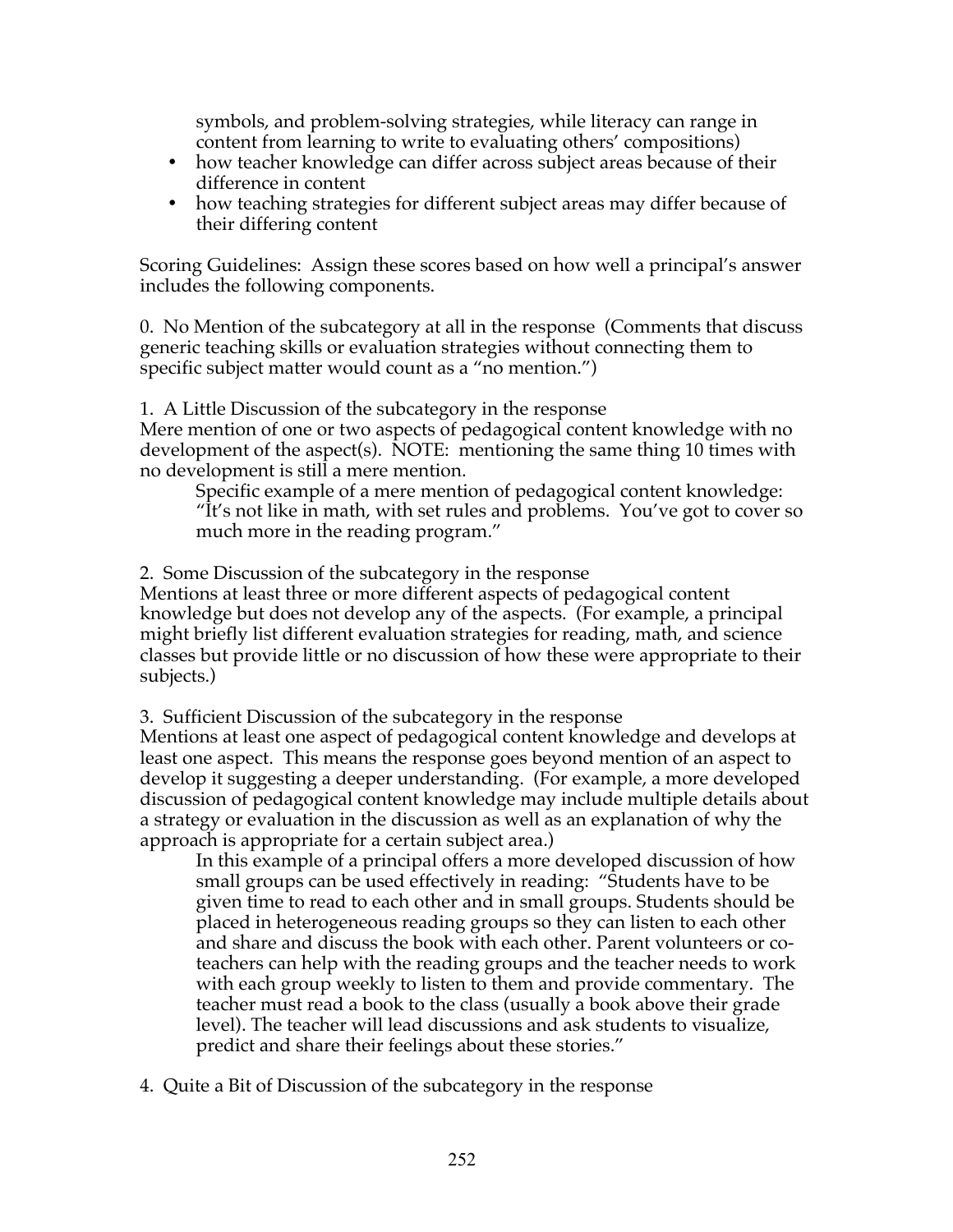Mentions at least two aspects of pedagogical content knowledge and develops two or more; that is, the response goes beyond mentioning the aspects to developing them with more discussion that suggests a deeper understanding of the aspects.

5. A Great Deal of Discussion of the subcategory in the response Mentions at least two aspects of pedagogical content knowledge and develops two or more AND makes connections between at least two of the aspects mentioned; that is, the response goes beyond mentioning and developing two or more aspects of effective pedagogical content knowledge to making a link or connection between at least two aspects.

For example, a principal may discuss in detail 1) how subject matters differ in the teaching strategies that are most effective for each and 2) why different evaluation strategies should therefore be used for each and 3) how principals who recognize these differences and discuss such content specific strategies can best help their teachers improve their teaching (this last phrase ties together the first two).

### **3. Teachers as Learners**

Definition: includes any responses in which the principal mentions, expresses or demonstrates some knowledge of ANY of the following aspects that pertain to viewing teachers as learners and encouraging their continued learning and professional development. Relevant discussions regarding teacher learning about subject matter may occur in a variety of contexts, not just traditional professional development conditions. For a principal's discussion of learning to qualify it must discuss teacher learning in relation to a subject area. For example a principal may discuss how teachers learn through one-one conversations, meetings with fellow teachers, meetings in professional learning communities, or other places.

- key strategies for encouraging or organizing professional development or training for teachers in different subject areas
- strategies to evaluate teacher learning in different subject areas
- how differences in subject area might or can influence professional development needs for teachers (for example, a principal might describe how mathematics professional development could be tightly organized around specific topics in an adopted curriculum while a literacy program may focus on the theories of learning inherent in a program rather than specific reading or writing content, or vice versa)
- subject-specific effective professional development or teaching strategies for teachers (such as the specific concepts that teachers need to learn and understand through professional development in different subject areas)

Scoring Guidelines: Assign these scores based on how well a principal's answer includes the following components.

0. No Mention of the subcategory at all in the response

For example, a principal's general discussion of professional development without specific reference to a subject area or areas would be too broad to qualify for this subdomain.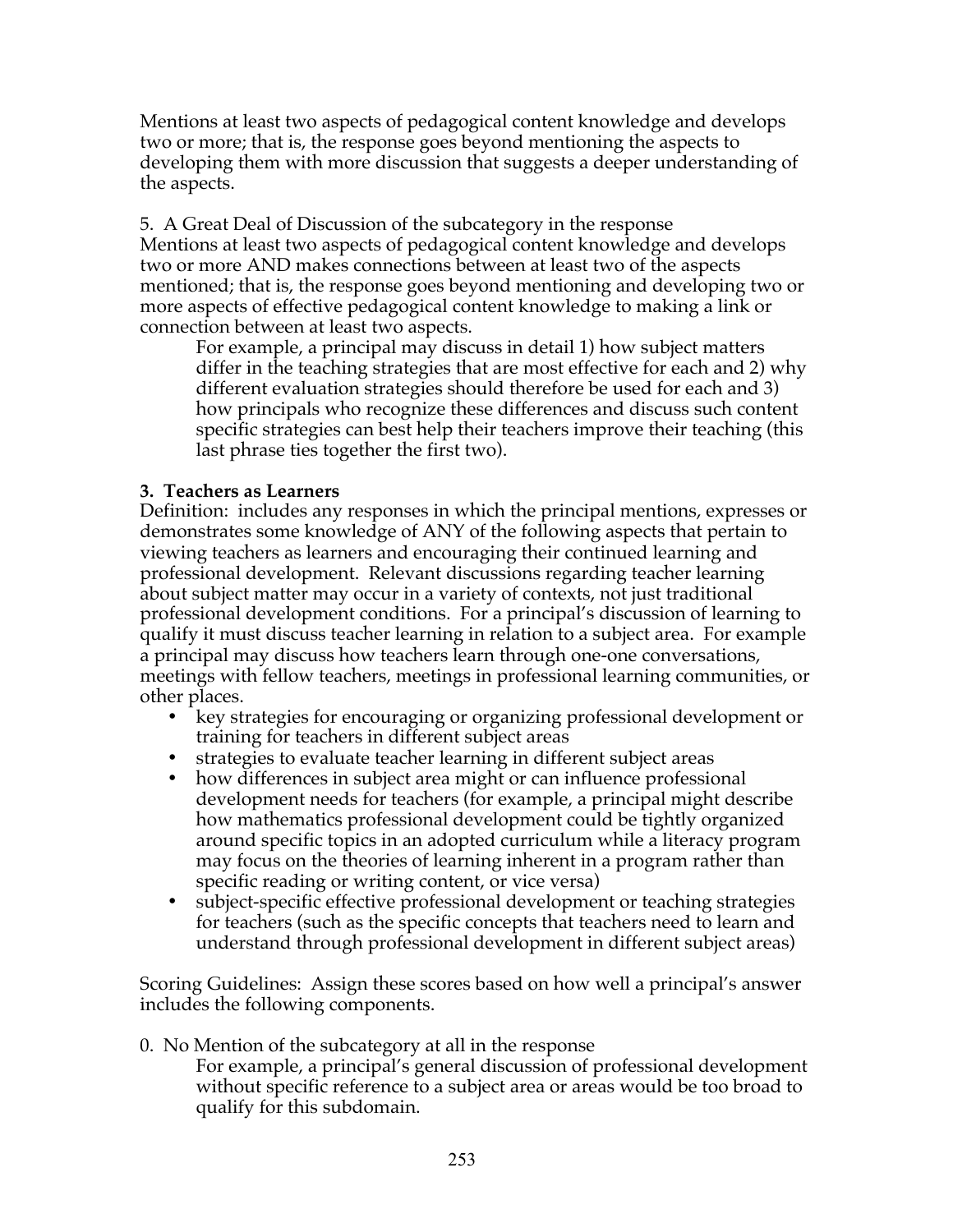1. A Little Discussion of the subcategory in the response Mere mention of one or two aspects of teachers as learners with no development of the aspect(s). NOTE: mentioning the same thing 10 times with no development is still a mere mention.

Specific example of a mere mention of the nature of teachers as learners. Here the principal discusses questions to discuss with the teachers to understand their learning or training needs, but he offers no discussion of how to pursue larger strategies to help them learn: "The principal needs to meet with each individual grade level team and ask: 'How do you think your children learn best?' 'Does it seem to be working when it relates to reading and math grades?' 'Do you need any other instructional device or training to help you help your kids?' 'What can I do to help you help your students succeed?'"

2. Some Discussion of the subcategory in the response

Mentions at least three or more different aspects of teachers as learners but does not develop any of the aspects.

3. Sufficient Discussion of the subcategory in the response

Mentions at least one aspect of teachers as learners and develops at least one aspect. This means the response goes beyond mention of an aspect to develop it suggesting a deeper understanding. (For example, a more developed discussion of teachers as learners should include multiple details in the discussion as well as an explanation of why the approach is valuable or important.)

Specific example of a single aspect of teachers as learners that is developed—this develops the need for professional development to be tied to teachers' specific needs in math. "It appears the math teachers need to understand better how to teach the basic skills where students are failing. Is it subtraction or multiplication or something else? There are professional development programs that target different areas. We'll need to get our teachers into these particular programs based on where they need to improve their skills."

4. Quite a Bit of Discussion of the subcategory in the response Mentions at least two aspects of teachers as learners and develops two or more; that is, the response goes beyond mentioning the aspects to developing them with more discussion that suggests a deeper understanding of the aspects.

5. A Great Deal of Discussion of the subcategory in the response Mentions at least two aspects of teachers as learners and develops two or more AND makes connections between at least two of the aspects mentioned; that is, the response goes beyond mentioning and developing two or more aspects of effective teachers as learners to making a link or connection between at least two aspects.

For example, a principal may discuss 1) how subject matters differ in their content and learning requirements for teachers—what different concepts or strategies they need to understand--and therefore 2) how professional development strategies need to differ according to subject areas to be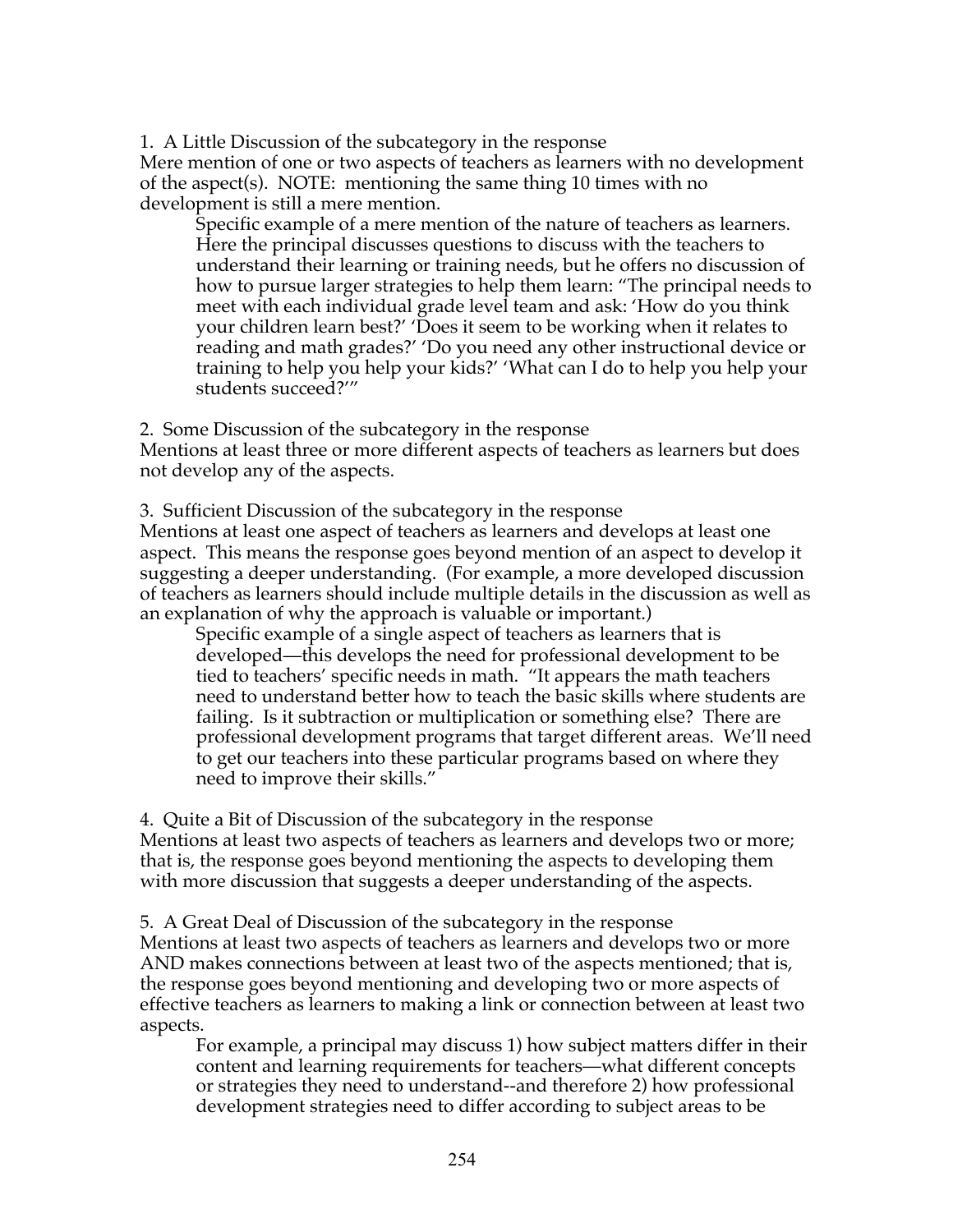more successful in training teachers. This will in turn help guarantee that such programs ultimately help to improve the pedagogical skills that teachers employ in their classrooms (this last phrase ties together the first two).

## **Appendix G: Final Definitions and Scoring Guides for Learning-centered Leadership Subdomains**

# **1. Data-based Decision Making**

Aspects of data based decision-making referred to in the scale below include but are NOT limited to:

- Information sources, data collection, and data analysis strategies
- Different types of student assessment (e.g., using portfolio and other qualitative methods of assessment, using formative/diagnostic as well as evaluative, and so on)
- Data or information of various sorts (e.g., student achievement data, local demographic data, teacher demographic data, classroom observation data, etc.)
- Use of data or information to make decisions regarding school matters
- Evaluation and assessment strategies<br>• Evidence-based procedures for assess
- Evidence-based procedures for assessing struggling or low achieving students

Scoring Guidelines: Assign these scores based on how well a principal's answer includes the following components.

6. No Mention of the subcategory at all in the response For example, principal may discuss making a decision about a math program or professional development strategy with no discussion of examining student achievement data to inform the decision.

7. A Little Discussion of the subcategory in the response

Mere mention of one or two aspects of data based decision-making (mentions any one of the dimensions or a RELATED dimension). NOTE: saying the same thing 10 times is still a mere mention. (For example, a respondent might refer multiple times to the need to "look at the data" before making a decision, but he or she may not provide specific examples of what data to examine or how to analyze it).

8. Some Discussion of the subcategory in the response Mentions at least three aspects of data based decision-making (mentions at least three of the dimensions or RELATED data based decision-making dimension).

9. Sufficient Discussion of the subcategory in the response This deeper understanding is evidenced by greater details about how to pursue a particular aspect. These details demonstrate that the principal understands how to analyze data to evaluate a situation. (For example, the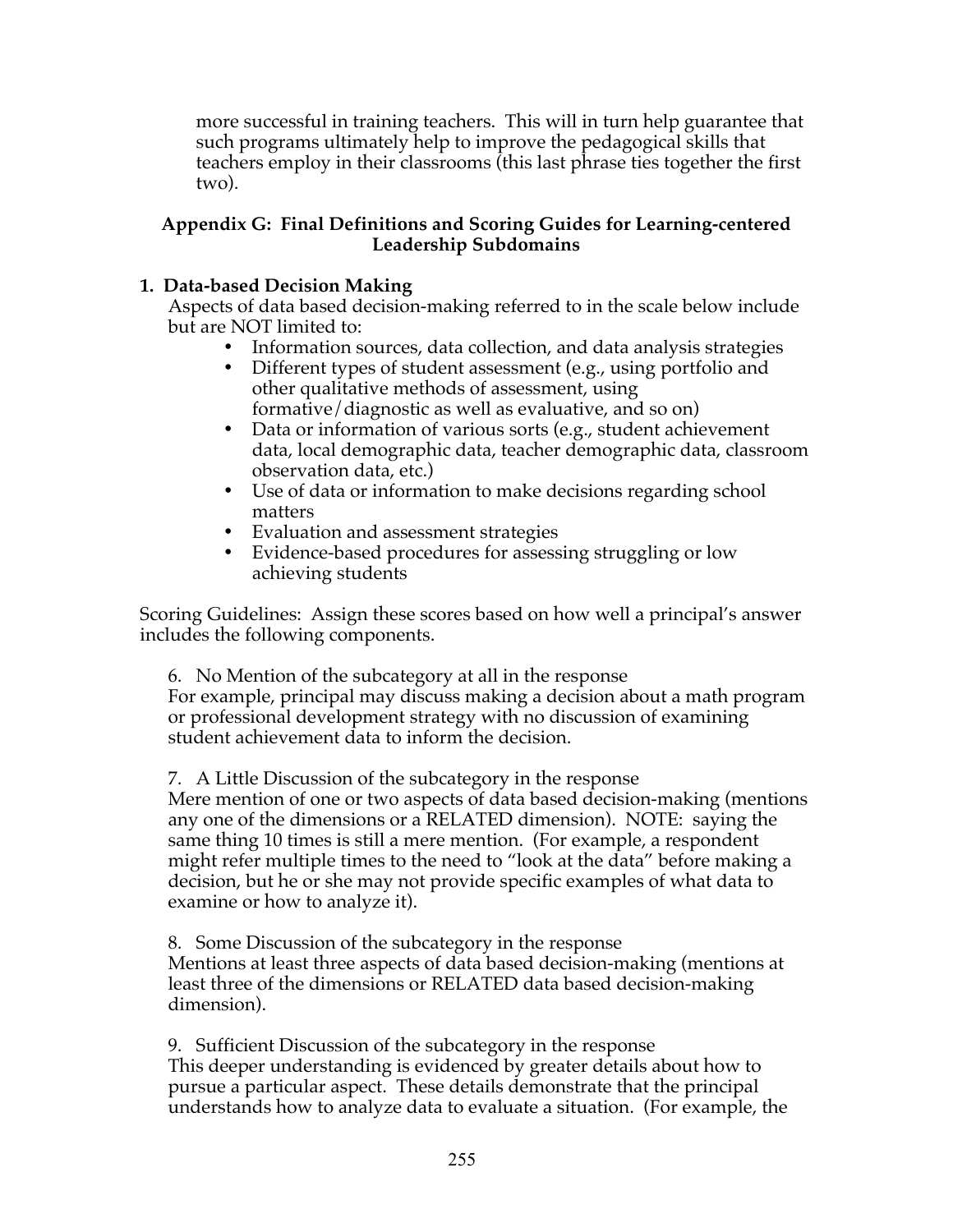respondent might mention data-based decision making and go on to discuss how to analyze multiple measures of student achievement. Or, the respondent might mention that decisions need to be based on data and then go on to discuss what specific information beyond student assessment data should be used in this process.)

10. Quite a Bit of Discussion of the subcategory in the response Mentions at least two aspects of data based decision-making and develops two or more; that is, the response goes beyond mentioning an aspect to develop it suggesting a deeper understanding.

11. A Great Deal of Discussion of the subcategory in the response Mentions at least two aspects of data based decision-making and develops two or more AND makes connections between at least two of the aspects mentioned; that is, the response goes beyond mentioning and developing two or more aspects of data based decision-making thinking to making a link or connection between at least two aspects. For example, the respondent might first discuss in detail the process of analyzing specific student achievement data and second how to review corresponding classroom observation data to corroborate the student achievement data results. She might then describe how by looking at classrooms where students do well one might be able to identify best teaching practices.

# **2. Effective Teaching and Learning**

Aspects of teaching and learning referred to in the scale below include but are NOT limited to:

- student and/or teacher effort produces achievement,
- student learning is about making connections between different concepts and skills that they learn,
- students learn with and through others,
- student learning takes time,
- student and teacher motivation is important to effective teaching and student learning,
- focused teaching promotes accelerated learning,
- clear expectations and continuous feedback to students and/or teachers activate student learning (this does not include the process of monitoring instruction in classrooms),
- good teaching builds on students strengths and respects individual differences,
- good teaching involves modeling what students should learn
- general references to teachers' use of effective teaching and learning practices (this includes discussions of teachers' use of best practices)

Other dimensions might include but are not limited to:

- cognitively or developmentally appropriate or challenging curriculum for students
- cognitively or developmentally appropriate assessment strategies to evaluate student learning
- applied learning theory<br>• individualized instruction
- individualized instruction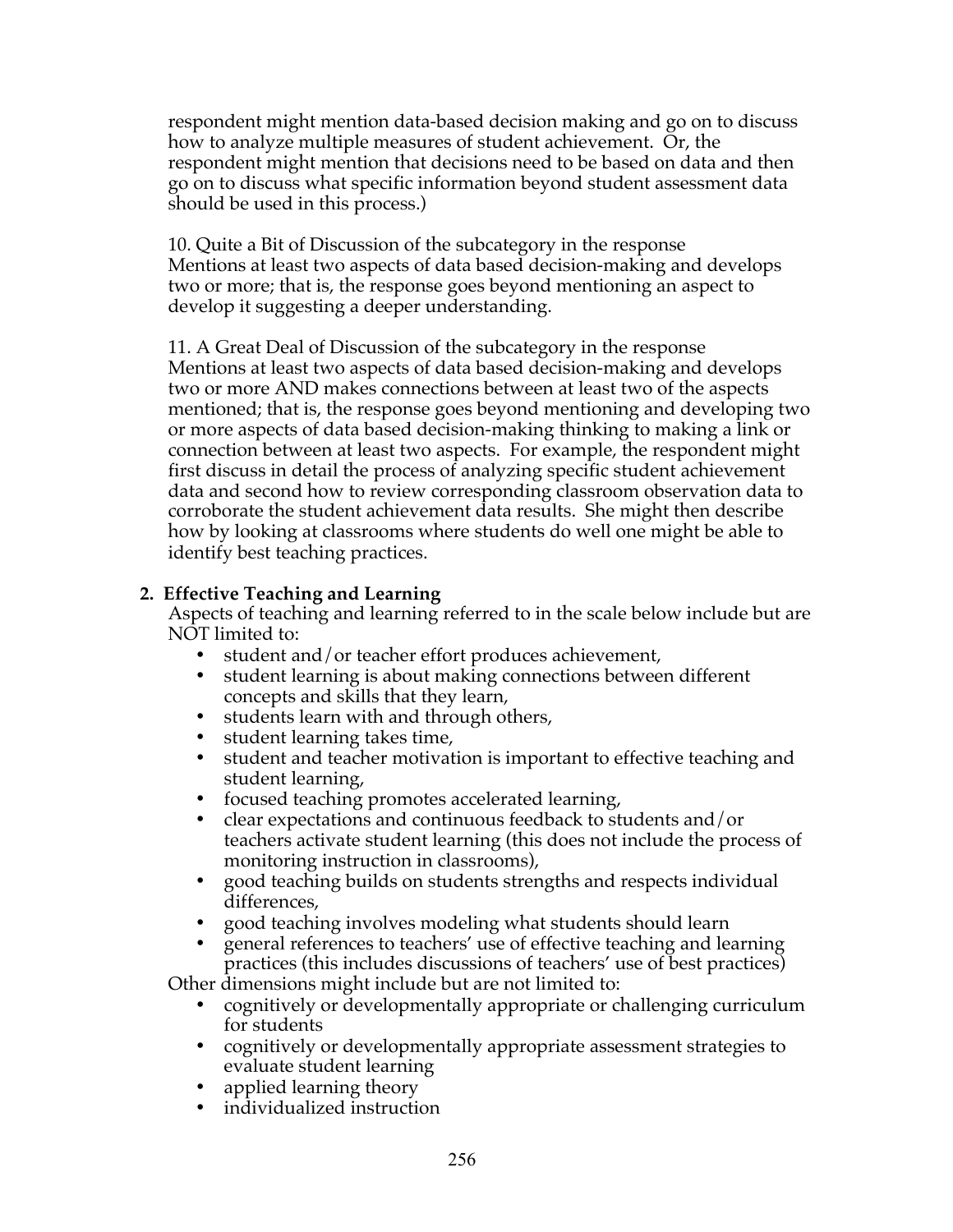- 
- reciprocal teaching<br>• inquiry teaching or • inquiry teaching or direct instruction

\* Note: pay careful attention to discussions of more than one teacher; these may relate more to systemic changes in curriculum that relate more directly to the "standards-based reform/systems thinking."

\*\* Note: in situations that discuss professional development or teacher cooperation/collaboration there must be strong, explicit, specific references to effective teaching and learning strategies before it fits under effective teaching and learning.

Scoring Guidelines: Assign these scores based on how well a principal's answer includes the following components.

0. No Mention of the subcategory at all in the response For example a respondent might summarize teaching strategies he has observed without offering an opinion of them or discussing why these are effective.

6. A Little Discussion of the subcategory in the response Mere mention of one or two aspects of effective teaching and/or learning with no development of the aspect(s). NOTE: mentioning the same thing 10 times with no development is still a mere mention. For example a principal may discuss briefly the need for "good teaching" or the importance of setting "clear expectations" but then provide no details about what such actions would entail.

7. Some Discussion of the subcategory in the response Mentions at least three or more different aspects of effective teaching and learning but does not develop any of the aspects.

8. Sufficient Discussion of the subcategory in the response

Mentions at least one aspect of effective teaching and learning and develops at least one aspect; that is, the response goes beyond mention of an aspect to develop it suggesting a deeper understanding. (For example, the respondent might mention effective instructional strategies in reading and say teachers need to use "writing workshop" or "balanced literacy." Or, the respondent might mention evidence based teaching or assessment and go on to note trying to figure out the strategies that teachers use who have high performing students).

\*\*\*Note: More developed discussions of effective teaching and learning need to include multiple details in the discussion as well as an explanation of why the approach is valuable or important

Example of single aspect (individualized instruction) that is developed (in this case the principal discusses specific steps to take in implementing more individualized instruction for students): "Students must have pre assessment in the critical areas of reading such as vocabulary, phonics, fluency, comprehension, etc. Teachers must know the basic reading levels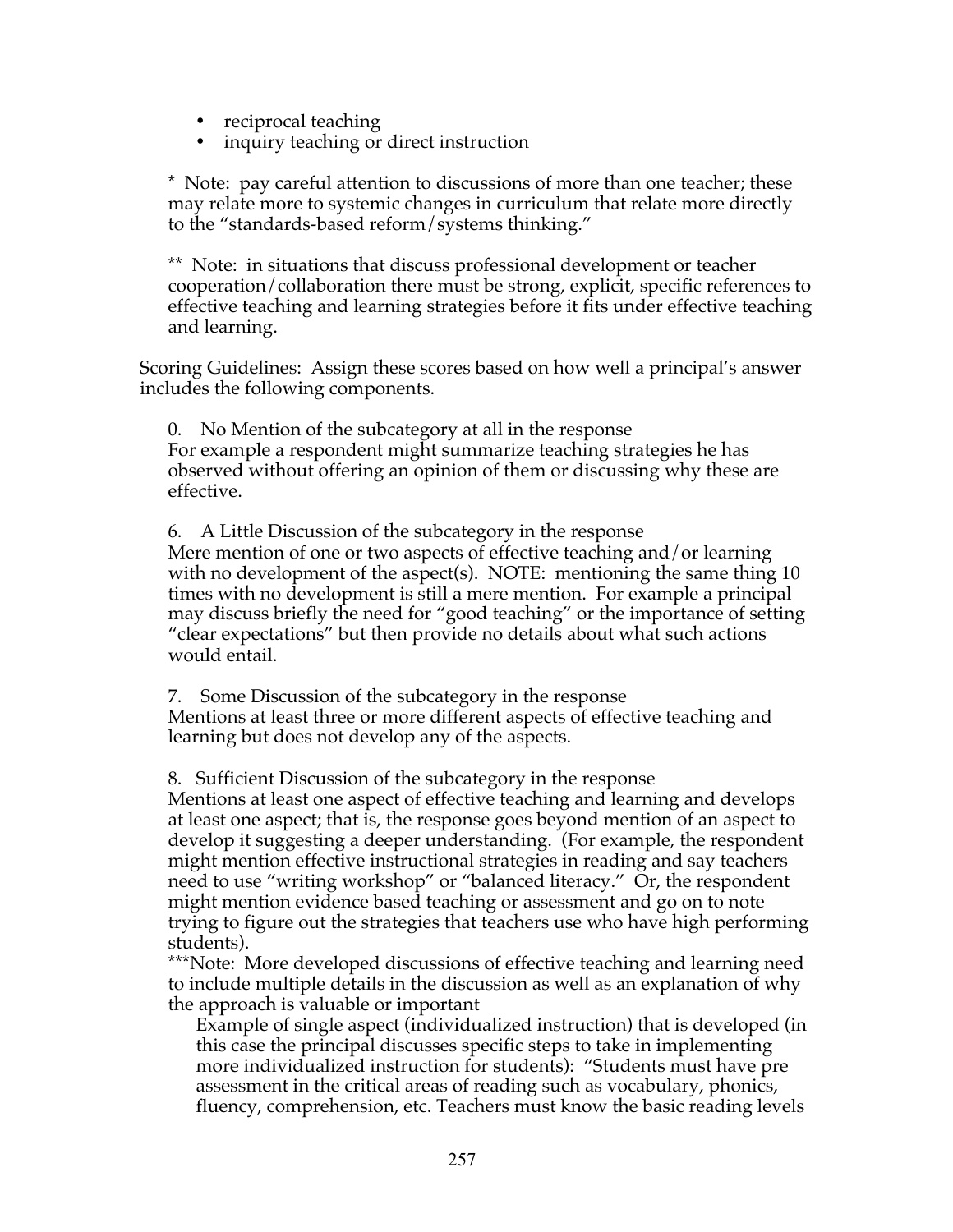of their students. Instruction must be tailored to meet these specific needs."

9. Quite a Bit of discussion of the subcategory in the response Mentions at least two aspects of effective teaching and learning and develops two or more; that is, the response goes beyond mentioning the aspects to developing them with more discussion that suggests a deeper understanding of the aspects.

10. A Great Deal of discussion of the subcategory in the response Mentions at least two aspects of effective teaching and learning and develops two or more AND makes connections between at least two of the aspects mentioned; that is, the response goes beyond mentioning and developing two or more aspects of effective teaching and learning to making a link or connection between at least two aspects. For example, the respondent might mention and develop how student motivation is critical to student learning and then link it to how student effort produces achievement rather than IQ alone. A second example could be that a principal develops 1) how to determine if teachers are using best practices in their teaching, and 2) the importance of using individualized instruction, and she/he then connects them by discussing how individualized instruction should be included as a part of best practices.

# **3. Monitoring Instructional Improvement**

Aspects of monitoring instructional improvement referred to in the scale below include but are NOT limited to:

- Benchmarking: setting teacher performance levels and evaluating teacher progress toward those (this may include evaluation from outside the classroom through strategies such as examining students' progress in a particular teacher's classroom)
- Procedures for monitoring teachers formally and informally
- Observing a teacher who was trying new instructional practices or using new curricular materials
- Monitoring the curriculum used in classrooms to see that it reflects the school's improvement efforts
- Monitoring classroom instructional practices to see if they reflect the school's improvement efforts

These codes do not include descriptions of coaching or mentoring, in which a more knowledgeable professional observes and models instruction and offers advice or feedback. These also do not include collaboration, in which a principal might help teachers work together or coordinate time to share ideas and information. Finally, cases in which principals describe how they simply state expectations with no evaluation/monitoring do not qualify in this case.

# Examples:

"I would make sure teachers were aware of the evaluation process and of our intention to closely monitor the academic progress of students."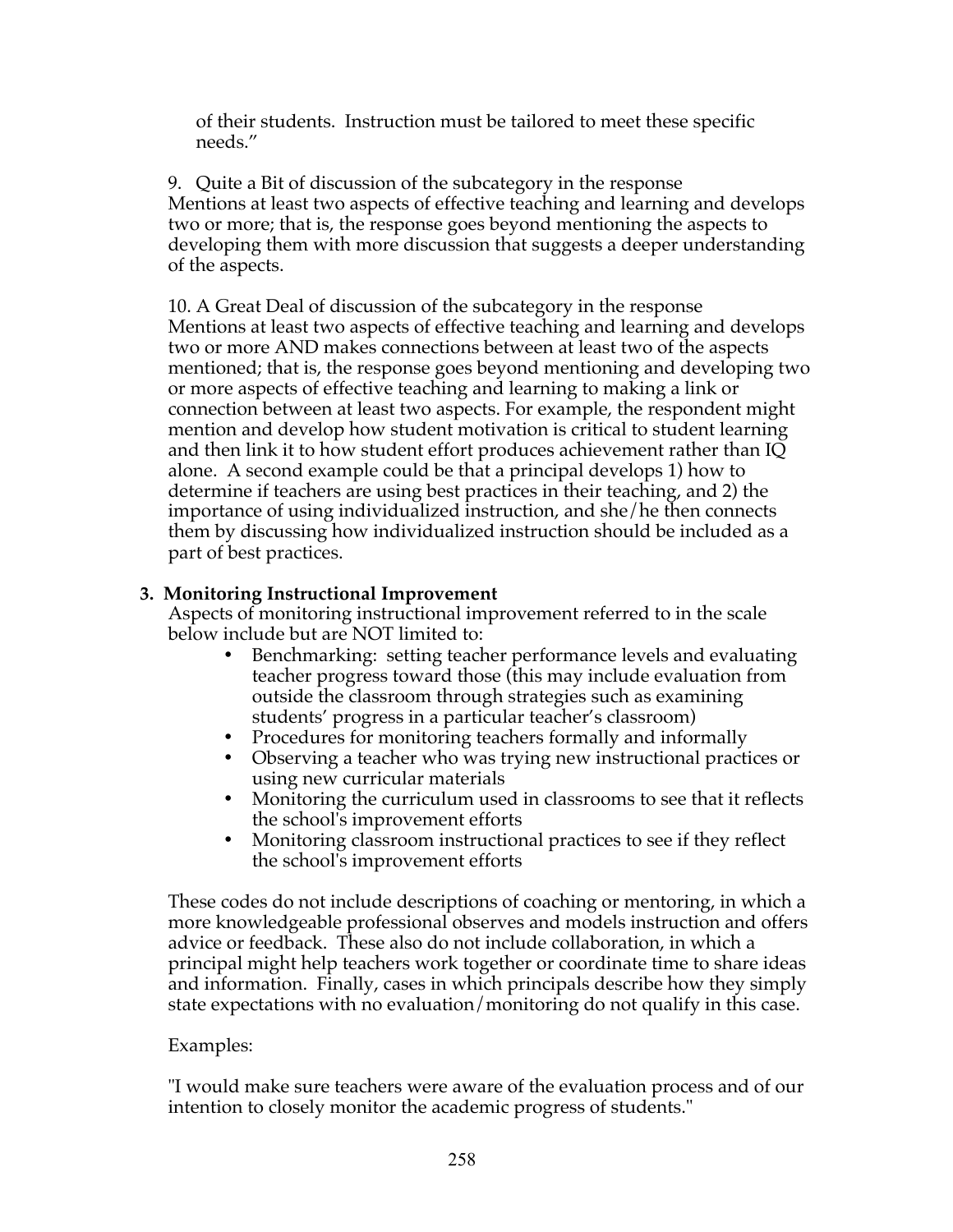"I would first determine if the new science program was even being used by teachers. To do this I would drop in on classrooms to observe on a regular basis, and would have my science specialists do the same."

In Example 1, there is an explicit reference to monitoring – "intention to closely monitor." In Example 2, although the word monitoring is not used, this is clearly what the respondent intends. The respondent proposes to monitor science teaching to see if a new science program is being used in the classroom.

Scoring Guidelines: Assign these scores based on how well a principal's answer includes the following components.

6. No Mention at all of the subcategory in the response For example, a principal may discuss the need to understand what is going on in classrooms but provide no discussion of how to monitor or observe teachers as they work.

7. A Little Discussion of the subcategory in the response Mere mention of one or two aspects of monitoring instructional improvement (mentions any one of the dimensions or a RELATED dimension). NOTE, saying the same thing 10 times is still a mere mention. Here, a principal could state that she observes in a classroom without giving details about how she does this, or she might refer to evaluating curriculum without discussing the criteria she would use.

8. Some Discussion of the subcategory in the response Mentions at least three aspects of monitoring instructional improvement (mentions at least three of the dimensions or a RELATED monitoring instructional improvement dimensions).

9. Sufficient Discussion of the subcategory in the response

Mentions at least one aspect of monitoring instructional improvement and develops at least one aspect; that is, the response goes beyond mention of an aspect to develop it suggesting a deeper understanding. (For example, the respondent might mention monitoring instructional improvement and go on to discuss specific conditions or criteria for which she or he might look in the classroom. Or, the respondent might discuss monitoring conditions in a classroom and then elaborate on how these conditions relate directly to the school's larger improvement efforts.)

10. Quite a Bit of Discussion of the subcategory in the response Mentions at least two aspects of monitoring instructional improvement and develops two or more; that is, the response goes beyond mentioning an aspect to develop it suggesting a deeper understanding.

11. A Great Deal of Discussion of the subcategory in the response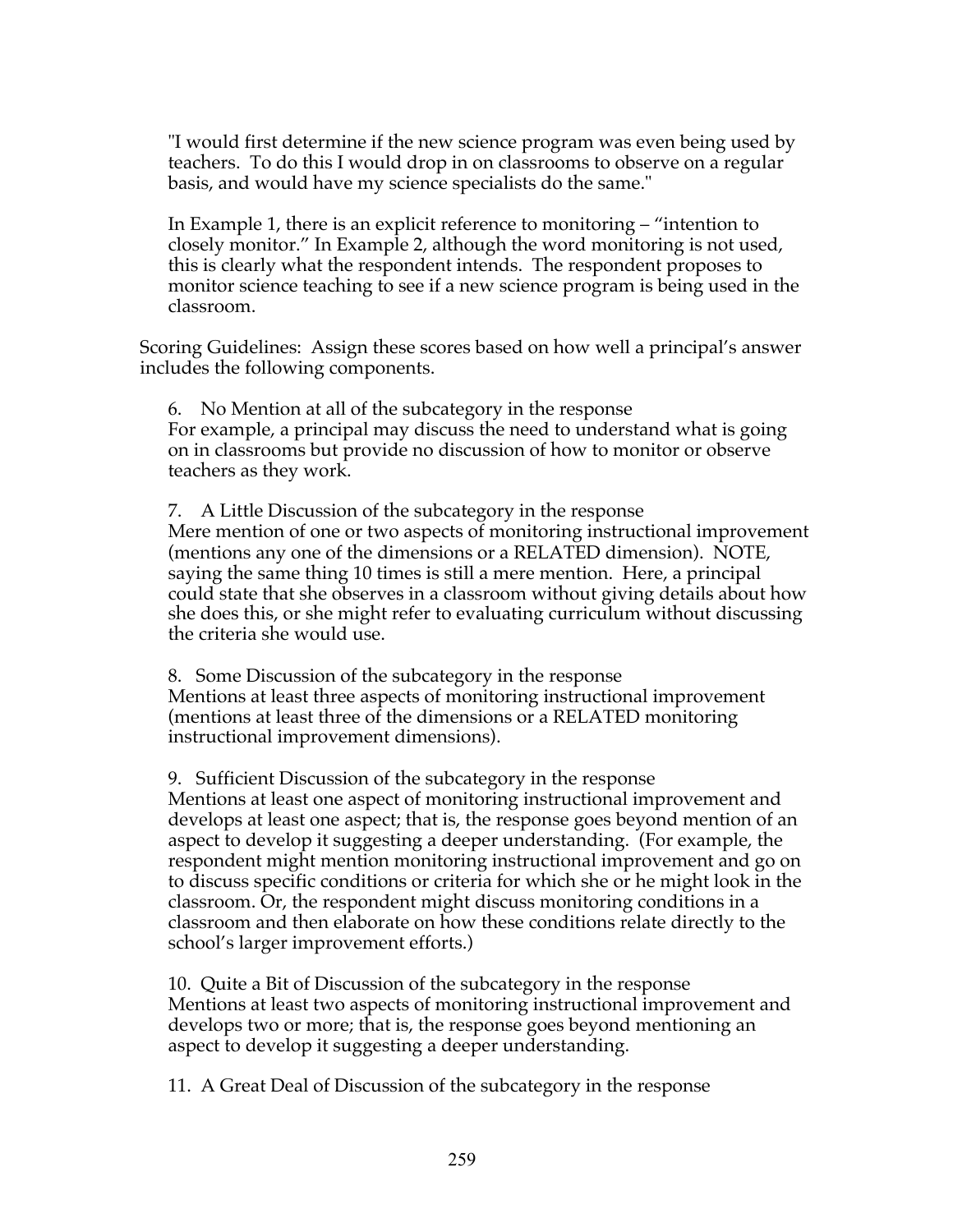Mentions at least two aspects of monitoring instructional improvement and develops two or more AND makes connections between at least two of the aspects mentioned; that is, the response goes beyond mentioning and developing two or more aspects of monitoring instructional improvement thinking to making a link or connection between at least two aspects. For example, the respondent might discuss in detail 1) setting teaching performance levels and 2) specific procedures for monitoring instructional improvement toward those levels, and then she might explain how these steps help to promote the overall school improvement plan.

# **4. Standards-based and Systems Thinking**

Aspects of standards and system thinking referred to in the scale below include but are NOT limited to:

- Standards-based reform
- Standards (e.g., curriculum standards, content standards, learning standards, performance standards, etc.)
- Curriculum design, implementation, evaluation, and refinement (this may include specific steps or challenges to accomplishing these conditions in school, strategies to pursue these goals, or comments about the importance or role of these in successful schools)
- What students should know and be able to do at any grade level or in any school subject
- Alignment or coherence in general,
- Alignment or coherence in reference to student assessment, curriculum standards, professional development, curricular materials, etc.
- Alignment or coherence of instruction, assessments, and materials.
- Accountability (e.g., holding staff accountable for learning, holding students accountable)
- Systemic reform as it relates to standards or curricula
- Systems theory as it relates to standards or curricula
- The political, social, cultural, and economic systems and processes that impact schools

There are possible overlaps between this code and data-based decision making. We use this general rule: if a principal discusses beginning with data and then moving to curricular decisions, we first consider this as a discussion of data-based decision-making and then look to determine if standards/alignment/systems thinking are also mentioned. If so, this may be a double code.

Discussions of state and national assessments are not in and of themselves standards unless standards are explicitly mentioned. We treat most of these discussions as data-based decision making because they refer to the understanding and use of assessments that include data.

For professional development to be included in this code there must be explicit discussions of standards, alignments, or accountability.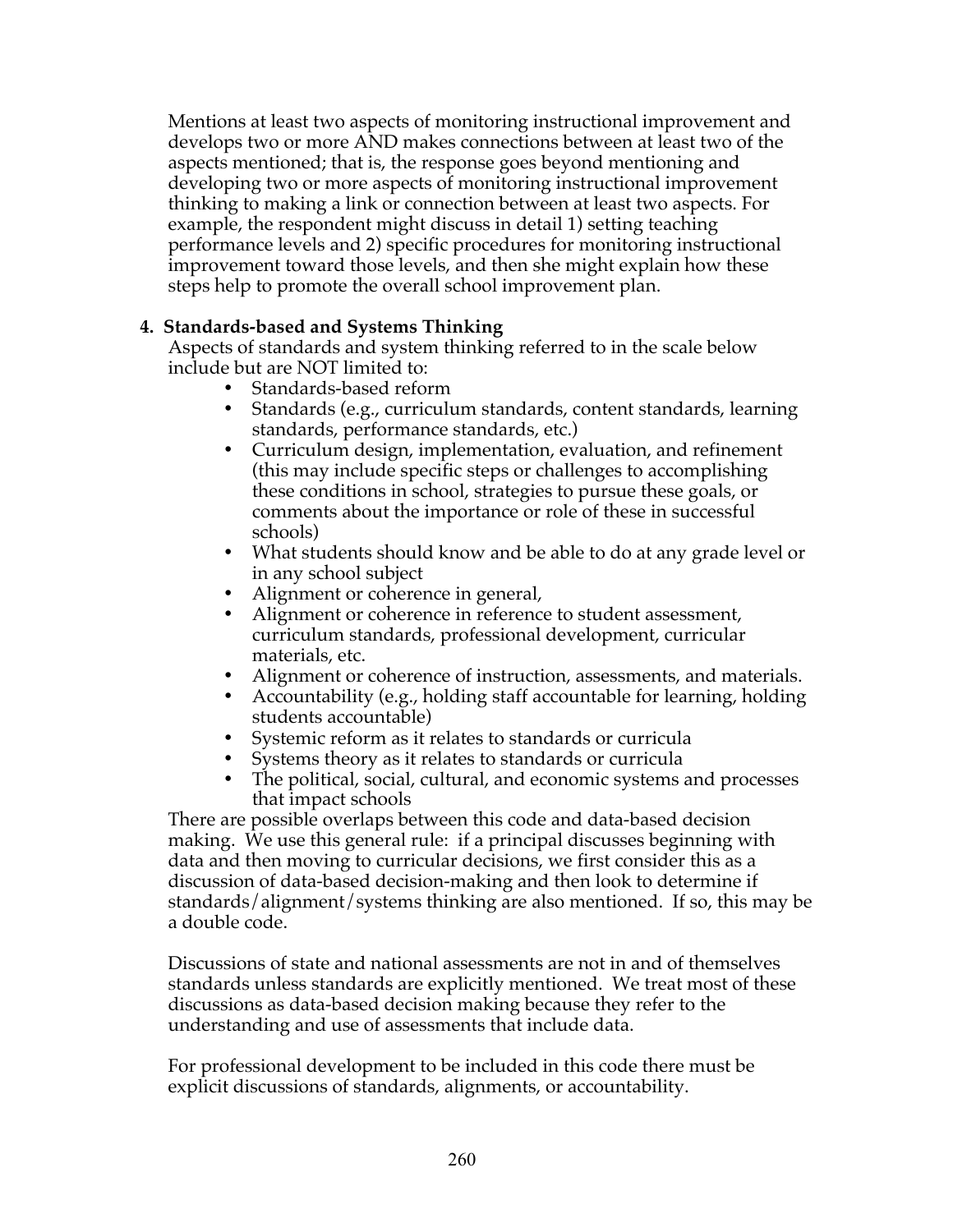Be careful to look closely at any system, school-wide or community-wide references as a part of the systemic theory or larger systems that influence the school.

Scoring Guidelines: Assign these scores based on how well a principal's answer includes the following components.

6. No Mention of the subcategory in the response For example, a principal might discuss specific skills to teach in a course without explaining how the skills are part of the larger curriculum or how they relate to what students should know at a particular time.

7. A Little Discussion of the subcategory in the response Mere mention of one or two aspects of standards and system thinking (mentions any one of the dimensions or a RELATED dimension). NOTE, saying the same thing 10 times is still a mere mention. For example, a principal might comment that "setting high standards" is important but not elaborate on how to do this. He might also call for "aligning the curriculum with the standards" without explaining what this entails.

8. Some Discussion of the subcategory in the response Mentions at least three aspects of standards and system thinking (mentions at least three of the dimensions or RELATED standards and system thinking dimension).

9. Sufficient Discussion of the subcategory in the response Mentions at least one aspect of standards and system thinking and develops at least one aspect; that is, the response goes beyond mention of an aspect to develop it suggesting a deeper understanding. (For example, the respondent might mention standards based reform and go on to talk about performance standards or content standards with specific details about the standards. Or, the respondent might mention that alignment is important and go on to note that assessment must be aligned with content standards. He or she might also discuss how one goes about achieving such alignment.)

10. Quite a Bit of Discussion of the subcategory in the response Mentions at least two aspects of standards and system thinking and develops two or more; that is, the response goes beyond mentioning an aspect to develop it suggesting a deeper understanding.

11. A Great Deal of Discussion of the subcategory in the response Mentions at least two aspects of standards and system thinking and develops two or more AND makes connections between at least two of the aspects mentioned; that is, the response goes beyond mentioning and developing two or more aspects of standards and system thinking to making a link or connection between at least two aspects. For example, the respondent might discuss specifics of different standards and how to use these to align curriculum and assessment; she might then note that when you do this you can hold teachers accountable for student achievement.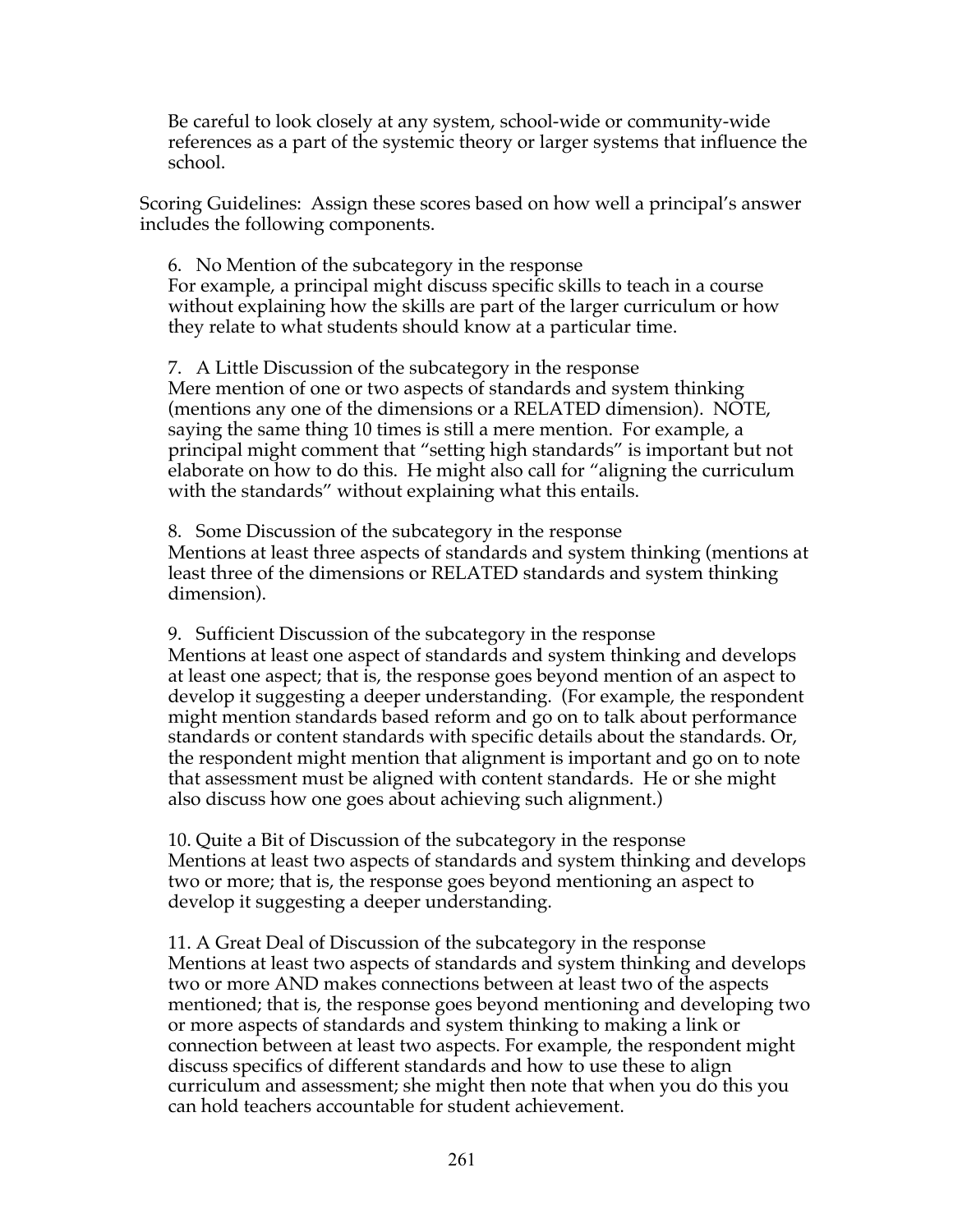## **Appendix H: Final Definitions and Scoring Guides for Problem Solving Expertise Subdomains**

## **1. Gather Information to Understand the Situation**

Definition: includes any responses in which the principal mentions, expresses or demonstrates some knowledge of collecting new information before addressing an issue. This also includes any responses where the principal discusses his or her assumptions about a situation.

- explanation of specific assumptions she or he is making about the situation and the potential strengths or limitations of those assumptions
- different sources of information a principal would reference to find out more about a problem (such as different people or types of data)
- strategies to find out such information, such as how to collect it or analyze it
- discussion of the importance or role of additional information to understand a situation
- discussion of the role that additional information can play in informing the principal's assumptions

6. No Mention of any of the aspects OR a respondent makes assumptions about a situation without providing supporting information (jumping to a conclusion about what is happening is also evidence of little or no expertise in collecting new information). In making these assumptions the respondent may also fail to clarify that the statements are indeed assumptions.

For example, a principal might discuss how a difficult teacher has "no interest in working with other teachers here" or "is not interested in being here" without qualifying the statements as assumptions based on limited observations.

7. A Little Discussion of the subcategory in the response

Mere mention of one or two aspects of subject with no development of the aspect(s). NOTE: mentioning the same thing 10 times with no development is still a mere mention.

For example, a respondent might mention the need to look at standardized test scores before understanding what is happening with student achievement in reading. However, she or he provides no additional evidence of how to do this or why additional evidence would help to inform the situation.

8. Some Discussion of the subcategory in the response Mentions at least three or more different aspects of gathering information but does not develop any of the aspects.

9. Sufficient of Discussion of the subcategory in the response Mentions at least one aspect of gathering information and develops at least one aspect. This means the response goes beyond mention of the aspect to develop it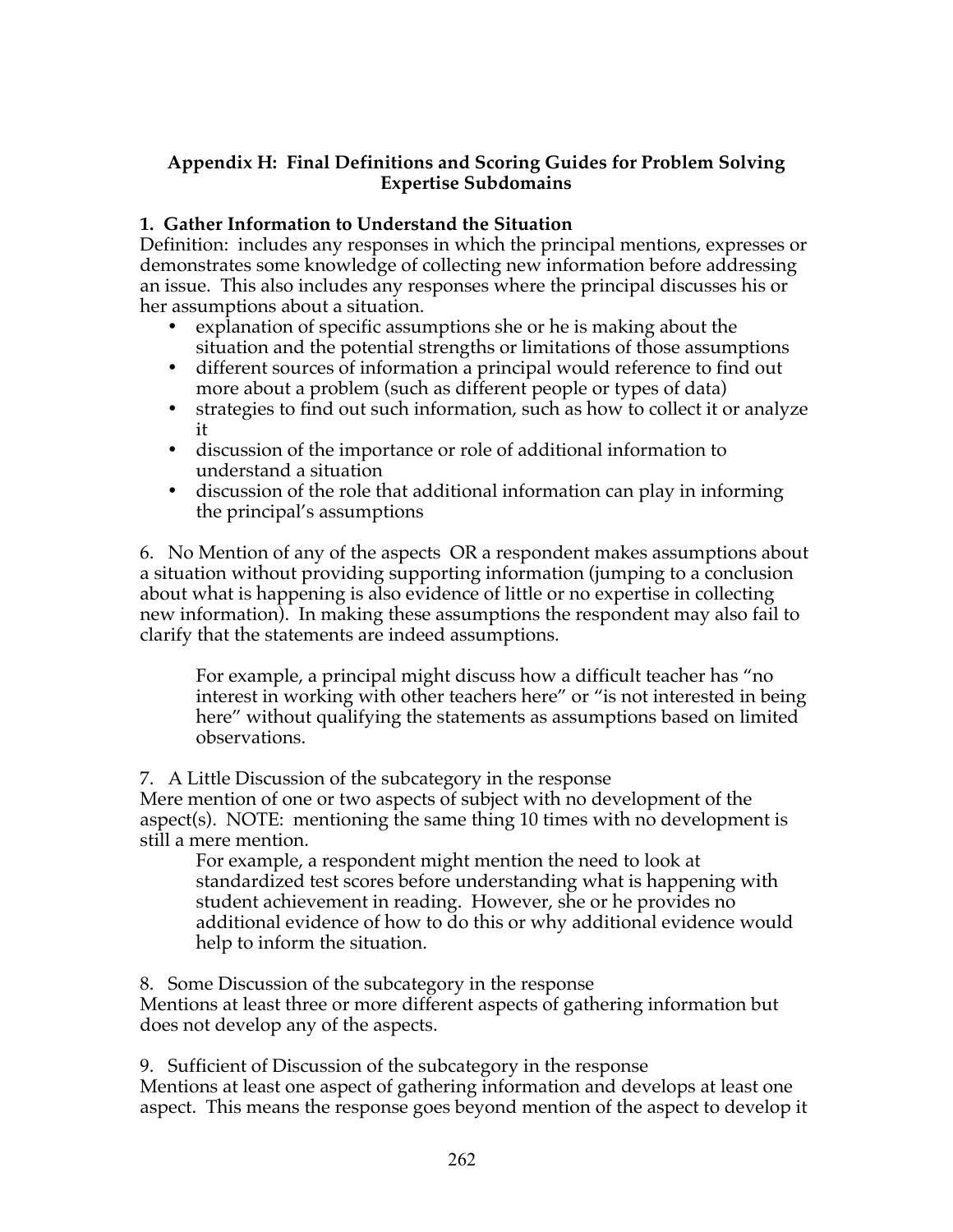suggesting a deeper understanding. (For example, a more developed discussion of gathering information should include multiple details in the discussion as well as an explanation of why the approach is valuable or important.)

For example, a principal could discuss the importance of asking additional personnel about the condition and then go on to detail specific individuals and why their perspectives are important. Or a principal might qualify why she or he has limited knowledge of the situation and discuss in detail how other perspectives would help to inform him or her of the conditions.

10. Quite a Bit of Discussion of the subcategory in the response Mentions at least two aspects or strategies for gathering information and develops two or more; that is, the response goes beyond mentioning the aspects or strategies to developing them with more discussion that suggests a deeper understanding of those aspects.

11. A Great Deal of Discussion of the subcategory in the response Mentions at least two aspects of gathering additional information and develops two or more AND makes connections between at least two of the aspects mentioned; that is, the response goes beyond mentioning and developing two or more aspects of gathering additional information to making a link or connection between at least two aspects. For example, a principal may discuss 1) how specific data such as standardized test scores would provide insights into what is happening with the math curriculum and 2) how conversations with specific teachers would also provide information regarding the situation. She might then describe how she would use the two sources of information together to reach a deeper understanding of the conditions.

# **2. Address Conflict with Others**

Definition: includes any responses in which the principal mentions, expresses or demonstrates some knowledge of ANY of the following aspects regarding addressing conflict with or between faculty members:

- the importance of facing conflict with others so as to address disagreements or misunderstandings
- strategies to evaluate the importance of addressing a conflict (i.e. whether or not a conflict is important enough to engage)
- strategies to determine how far to push in engaging a conflict (e.g. is it important to "win" a conflict, or is a compromise preferred?)
- strategies to address conflict with others
- the benefits that come from addressing conflict
- what one can learn from addressing a conflict

Scoring Guidelines: Assign these scores based on how well a principal's answer includes the following components.

0. No mention of the dimension OR the respondent discusses avoiding conflict if possible (this implies the individual will not address a disagreement with another person).

1. A Little Discussion of the subcategory in the response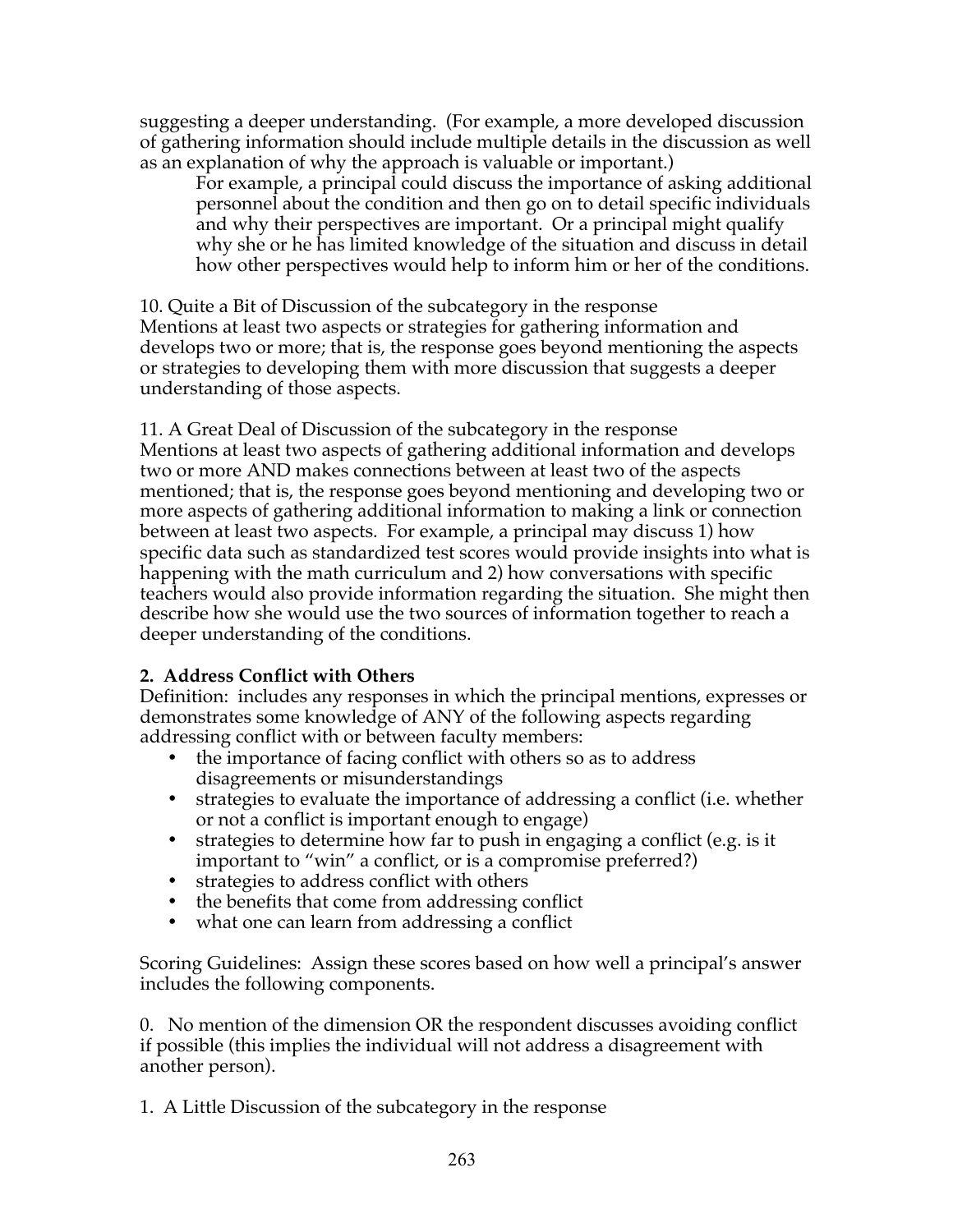Mere mention of one or two aspects of subject with no development of the aspect(s). NOTE: mentioning the same thing 10 times with no development is still a mere mention.

With a mere mention here a respondent might discuss briefly her plan to speak with another person with whom she has a disagreement, but she might offer few details about how to do this in a productive way.

2. Some Discussion of the subcategory in the response Mentions at least three or more different aspects of addressing conflict but does not develop any of the aspects.

3. Sufficient Discussion of the subcategory in the response

Mentions at least one aspect of addressing conflict and develops at least one aspect. This means the response goes beyond mention of an aspect to develop it suggesting a deeper understanding. (For example, a more developed discussion of addressing conflict should include multiple details in the discussion as well as an explanation of why the approach is valuable or important.)

A developed description of addressing conflict might include a principals' elaboration on specific strategies she would use to discuss a disagreement with a teacher so that the two reach a common understanding and resolve the conflict.

4. Quite a Bit of Discussion of the subcategory in the response Mentions at least two aspects of addressing conflict and develops two or more; that is, the response goes beyond mentioning the aspects to developing them with more discussion that suggests a deeper understanding of the aspects.

5. A Great Deal of Discussion of the subcategory in the response Mentions at least two aspects of addressing conflict and develops two or more AND makes connections between at least two of the aspects mentioned; that is, the response goes beyond mentioning and developing two or more aspects of addressing conflict to making a link or connection between at least two aspects. For example, a respondent may describe 1) why it is important to address a particular conflict with a staff member 2) what particular strategy he can use to resolve the disagreement and 3) how the resolution can help promote better communication and cooperation between the two (this last phrase ties together the first two).

# **3. Delegation of Tasks**

Definition: includes any responses in which the principal mentions, expresses or demonstrates some knowledge of ANY of the following aspects regarding delegating responsibilities:

- Specific reasons for assigning (or not assigning) particular responsibilities to other staff members (for example, it may be more efficient, or those individuals might possess more information about particular aspects of a project or issue). (Note: here a principal with expertise may also explain why he or she made the decision not to delegate responsibility.)
- Strategies for delegating tasks to other staff members (such as reasons for whom to select or what information and responsibilities to assign to them)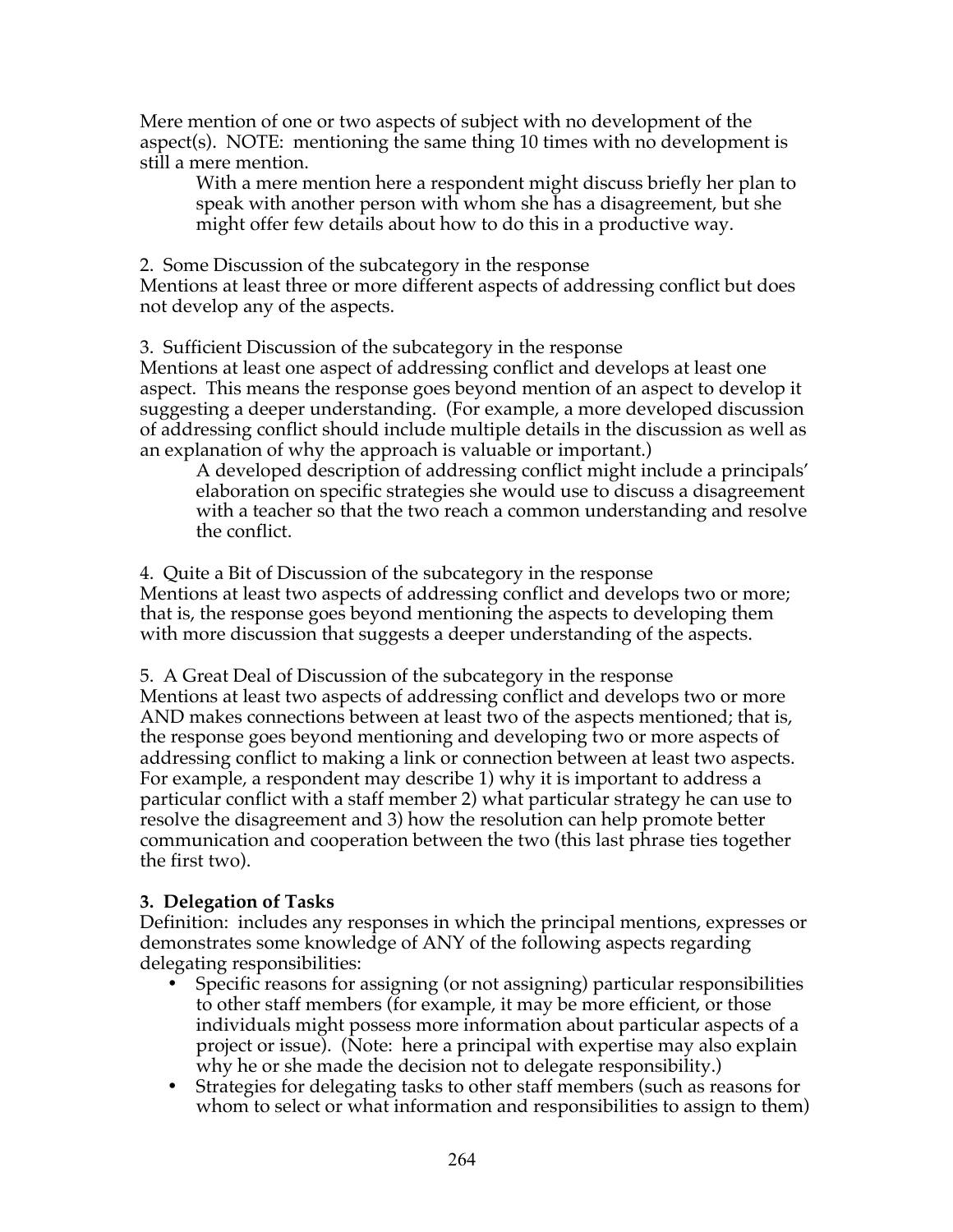- Specific tasks to delegate to others
- Specific mention of individuals or people to whom to assign tasks
- Plans to transfer authority for something

0. No Mention of the Dimension OR the respondent discusses or implies that he will take on a complex task or project entirely by himself or herself (this implies that he/she will not delegate any responsibilities to others).

1. A Little Discussion of the subcategory in the response

Mere mention of one or two aspects of subject with no development of the aspect(s). NOTE: mentioning the same thing 10 times with no development is still a mere mention.

In a "mere mention" a principal might discuss briefly the need to ask a reading specialist to follow up with a certain teacher. However, he provides few details few details about what the specialist should do or discuss with the teacher. Also, the principal might not discuss the value or benefit of delegating this responsibility to a specialist.

2. Some Discussion of the subcategory in the response

Mentions at least three or more different aspects of delegating tasks but does not develop any of the aspects.

3. Sufficient Discussion of the subcategory in the response

Mentions at least one aspect of delegating tasks and develops at least one aspect. This means the response goes beyond mention of an aspect to develop it suggesting a deeper understanding. (For example, a more developed discussion of task delegation should include multiple details in the discussion as well as an explanation of why the approach is valuable or important.)

A more developed discussion could include a principal's discussion of the need to ask specific math teachers to collect test score and homework data about their low-scoring students before they as a team consider what new math program to use. He or she might also discuss specific tasks for them to undertake or explain the advantage of having the team address this need.

Alternatively, a principal might explain specifically why he or she will take on an issue with such details as why she can do the best job or why others do not have the capacity to address the issue.

4. Quite a Bit of Discussion of the subcategory in the response Mentions at least two aspects of delegating tasks and develops two or more; that is, the response goes beyond mentioning the aspects to developing them with more discussion that suggests a deeper understanding of the aspects.

5. A Great Deal of Discussion of the subcategory in the response Mentions at least two aspects of gathering tasks and develops two or more AND makes connections between at least two of the aspects mentioned; that is, the response goes beyond mentioning and developing two or more aspects of task delegation to making a link or connection between at least two aspects. For example, a respondent may describe 1) why it is important to include teachers in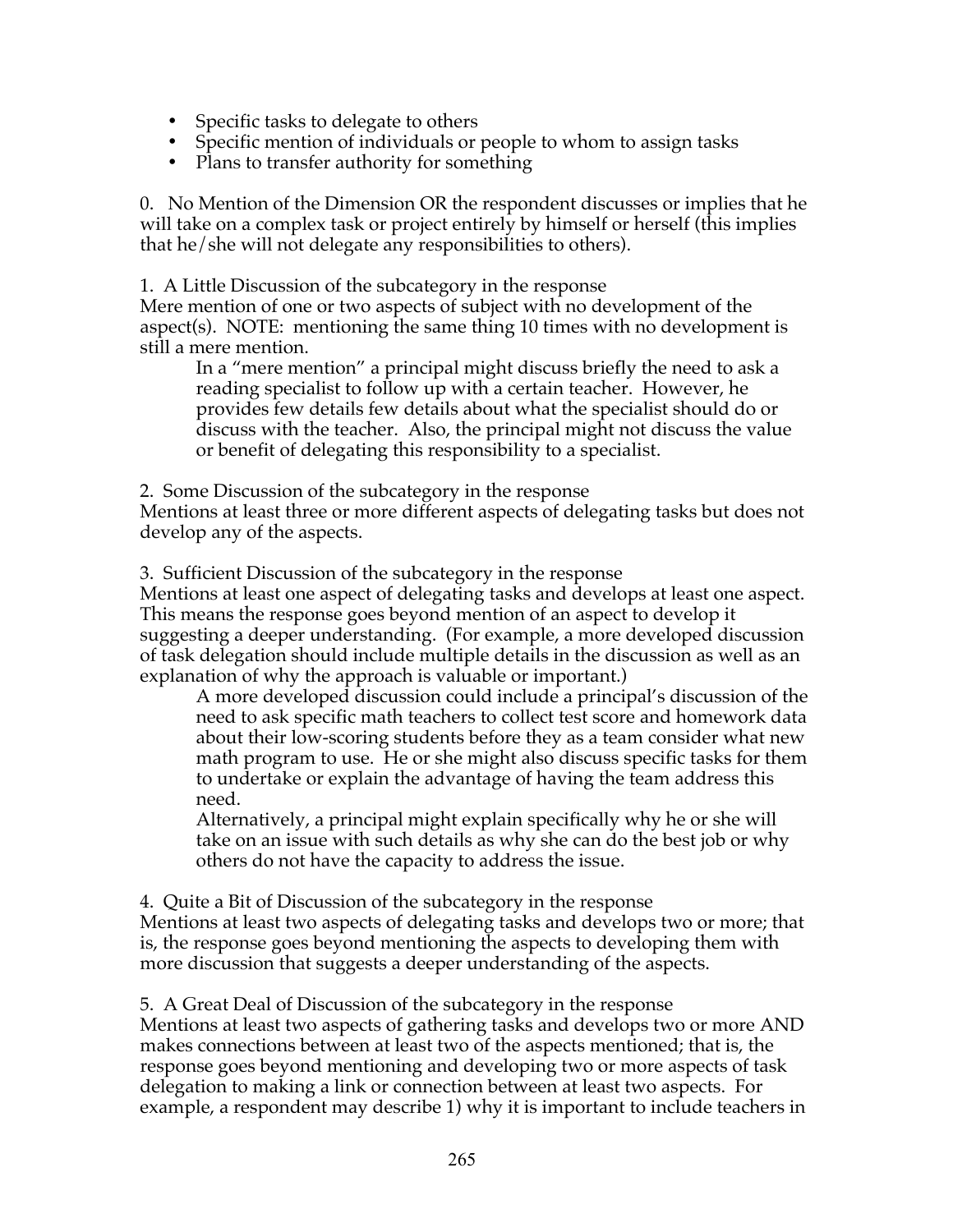the evaluation of a math program 2) what particular roles they can play in the evaluation process and 3) how their participation helps to build support for the plan that results from the evaluation process (this last phrase ties together the first two).

# **4. Planning and Goal Setting**

Definition: includes any responses in which the principal mentions, expresses or demonstrates some knowledge of ANY of the following:

- the use of detailed prior planning to address a situation or challenge<br>• how to identify specific steps required to address a situation
- how to identify specific steps required to address a situation
- the importance of following a plan to successfully address a situation or solve a problem
- the concepts school mission, vision, or strategy and the contents of or differences between each of these
- the process of creating a vision to improve student achievement
- developing a strategy to implement the vision
- building action plans that align with and execute the school design or the school redesign process
- building action plans that create and align all the elements that contribute to student learning within the school
- the principal's role in creating and leading a learning culture and organization within the school. To qualify for this code the discussion must focus on actions that explicitly foster learning between teachers and/or staff members. For example, a principal's simple mention of promoting "collaboration" would not qualify unless she/he discussed how such a strategy would improve the school learning culture or the exchange of pedagogical ideas between staff members.
- general reference to planning, vision, mission, or strategy. This may include references to teacher planning only if the principal mentions such planning as a component of an overall vision or plan for the school. A simple mention of promoting teacher planning with little other context would not fit under this.

The code refers both to short term plans or strategies to address a situation as well as the broader plans for organizing all the school resources and activities around a school's vision or strategies; it can include but does not focus exclusively on curriculum or teaching. In some cases a principal may overlap with or discuss another code (such as standards-based reform or systems thinking) while elaborating on the planning process. In these cases code those sections as part of the planning discussion (see examples below). This code focuses on knowledge of the planning process and its different components for both short and long term issues. In summary the code refers to the activity or concepts involved in developing a plan or vision. It does not include principals' descriptions of actively evaluating or assessing progress in achieving a vision, strategy, or action plan. For such actions to be coded as "planning and goal setting" the individual must discuss these actions in the context of larger plans or strategies for the school.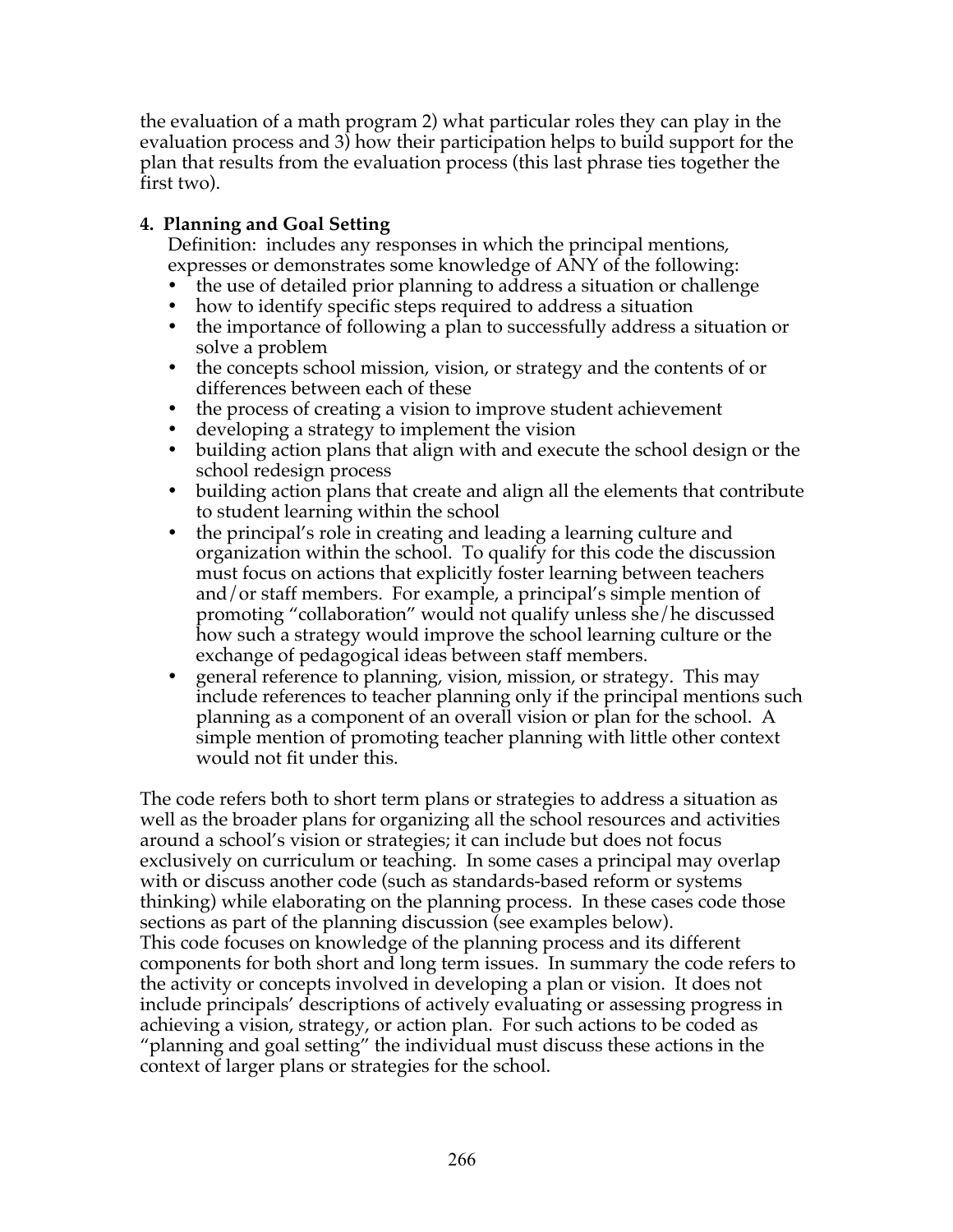Scoring Guidelines: Assign these scores based on how well a principal's answer includes the following components.

6. No Mention of Dimension at all in the response For example, a principal may discuss a response to a situation without laying out a sequence of steps to address it.

7. A Little Discussion of the subcategory in the response

Mere mention of one or two aspects of planning and goal setting (mentions any one of the aspects or a RELATED aspect). NOTE, saying the same thing 10 times is still a mere mention. For example, a principal might mention the importance of setting and agreeing on a clear school vision but provide no specific details about how to do that. Alternatively, he or she might discuss the importance of developing a plan to address a situation but not provide any details about it.

8. Some Discussion of the subcategory in the response Mentions at least three aspects (or RELATED aspects) of planning and goal setting.

9. Sufficient Discussion of the subcategory in the response Mentions at least one aspect of planning and goal setting and develops at least one aspect; that is, the response goes beyond mention of planning or goal setting to develop it suggesting a deeper understanding. (For example, the respondent might mention planning and goal setting and go on to discuss specific steps to develop the vision for the school. Or, the respondent might discuss setting the school's vision and then list specific strategies he or she would use to implement the vision).

10. Quite a Bit of Discussion of the subcategory in the response Mentions at least two aspects of planning and goal setting and develops two or more; that is, the response goes beyond mentioning an aspect to develop it suggesting a deeper understanding.

11. A Great Deal of Discussion of the subcategory in the response Mentions at least two aspects of planning and goal setting and develops two or more AND makes connections between at least two of the aspects mentioned; that is, the response goes beyond mentioning and developing two or more aspects of planning and goal setting to making a link or connection between at least two aspects. For example, the respondent might discuss 1) the process for establishing specific strategies that align with the school vision and 2) how to build action plans that execute the strategy, and then she might explain how these steps all connect to the overall goal of improving student achievement in the school.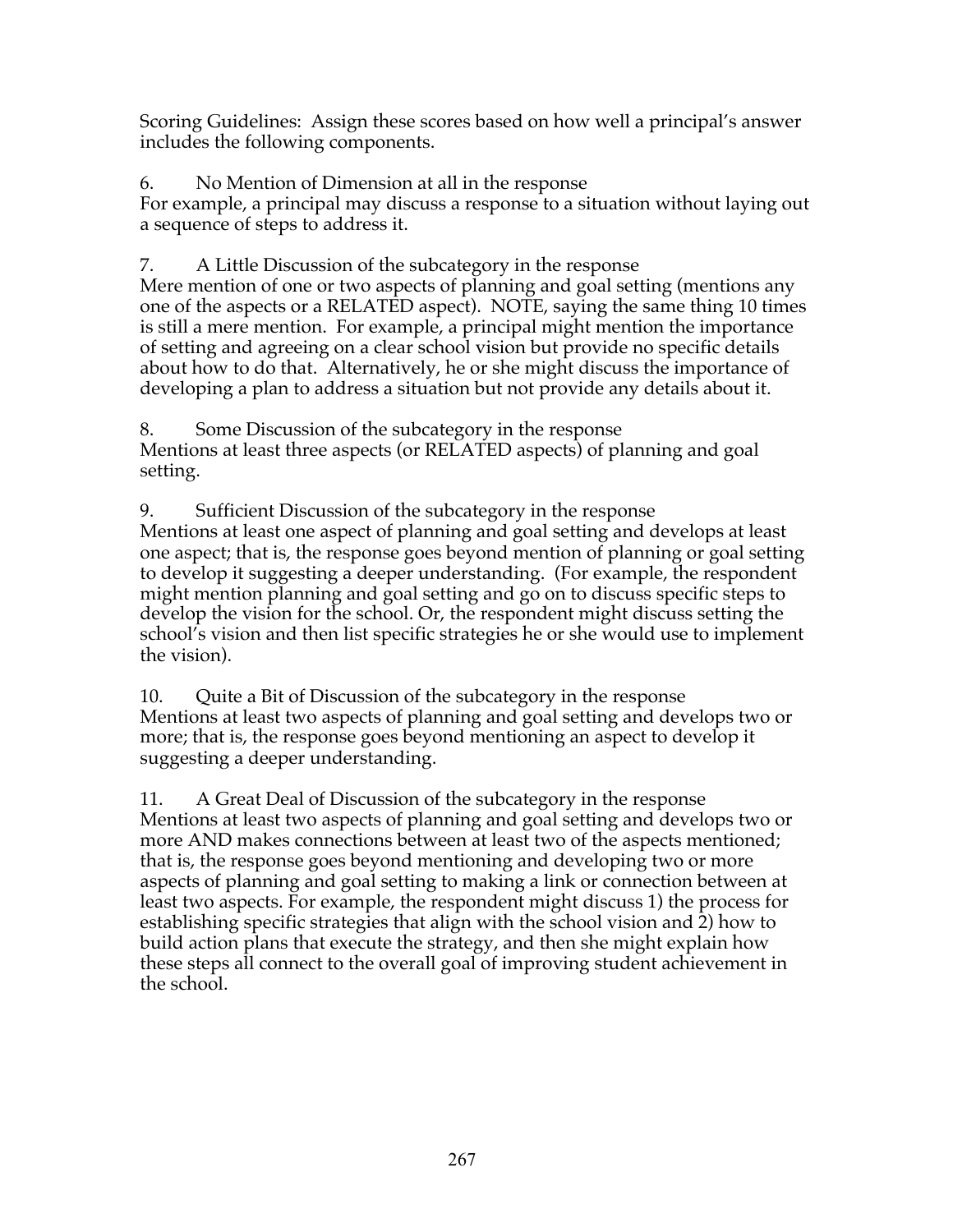#### REFERENCES

- Allard, F., Graham, S., & Paarsalu, M. E. (1980). Perception in sport: Basketball. *Journal of Sport and Exercise Psychology, 2*(1), 14-21.
- Allen, M. J., & Yen, W. M. (1979). Introduction to Measurement Theory. Monterey, CA: Brooks/Cole Publishing Company.
- Anderson, J. R. (1976). *Language, Memory, and Thought,* Hillsdale, NJ: Lawrence Erlbaum Associates.
- Anderson, J. R. (1983). *The Architecture of Cognition,* Cambridge, MA: Harvard University Press.
- Anderson, J. R. , Reder, L.M, Simon, H. A. (1996). Situated learning and education. *Educational Researcher, 25*(4), 5-11.
- Anderson, J. R. , Reder, L.M, Simon, H. A. (1997). Situative versus cognitive perspectives: Form versus substance. *Educational Research*. 26(1). 18-21.
- Austin, J. R. (1998). *Knowing what other people know: Situated expertise and assistance seeking behavior in cross-functional teams.* (Doctoral dissertation, Boston College, 1998). Retrieved August 27, 2008, from http://escholarship.bc.edu/dissertations/AAI9915552/.
- Ball, D. L., Hill, H. C., Bass, H. (2002). *Developing Measures of Mathematics Knowledge for Teaching.* Ann Arbor, MI: University of Michigan.
- Baron, M. B., & Kenny, D. A. (1986). The moderator-mediator variable distinction in social psychological research: Conceptual, strategic, and statistical considerations. *Journal of Personality and Social Psychology, 51*(6), 1173-1182.
- Blumberg, A., & Greenfield, W. (1980). *The effective principal: Perspectives on school leadership.* Boston: Allyn & Bacon.
- Bolman, L. G., & Deal, T. E. (1993). Everyday epistemology in school leadership: Patterns and prospects. In P. Hallinger, K. Leithwood, & J. Murphy, *Cognitive Perspectives on Educational Leadership.* New York: Teachers College Press.
- Borko, H., and Livingston, C. (1989). Cognition and improvisation. Differences in mathematics instruction by expert and novice teachers. *American Educational Research Journal,* 26, 473-498.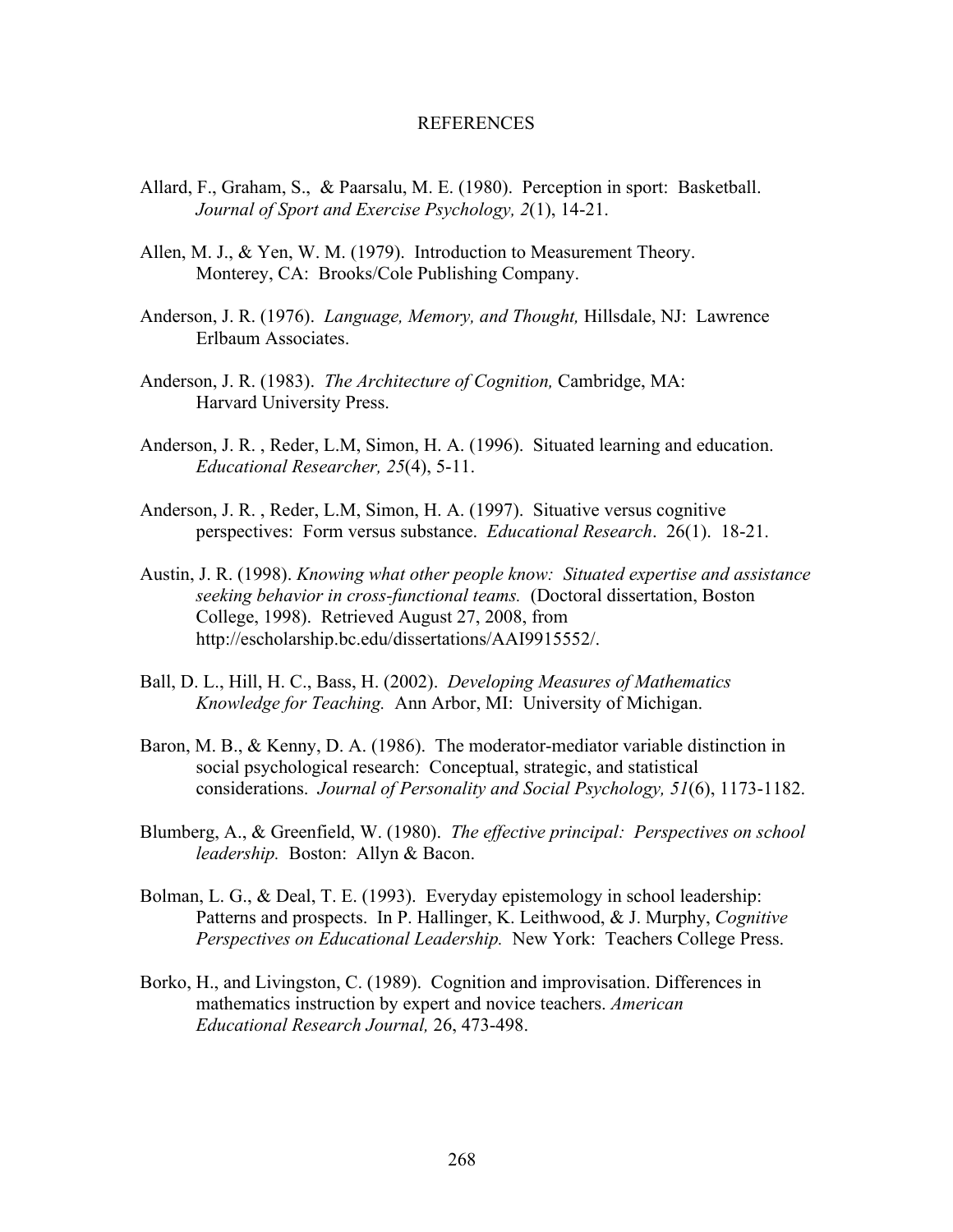- Borko, H., & Shavelson, R. J. (1990). Teacher decision making. In B. Jones & L. Idols (Eds.), *Dimensions of Thinking and Cognitive Instruction.* Hillsdale, NJ: Earlbaum.
- Bossert, S., Dwyer, D., Rowan, B., & Lee, G. (1982). The instructional management role of the principal. *Educational Administration Quarterly, 18*(3), 34-64.
- Bougon, M.G. (1983). Uncovering cognitive maps: the self-Q technique, in Morgan, G. (Ed.), *Beyond Method. Strategies for Social Research*, Sage, Beverly Hills, CA, pp. 173-88.
- Bransford, J. D. (2000). *How People Learn: Brain, Mind, Experience, and School.*  Washington, D. C.: National Academy Press.
- Bransford, J. D., & Schwartz, D. L. (1999). Rethinking transfer: A simple proposal with multiple implications. *Review of Research in Education, 24*(40), 61-100.
- Brenninkmeyer, L. D., Sherin, B., & Spillane, J. P. (2004). *Representing a problem space: towards a deeper understanding of the practice of instructional leadership.* Paper presented at the International Conference on Learning Sciences in Santa Monica, CA.
- Brenninkmeyer, L. D., & Spillane, J. P. (2008). Problem-solving processes of expert and typical school principals: a quantitative look. *School Leadership & Management, 28*(5), 435-468.
- Bridges, E. M. (1982). Research on the school administrator: The state of the art, 1967- 1980. *Educational Administration Quarterly, 18*(3), 12-33.
- Brown, J.S., Collins, A., & Duguide, S. (1989). Situated cognition and the culture of learning. *Educational Researcher, 18*(1), 32-42.
- Bullock, K., James, C., & Jamieson, I. (1995). An exploratory study of novices and experts in educational management. *Educational Management Administration & Leadership, 23*(3), 197-205.
- Busch, P. A., & Richards, D. (2001). *Graphically Defining Articulable Tacit Knowledge.*  Paper presented at Pan-Sydney Workshop on Visual Information Processing, Sydney, Australia.
- Busch, P. A., Richards, D., Dampney, C.N.G. (2001). *Visual Mapping of Articulable Tacit Knowledge.* Paper presented at Australian Symposium on Information Visualization, Sydney, Australia.
- Camburn, E. & Burns, C. (2004). Assessing the validity of a language arts instruction log through triangulation. *Elementar*y *School Journal*, 105, 49-73.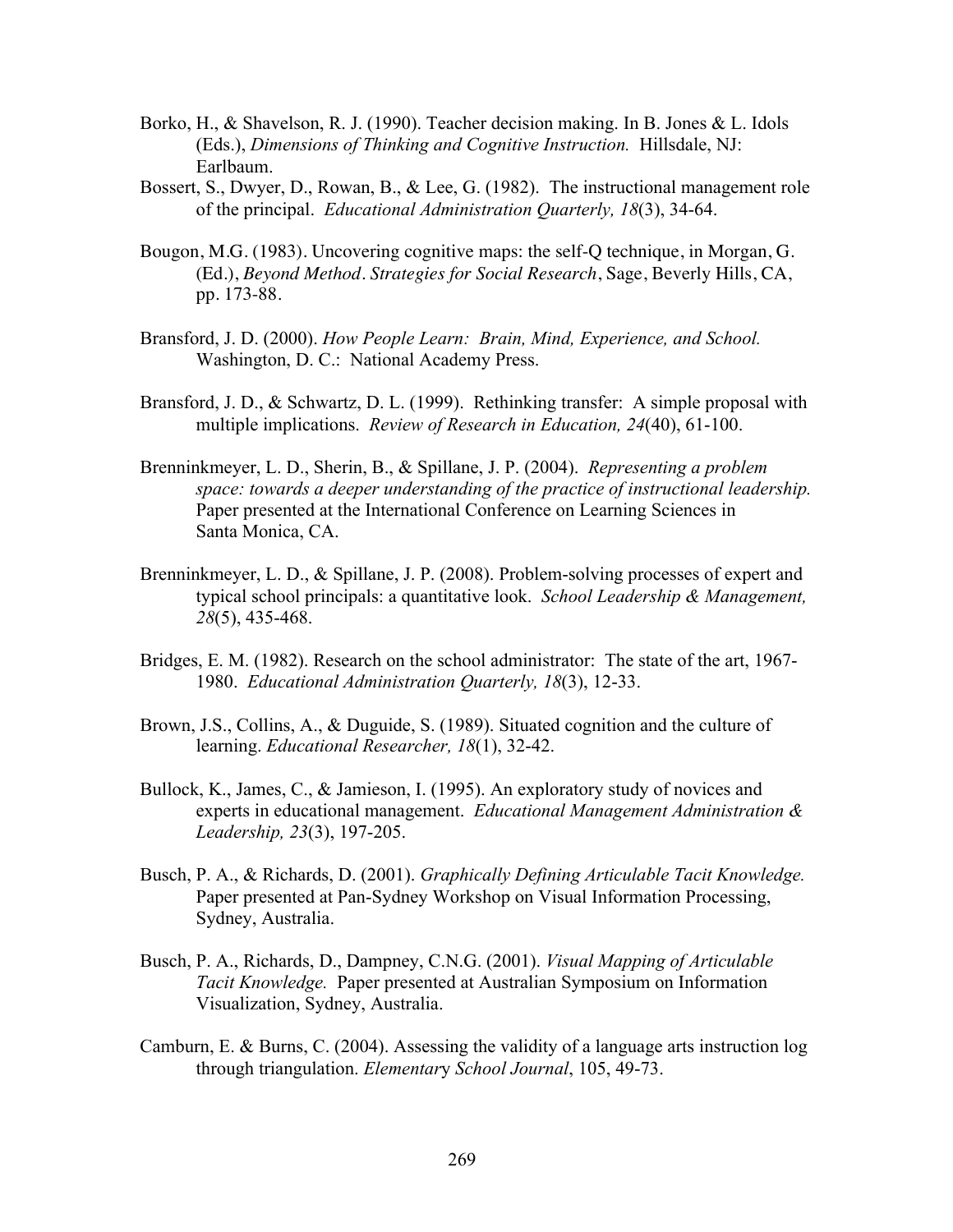- Camburn, E., Rowan, B., & Taylor, J. (2003). Distributed leadership in schools: The case of elementary schools adopting comprehensive school reform models. *Educational Evaluation and Policy Analysis, 25*(4), 347-373.
- Camburn, E., Spillane, J., Sebastian, J. (2006). *Measuring Principal Practice*. Paper presented at the annual American Education Research Association conference in San Francisco.
- Chi, M. T. H., Feltovich, P. J., Glaser, R. (1981). Categorization and representation of physics problems by experts and novices. *Cognitive Science, 5,* 121-152.
- Clark, L. A., & Watson, D. (1995). Constructing validity: Basic issues in objective scale development. *Psychological Assessment, 7*(3), 309-319.
- Copland, M. C. (2000). Problem-based learning and prospective principals' problemframing ability. *Educational Administration Quarterly, 36*(4), 585-607.
- Corrigan, S. Z. (1995). Book review: Expert problem solving: Evidence from school and district leaders. *Educational Administration Quarterly, 31*(4).
- Cortina, J. M. (1993). What is coefficient alpha? An examination of theory and applications. *Journal of Applied Psychology, 78*(1), 98-104.
- Crocker, L., & Algina, J. (1986). *Introduction to Classical and Modern Test Theory.*  Wadsworth: Thompson Learning.
- Cronbach, L. J. (1951). Coefficient alpha and the internal structure of tests. *Psychometrika, 16*(3), 297-334.
- Cronbach, L. J. (1971). Test validation. *Educational Measurement, Issues and Practice*, 2, 443-472.
- Cronbach, L. J., & Meehl, P. E. (1955). Construct validity in psychological tests. *Psychological Bulletin, 52*(4).
- Denzin, N. K. (1989). *The research act: A theoretical introduction to sociological methods.* (3<sup>rd</sup> edition) Englewood Cliffs, NJ: Prentice-Hall.
- Dwyer, D. C. (1985). Understanding the principal's contribution to instruction. *Peabody Journal of Education, 63*(1), 3-18.
- Eddy, A. S. (1988). *The relationship between the Tacit Knowledge Inventory for Managers and the Armed Services Vocational Aptitude Battery.* Unpublished master's thesis, St. Mary's University, San Antonio, TX.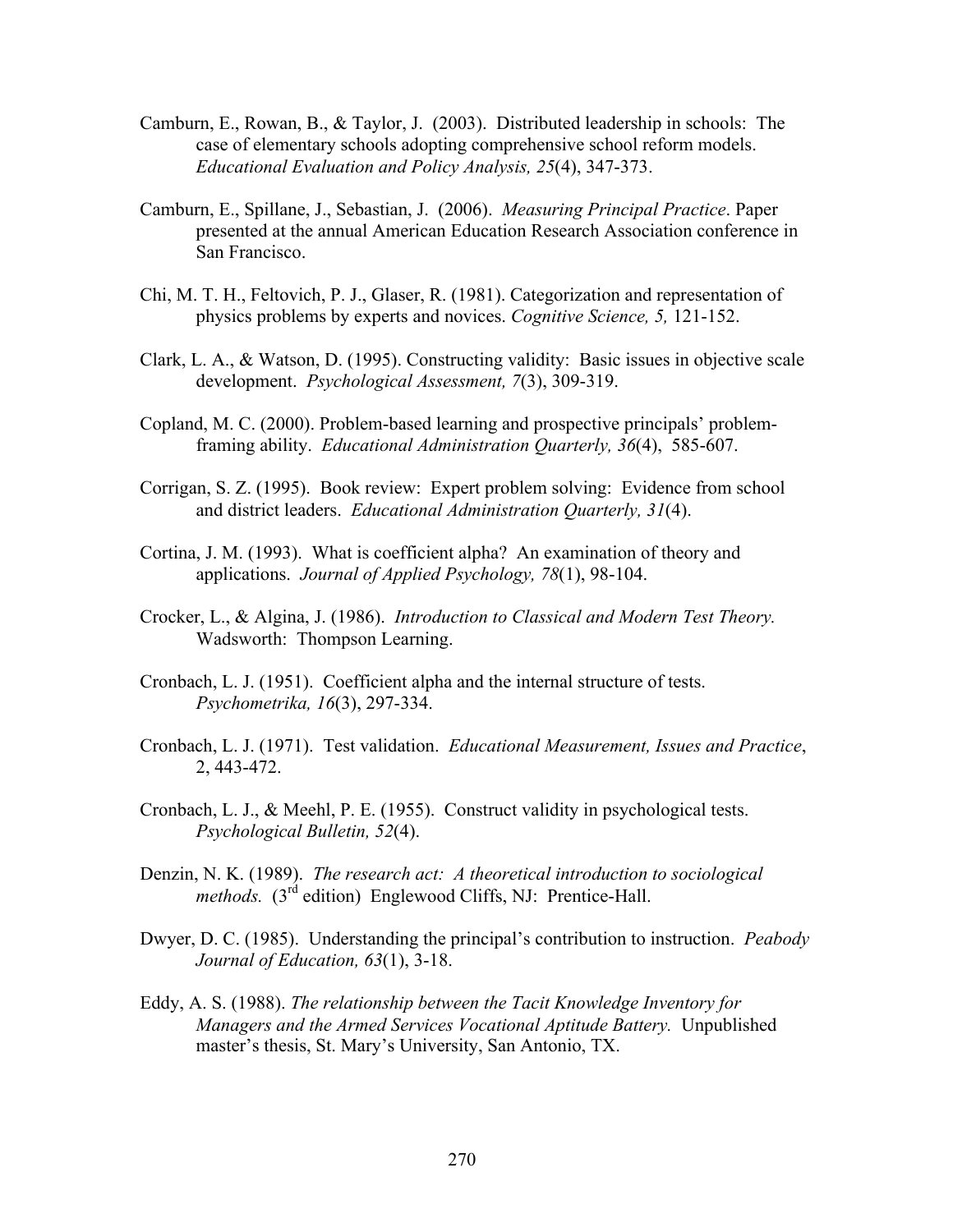- Eden, C. (1992), On the nature of cognitive maps. *Journal of Management Studies,*  29(3), 261-266.
- Elmore, R. F. (2000, Winter). *Building a New Structure for School Leadership.*  Washington, DC: The Albert Shanker Institute.
- Ericsson, K. A., Charness, N., Feltovich, P. J., & Hoffman, R. R. (2006). *The Cambridge Handbook of Expertise and Expert Performance.* New York: Cambridge University Press.
- Eubanks, E. E., & Levine, D. U. (1983, June). A first look at effective schools projects in New York City and Milwaukee. *Phi Delta Kappan, 64*(1), 697-702.
- Firestone, W. A. (1989). Using reform: Conceptualizing district initiative. *Educational Evaluation and Policy Analysis, 11*(2), 151-165.
- Firestone, W. A., & Corbett, H. D. (1988). Planned organizational change. In N. J. Boyan (Ed.), *Handbook of Research on Educational Administration,* pages 321-340. New York: Longman.
- Gable, R. K., & Wolf, J. W. (1993). *Instrument Development in the Affective Domain: Measuring Attitudes and Values in Corporate and School Settings.* Boston: Kluwer Academic.
- Glaser, R., & Chi, M. T. H. (1988). Overview. In M. T. H. Chi, R. Glaser & M. J. Farr (Eds.), *The nature of expertise.* Hillsdale, NJ: Lawrence Erlbaum.
- Gleim, J. A., & Gleim, R. R. (2003). Calculating, interpreting, and reporting Cronbach's alpha reliability coefficient for Likert-type scales. Paper presented at Midwest Research to Practice Conference in Adult, Continuing, and Community Education in Columbus, OH.
- Goldring, E. B., & Berends, M. (2008). *Leading with Data: Pathways to Improve Your School.* Thousand Oaks, CA: Corwin Press.
- Goldring, E. B., Camburn, E., Huff, J. T., & Spillane, J. P. (2008). *Assessing Mediating Relationships in Randomized Experiments with School Principals.* Paper presented at the annual convention of the Society for Research on Educational Effectiveness in Crystal City, VA.
- Goldring, E. B., Huff, J. T., Stitziel Paraja, A., & Spillane, J. P. (2008). *Measuring Principals' Content Knowledge of Learning-Centered Leadership.* Paper presented at the annual convention of the American Educational Research Association in New York, NY.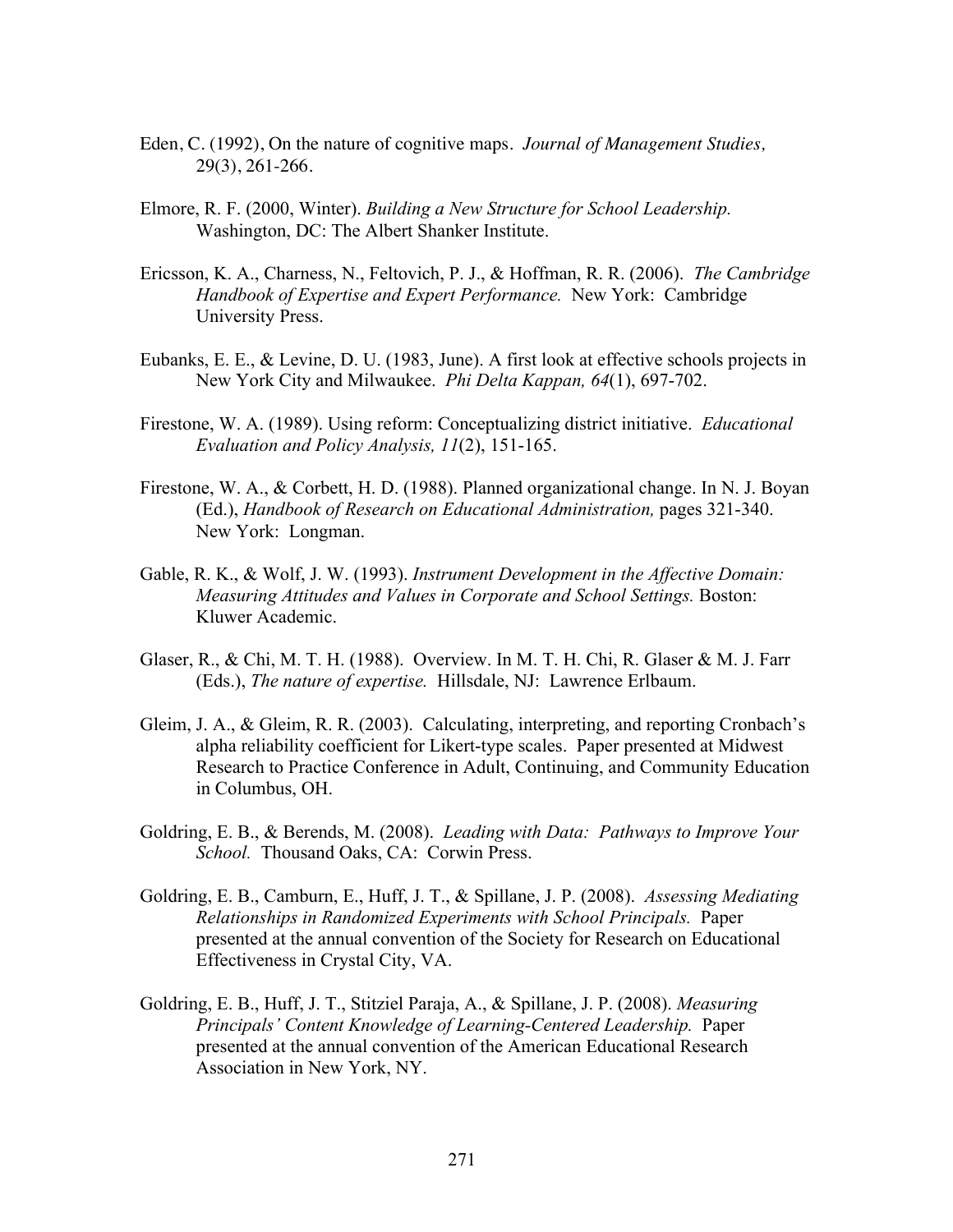- Goldring, E. B., Porter, A. C., Murphy, J., Elliott, S. N., Cravens, X. (2007). *Assessing Learning Centered leadership: Connections to Research, Professional Standards, and Current Practices.* Document downloaded from http://www.vanderbilt.edu/lsi/laspage/rationale.pdf on February 28, 2008.
- Goldring, E. B., & Rallis, S. (2000). *Principals of Dynamic Schools: Taking Charge of Change* (2nd ed.). Newbury Park, CA: Corwin/Sage.
- Goldring, E. B., Spillane, J. P., Huff, J., Barnes, C., and Supovitz, J. (2009). Measuring the instructional leadership competence of school principals*. Leadership and Policy in Schools, 8,* p. 1-31.
- Goldring, E. B. & Vye, N. (2004). We must model how we teach: Learning to lead with compelling models of professional development. In. W. Hoy and C. Miskel *(Eds). Educational Administration, Policy and Reform*. Pages. 189-218. Greenwich, CN: IAP.
- Grant, J. S., & Davis, L. L. (1997). Selection and use of content experts for instrument development. *Research in Nursing and Health , 20*, 269-274.
- Greeno, J. G. (1989). A perspective on thinking. *American Psychological Association, 44*(2), 134-141.
- Griffith, J. (2003). Relation of principal transformational leadership to school staff job satisfaction, staff turnover, and school performance. *Journal of Educational Administration, 42*(3), 333-356.
- Guskey, T. (2000). *Evaluating Professional Development.* Thousand Oaks, CA: Sage.
- Hale, E. L., & Moorman, H. N. (2003). *Preparing school principals: A national perspective on policy and program innovations.* Washington, D.C.: Institute for Educational Leadership and Edwardsville, IL: Illinois Education Research Council.
- Hallinger, P. (2001). A review of two decades of research on the principalship using the principal instructional management rating scale. Paper presented at the annual meeting of the American Educational Research Association. Seattle, WA.
- Hallinger, P. (2005). Instructional leadership and the school principal: A passing fancy that refuses to fade away. *Leadership and Policy in Schools, 4*, 221-239.
- Hallinger, P., & Heck, R. H. (1996a). The principal's role in school effectiveness: An assessment of methodological progress, 1980-1995. In K. Leithwood, J. Chapman, D. Corson, P. Hallinger, & A. Hart (Eds.), *International Handbook of*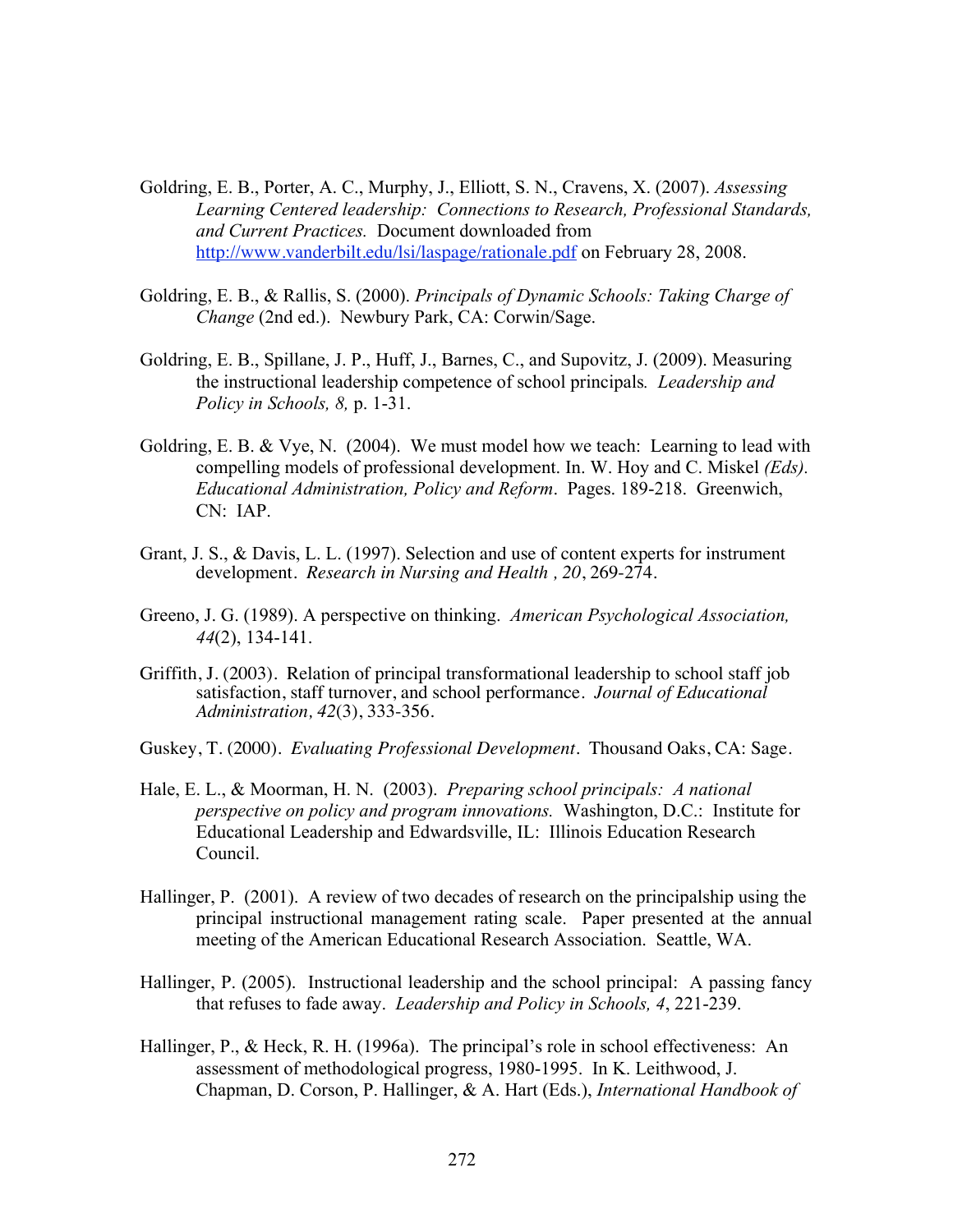*Educational Leadership and Administration* (p. 723-783). The Netherlands: Kluwer Academic.

- Hallinger, P., & Heck, R. H. (1996b). Reassessing the principal's role in school effectiveness: A review of empirical research, 1980-1995*. Educational Administration Quarterly*, *32*(1), 5-44.
- Hallinger, P., Leithwood, K., & Murphy, J. (1993). *Cognitive Perspectives on Eductional Leadership.* New York: Teachers College Press.
- Hallinger, P., & Murphy, J. (1985). Assessing the instructional leadership behavior of principals. *Elementary School Journal, 86*(2), 217-248.
- Hallinger, P., & Murphy, J. (1986a). Instructional Leadership in Effective Schools. Educational Resources Information Center (ERIC). Retrieved October 15, 2007 from http://eric.ed.gov:80/ERICDocs/data/ericdocs2sql/content\_storage\_01/0000019b/ 80/1f/37/e3.pdf.
- Hallinger, P., & Murphy, J. (1986b). The social context of effective schools. *American Journal of Education, 94*(3), 328-355.
- Heck, R. (1992). Principals' instructional leadership and school performance: Implications for policy development. *Educational Evaluation and Policy Analysis, 14*(1), 21-34.
- Hess, F. M. (2003). Lifting the barrier. *Education Next,* Fall, 12-19.
- Hess, F. M., & Kelly, A. (2007). Learning to lead: What gets taught in principalpreparation programs. *Teachers College Record, 109*(1), 244-274.
- Hill, H. C., Schilling, S. G., & Ball, D. L. (2003). *Developing Measures of Teachers' Content Knowledge for Teaching.* Ann Arbor, MI: University of Michigan.
- Jackson, B. L., & Kelley, C. (2002). Exceptional and innovative programs in educational leadership. *Educational Administration Quarterly, 38*(2), 192-212.
- Kane, M. T. (2006). Validation. In R. L. Brennan (eds), *Educational Measurement.*  West Port, CT: Praeger Publishers. 17-64.
- Kersting, N. (2008). Using Video Clips of Mathematics Classroom Instruction as Item Prompts to Measure Teachers' Knowledge of Teaching Mathematics. *Educational and Psychological Measurement*, *68*(5), 845-861.
- Knapp, M., Copland, M., & Talbert, J. (2003). *Leading for learning: Reflective tools for school and district leaders.* Seattle: Center for the Study of Teaching and Policy, University of Washington.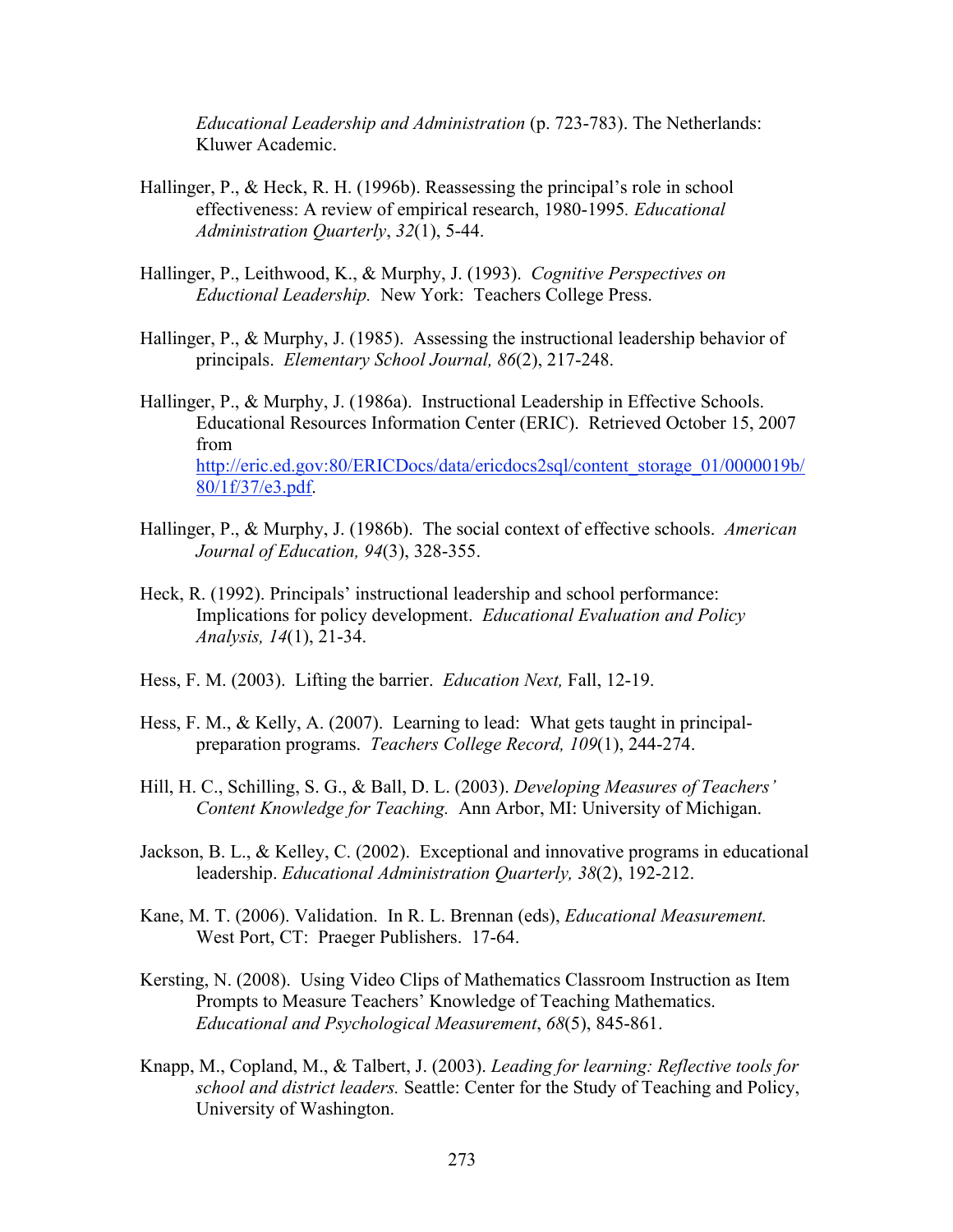- Lampert, M., & Ball, D. (1998). Teaching multimedia and mathematics: Investigations of real practice. *The Practitioner Inquiry Series*, NY: Teachers College Press.
- Leithwood, K. A., Begley, P.T., and Cousins, J. B. (1992). *Developing Expert Leadership for Future Schools.* London: Falmer Press.
- Leithwood, K. A., & Jantzi, D. (2005). A review of transformational school leadership research, 1996-2005. *Review of Educational Research,* 52(3), 309-339.
- Leithwood, K. A., Seashore Louis, K., Anderson, S., Wahlsrom, K. (2004). *How leadership influences student learning*. New York, NY: Wallace Foundation.
- Leithwood, K. A., & Stager, M. (1986). Differences in problem-solving processes by moderately and highly effective principals. Paper presented at the annual American Education Research Association conference in San Francisco, CA.
- Leithwood, K. A., & Stager, M. (1989). Expertise in principals' problem solving. *Educational Administration Quarterly, 25*(2), 126-161.
- Leithwood, K. A., and Steinbach, R. (1995). *Expert Problem-Solving: Evidence from School and District Leaders.* Albany, NY: State University of New York Press.
- Leithwood, K. A., and Steinbach, R. (1993a). The relationship between variations in patterns of school leadership and group problem-solving processes. In P. Hallinger, K. Leithwood, and J. Murphy (Eds.), *Cognitiv*e *Perspectives on Educational Leadership*. New York: Teachers College Press, 103-129.
- Leithwood, K. A., & Steinbach, R. (1993b). Total quality leadership: Expert thinking plus transformation practice. *Journal of Personnel Evaluation in Education 7*(4), 311-337.
- Leithwood, K., Steinbauch, R., & Raun, T. (1995). Prospects for organizational learning in expertly managed group problem solving. In K. A. Leithwood (Ed.), *Effective School District Leadership: Transforming Politics in Education.* Albany, NY: State University of New York Press.
- Levine, A. (2005). *Educating School Leaders.* New York: The Education School Project.
- Lynn, M. (1986). Determination and quantification of content validity. *Nursing Research*, *35*, 382-385.
- Martin, W. J., & Willower, D. J. (1981). The managerial behavior of high school principals. *Education Administration Quarterly, 17*(1), 69-90.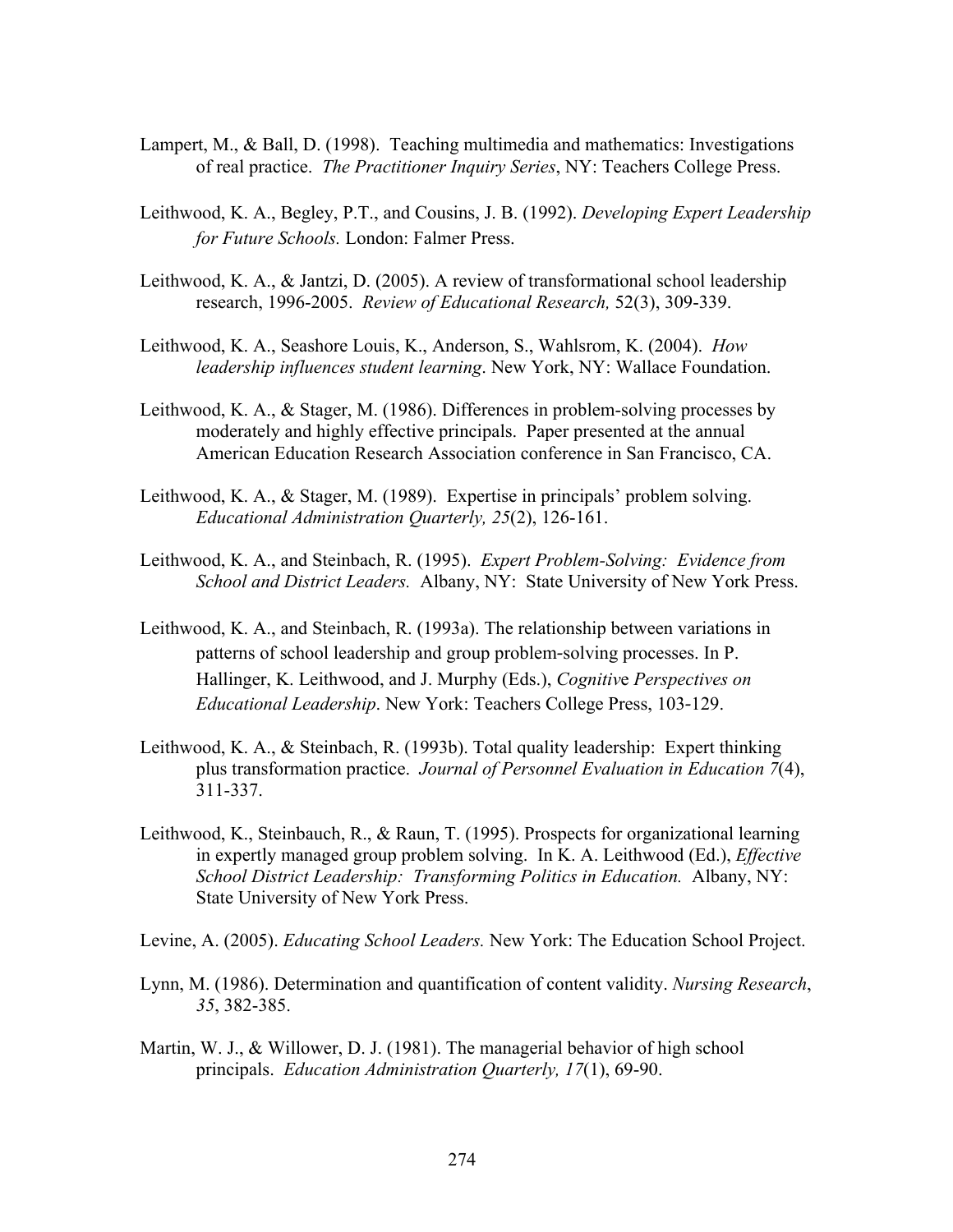- McCarthy, M. (1999). The evolution of educational leadership preparation programs. In J. Murphy and K. S. Louis (Eds.), *Handbook of Research on Educational Administration* (pp 119-139). San Francisco, CA: Jossey-Bass.
- McCarthy, M. M. (1999). How are school leaders prepared? Trends and future directions. *Educational Horizons 77*(2), 74-81.

McCune, J. (1999). Thirst for knowledge. *Management Review,* 10-12*.*

- Meijer, P.C., Verloop, N. and Beijaard, D. (1999). Exploring language teachers' practical knowledge about teaching reading comprehension, *Teaching and Teacher Education*, Vol. 15, pp. 59-84.
- Mulkeen, T. A., & Cooper, B. S. (1989, March). *Implications of preparing school administrators for knowledge-work organizations.* Paper presented at the annual meeting of the Annual Educational Research Association, San Francisco, CA.
- Murphy, J., Elliott, S. N., Goldring, E. B., & Porter, A. C. (2006). Learning-centered leadership: A Conceptual Foundation. New York, NY: The Wallace Foundation.
- Miklos, E. (1983). Evolution of administration preparation programs. *Educational Administration Quarterly, 19*(3), 153-177.
- Miles, M. B., & Huberman, M. (1994). *Qualitative data analysis* (2<sup>nd</sup> edition). Thousand Oaks, CA: Sage.
- Nanda, A. (1996). *Implementing Organizational Change.* (Unpublished article, Harvard University, 1996). Retrieved from http://www.people.hbs.edu/ananda/papers/impOrgChg.pdf
- National Policy Board for Educational Administration. (1995). *NCATE Program Standards.* Alexandria, VA: Educational Leadership Constituent Council.
- Nelson, B. S., Benson, S., and Reed, K. M. (2004). *Leadership content knowledge: A construct for illuminating new forms of instructional leadership.* Paper presented at the annual meeting of the National Council of Supervisors of Mathematics in Philadelphia, PA.
- Nelson, B. S. (forthcoming). *Thinking About Mathematics Instruction Principal Survey.*  Materials provided through personal communication with research team at Education Development Center, in Newton, MA.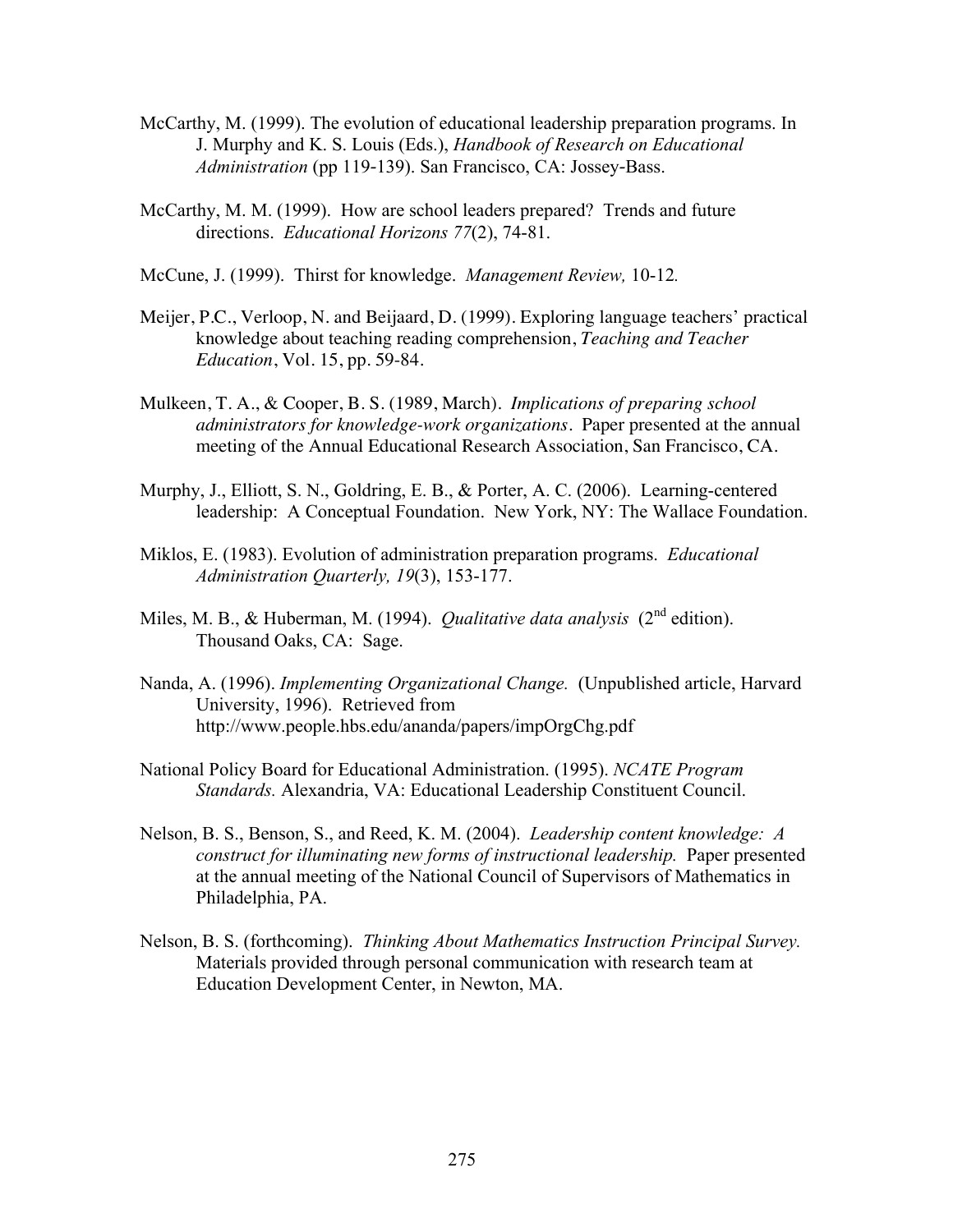- Nelson, B. S., Goldsmith, L. T., Johnson, G., & Reed, K. E. (2005). *Thinking about mathematics instruction: A preliminary investigation of elementary and middle school principals' leadership content knowledge for mathematics.* Paper presented at the annual meeting of the American Educational Research Association in Montreal, Canada.
- Nelson, B. S., & Sassi, A. (2005). *The effective principal: Instructional leadership for high-quality learning.* New York, NY: Teachers' College Press.
- Nelson, B. S., Stimpson, V. C., & Jordan, W. J. (2007). *Leadership content knowledge for mathematics of staff engaged in key school leadership functions.* Paper presented at the annual meeting of the University Council of Educational Administration in Washington, D.C.
- Nissen, M. J., Willingham, D., & Hartman, M. (1989). Explicit and implicit remembering: When is learning preserved in amnesia? *Neuropsychologia, 27*(3), 341-352.
- Nonaka, I. (1991). The knowledge-creating company. *Harvard Business Review,* 96-104.
- Nunnally, J. C., & Bernstein, I. H. (1994). *Psychometric Theory.* New York, NY: McGraw-Hill.
- Pea, R. (1993). Practices of distributed intelligence and designs for education. In Salomon (ed.), *Distributed Cognitions.* Cambridge, MA: Cambridge University Press.
- Pennington, D. (2003). *Essential Personality.* London: Hodder Arnold.
- Peterson, R. A. (1994). A meta-analysis of Cronbach's coefficient alpha. *Journal of Consumer Research, 21,* 381-392.
- Petrosino, A. (2000). Mediators and moderators in the evaluation of programs for children: Current practice and agenda for improvement. *Evaluation Review, 24*(1), 47-72.
- Polanyi, M. (1962). *Personal Knowledge.* Chicago, IL: University of Chicago Press.
- Polanyi, M. (1962). Tacit knowing: Its bearing on some problems on philosophy. *Reviews of Modern Physics, 34*(4), 601-616.
- Polanyi, M. (1966). *The Tacit Dimension,* New York: Doubleday and Company.

Polanyi, M. (1975). *Meaning,* Chicago: University of Chicago Press.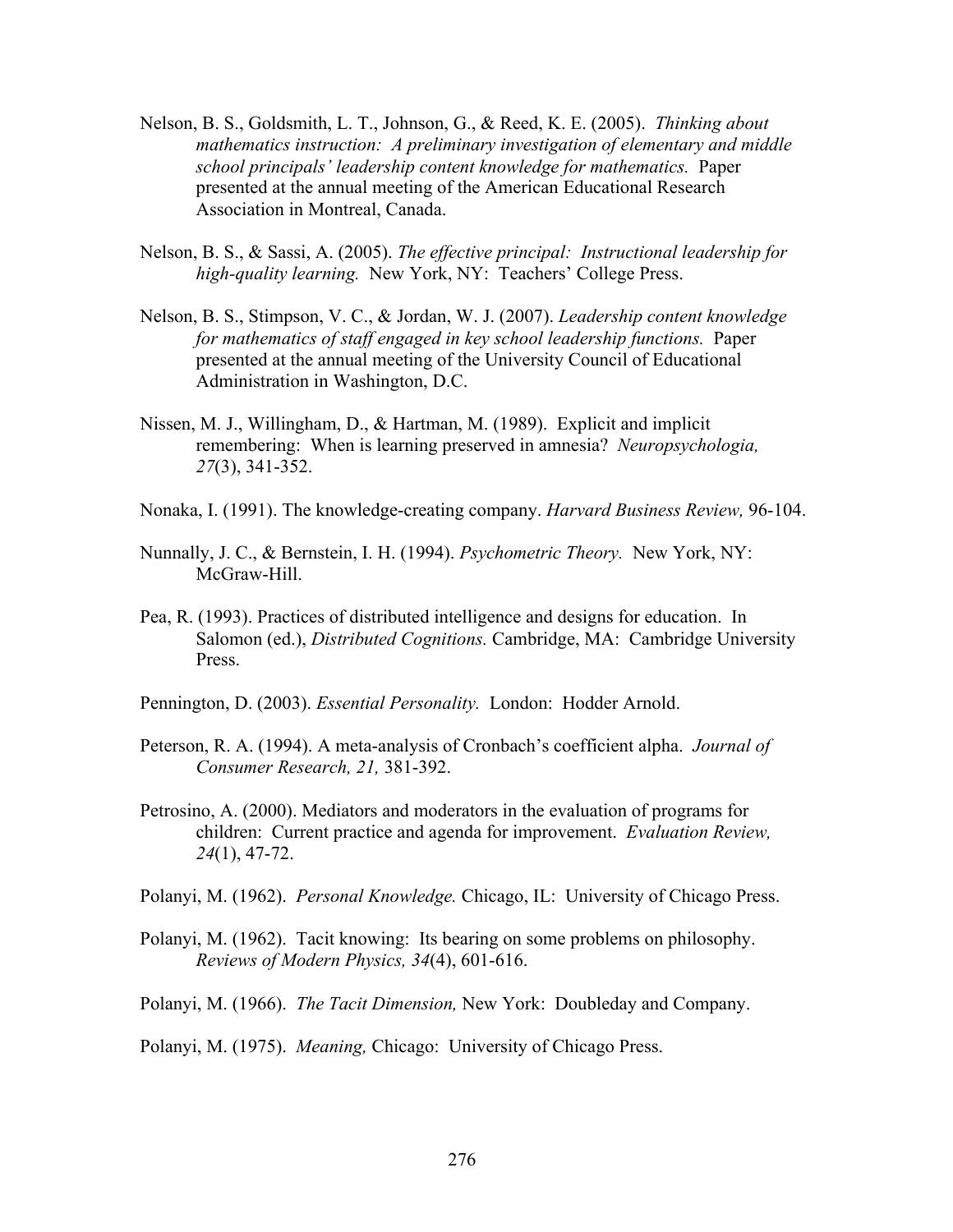- Prahalad, C. K., & Hamel, G. (1990). The core competence of the corporation. *Harvard Business Review, 68*(3), 79-91.
- Richards, D., & Busch, P. A. (2005). Measuring, formalizing, and modeling tacit knowledge. Paper presented at International Conference on Artificial Intelligence and Applications in Innsbruck, Austria.
- Rubio, D. M., Berg-Weger, M., Tebb, S. S., Lee, E. S., & Rauch, S. (2003). Objectifying content validity: Conducting a content validity study in social work research. *Social Work Research, 27*(2), 94-105.
- Ryle, G. (1949). *The Concept of Mind,* London: Hutchinson of London.
- Sabers, D. S., Cushing, K. S., & Berliner, D. C. (1991). Differences among teachers in a task characterized by simultaneity, multidimensionality, and immediacy. *American Educational Research Journal, 28,* 63-88.
- Salomon, G. (1993). *Distributed Cognitions.* Cambridge, MA: Cambridge University Press.
- Shulman, L. S. (1986). Those who understand: Knowledge growth in teaching. *Educational Researcher, 15,* 4-14.
- Siegler, R. S. (1989). Mechanisms of cognitive development. *Annual Review of Psychology,* 40, 353-379.
- Simon, H. (1957). A behavioral model of rational choice. *Models of Man, Social and Rational: Mathematical Essays on Rational Human Behavior in a Social Setting*. New York: Wiley.
- Smith, E. A. (2001). The role of tacit and explicit knowledge in the workplace. *Journal of Knowledge Management, 5*(4), 311-321.
- Smylie, M. A., Bennett, A., Konkol, P., & Fendt, C. R. (2005). What do we know about leaders?: A look at existing research and next steps for new study. In W. Firestone & C. Riehl (Eds.), *A New Agenda for Research in Educational Leadership* (pp. 138-155). New York: Teachers College Press.
- Spillane, J. P. (2006). *Distributed Leadership*. San Francicso: John Wiley & Sons.
- Spillane, J. P., Halverson, R., & Diamond, J. B. (2001). Investigating school leadership practice: A distributed perspective. *Educational Researcher, 30*(3), 23-28*.*
- Stecher, B., Le, Vi-Nhuan, Hamilton, L., Ryan, G., Robyn, A., & Lockwood, J. R. (2006). Using structured classroom vignettes to measure instructional practices in mathematics. *Educational Evaluation and Policy Analysis, 28*(2), 101-130.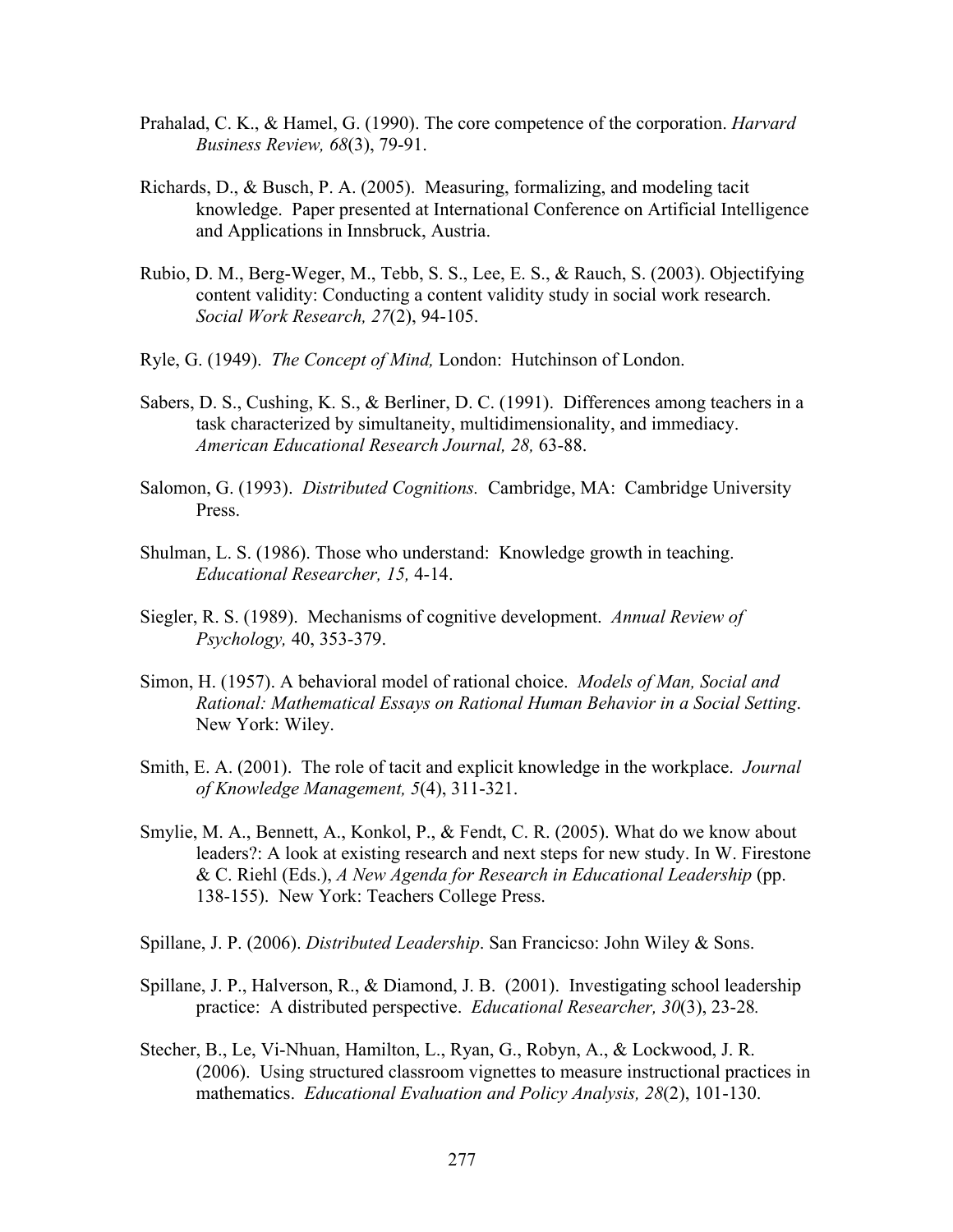- Stein, M. and Nelson, B. (2003). Leadership content knowledge. *Educational Evaluation and Policy Analysis, 25*(4), 423-448.
- Sternberg, R. J., & Grigorenko, E. L. (2001). *The General Factor of Intelligence: How General Is It?* New Jersey: Lawrence Erlbaum Associates.
- Sternberg, R. J., & Grigorenko, E. L. (2001). Practical intelligence and the principal. Retrieved 7-29-07 from http://www.temple.edu/lss/pdf/publications/pubs2001-2.pdf.
- Sternberg, R. J., & Horvath, J. A. (1995). A prototype view of expert teaching. *Educational Researcher, 24*(6), 9-17.
- Sternberg, R. J., & Horvath, J. A., eds. (1999). *Tacit Knowledge in Professional Practice: Researcher and Practitioner Perspectives,* New Jersey: Lawrence Erlbaum Associates.
- Sternberg, R. J., Wagner, R. K., Williams, W. M., & Horvath, J. A. (1995). Testing common sense. *American Psychologist, 50*(11), 912-927.
- Streiner, D. L. (2003). Starting at the beginning: An introduction to coefficient alpha and internal consistency. *Journal of Personality Assessment, 80*(1), 99-103.
- Tashakkori, A., & Teddlie, C. (1998). *Mixed methodology: Combining qualitative and quantitative approaches.* Thousand Oaks, CA: Sage.
- Tucker, M. S. & Codding, J. B. (Eds). (2002) The principal challenge: Leading and managing schools in an era of accountability. San Francisco: Jossey-Bass.
- Wagner, R. K. (1987). Tacit knowledge in everyday intelligent behavior. *Journal of Personality and Social Psychology, 52,* 1236-1247.
- Wagner, R. K., & Sternberg, R. J. (1985). Practical intelligence and real-world pursuits: The role of tacit knowledge. *Journal of Personality and Social Psychology, 49,* 436-458.
- Wagner, R. K., Sujan, H., Sujan, M., Rashotte, C. A., & Sternberg, R. J. (1999). Tacit knowledge in sales. In R. J. Sternberg & J. A. Horvath (Eds.), *Tacit knowledge in professional practice* (pp. 155-182). Mahwah, NJ: Lawrence Erlbaum Associates.
- Walz, C. F., Strickland, O., & Lenz, E. (1991). *Measurement in Nursing Research (2nd ed.).* Philadelphia: F. A. Davis.